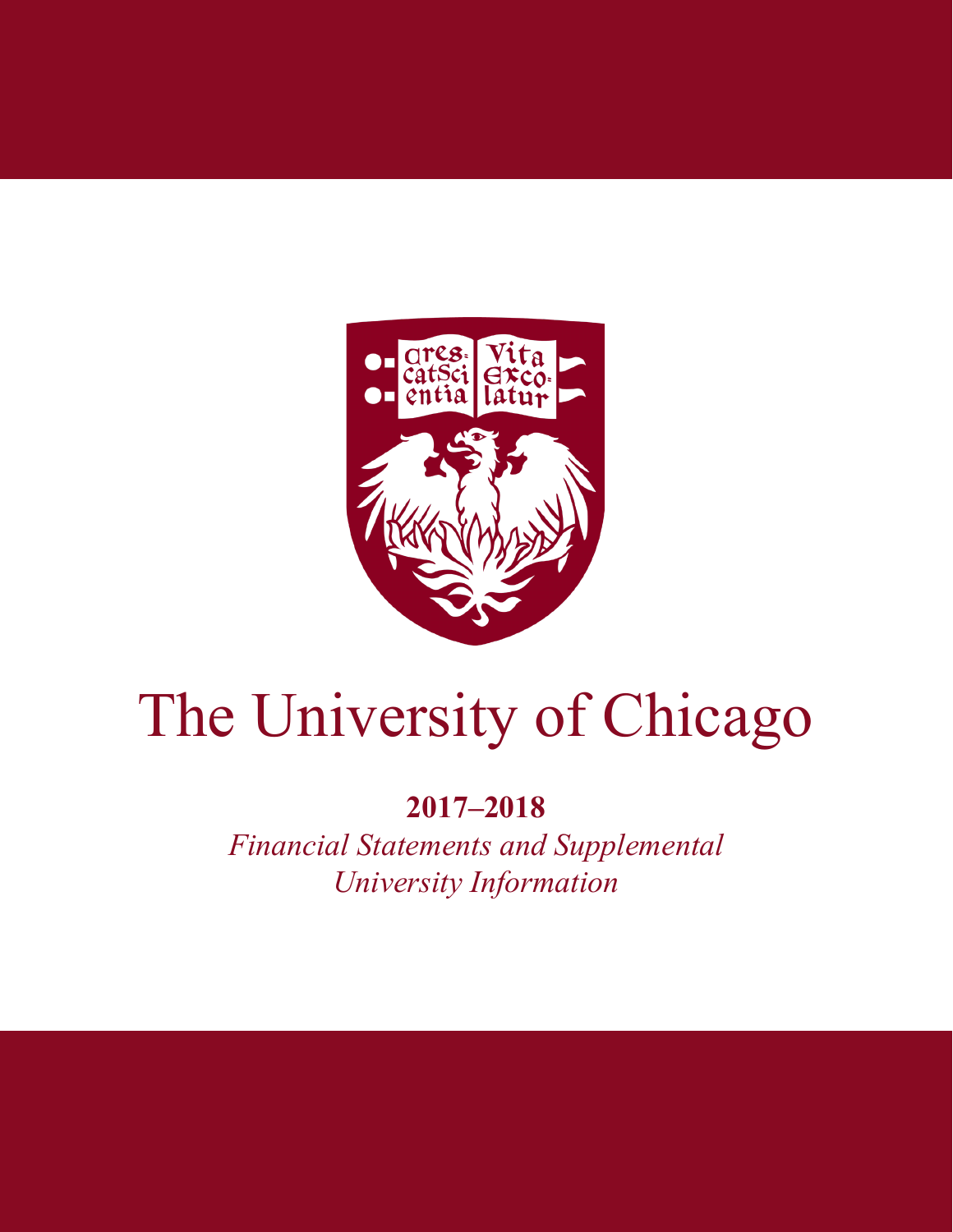Years ended June 30, 2018 and 2017

## **Table of Contents**

|                            |                                                                   | Page           |
|----------------------------|-------------------------------------------------------------------|----------------|
|                            | <b>Consolidated Financial Statements and Related Notes</b>        |                |
|                            | Management's Responsibility for Consolidated Financial Statements | $\mathbf 1$    |
|                            | Independent Auditors' Report                                      | 2              |
|                            | <b>Consolidated Balance Sheets</b>                                | $\overline{4}$ |
|                            | <b>Consolidated Statements of Activities</b>                      | 5              |
|                            | <b>Consolidated Statements of Cash Flows</b>                      | $\overline{7}$ |
|                            | <b>Notes to Consolidated Financial Statements</b>                 | 8              |
|                            | <b>Supplemental Information</b>                                   |                |
| 1 $\overline{\phantom{a}}$ | <b>Consolidating Balance Sheet</b>                                | 45             |
| 2                          | <b>Consolidating Statement of Activities</b>                      | 46             |
|                            | 3 Consolidating Statement of Cash Flows                           | 48             |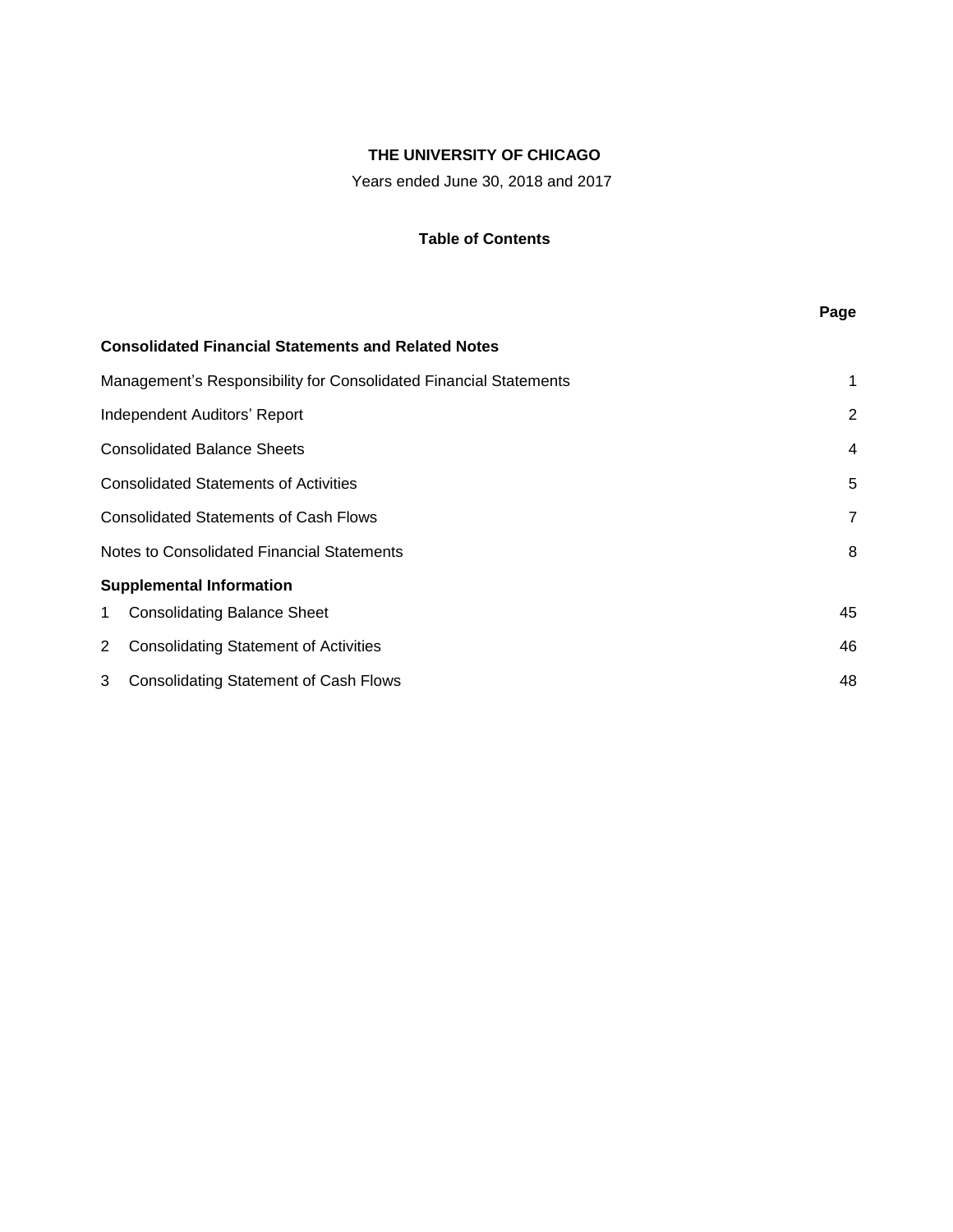#### Management's Responsibility for Consolidated Financial Statements

June 30, 2018 and 2017

The management of The University of Chicago (University) is responsible for the preparation and fair presentation of the consolidated financial statements. The consolidated financial statements, presented on pages 4 to 48, have been prepared in conformity with U.S. generally accepted accounting principles and, as such, include amounts and disclosures based on judgments and estimates by management.

The consolidated financial statements have been audited by the independent accounting firm KPMG LLP (KPMG), which was given unrestricted access to all financial records and related data, including minutes of all meetings of Trustees. The University believes that all management representations made to KPMG during its audit were valid, complete, and appropriate. KPMG's audit opinion is presented on pages 2 and 3.

The University maintains a system of internal control over financial reporting, which is designed to provide reasonable assurance that the consolidated financial statements are free from material misstatement, whether due to fraud or error. Such controls are maintained through the establishment and communication of accounting and financial policies and procedures, selection and training of qualified personnel, and an internal audit program designed to identify internal control weaknesses in order to permit management to take appropriate corrective action on a timely basis. There are, however, inherent limitations in the effectiveness of any system of internal control, including the possibility of human or system error and the intentional circumvention of controls. Accordingly, even an effective internal control system can provide only reasonable assurance.

The Trustees of the University, through its Audit Committee comprised of Trustees not employed by the University, are responsible for engaging the independent accountants and meeting with management, internal auditors, and the independent accountants to ensure that each is carrying out their responsibilities. Both internal auditors and the independent accountants have full and free access to the Audit Committee.

**Ivan Samstein John R. Kroll** Vice President and Chief Financial Officer Associate Vice President for Finance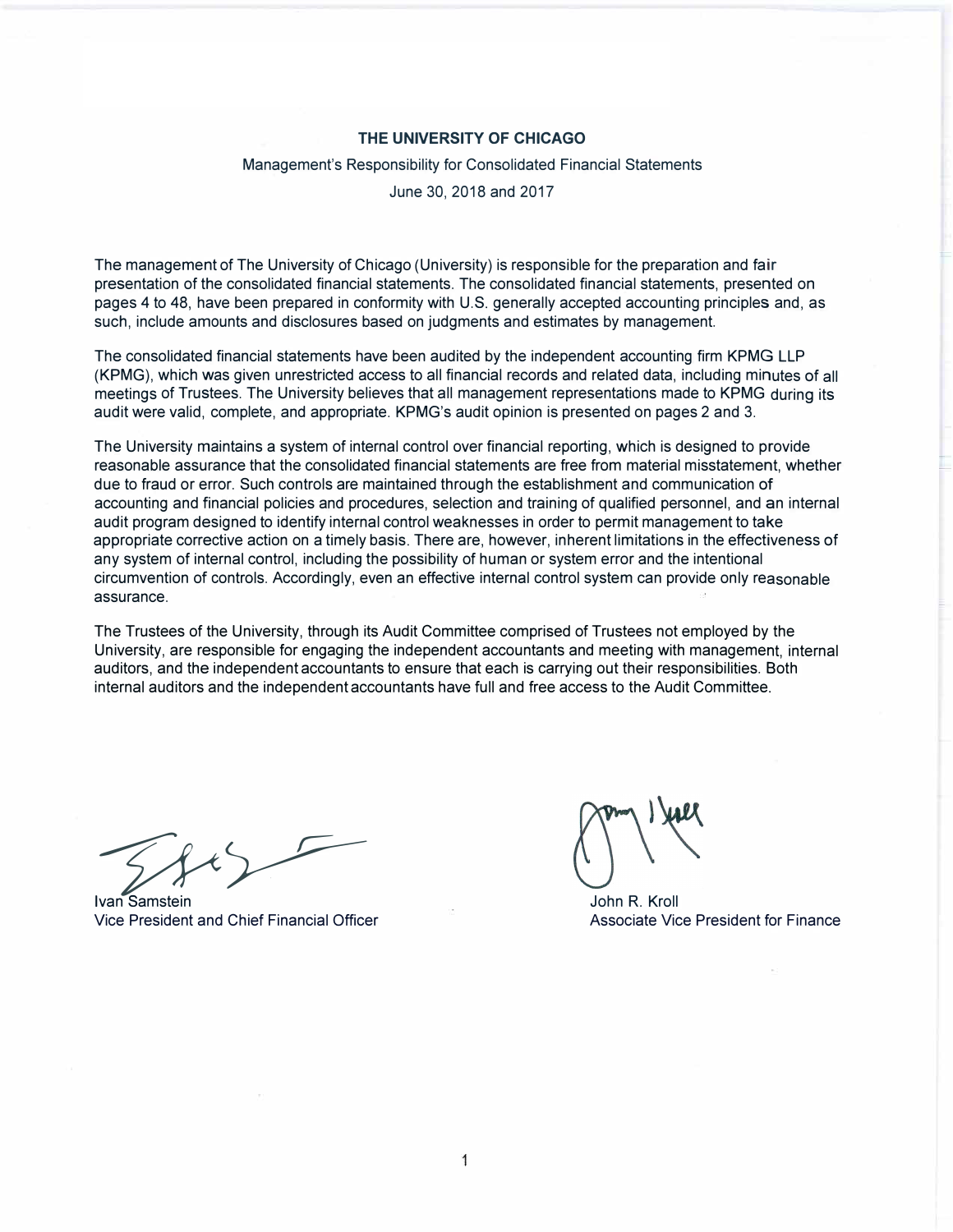

KPMG LLP Aon Center Suite 5500 200 E. Randolph Street Chicago, IL 60601-6436

#### **Independent Auditors' Report**

The Board of Trustees The University of Chicago:

#### **Report on the Consolidated Financial Statements**

We have audited the accompanying consolidated financial statements of The University of Chicago (the University), which comprise the consolidated balance sheets as of June 30, 2018 and 2017, the related consolidated statements of activities and cash flows for the years then ended, and the related notes to the consolidated financial statements.

#### *Management's Responsibility for the Consolidated Financial Statements*

Management is responsible for the preparation and fair presentation of these consolidated financial statements in accordance with U.S. generally accepted accounting principles; this includes the design, implementation, and maintenance of internal control relevant to the preparation and fair presentation of consolidated financial statements that are free from material misstatement, whether due to fraud or error.

#### *Auditors' Responsibility*

Our responsibility is to express an opinion on these consolidated financial statements based on our audits. We conducted our audits in accordance with auditing standards generally accepted in the United States of America. Those standards require that we plan and perform the audit to obtain reasonable assurance about whether the consolidated financial statements are free from material misstatement.

An audit involves performing procedures to obtain audit evidence about the amounts and disclosures in the consolidated financial statements. The procedures selected depend on the auditors' judgment, including the assessment of the risks of material misstatement of the consolidated financial statements, whether due to fraud or error. In making those risk assessments, the auditors consider internal control relevant to the entity's preparation and fair presentation of the consolidated financial statements in order to design audit procedures that are appropriate in the circumstances, but not for the purpose of expressing an opinion on the effectiveness of the entity's internal control. Accordingly, we express no such opinion. An audit also includes evaluating the appropriateness of accounting policies used and the reasonableness of significant accounting estimates made by management, as well as evaluating the overall presentation of the consolidated financial statements.

We believe that the audit evidence we have obtained is sufficient and appropriate to provide a basis for our audit opinion.

#### *Opinion*

.

In our opinion, the consolidated financial statements referred to above present fairly, in all material respects, the financial position of The University of Chicago as of June 30, 2018 and 2017, and the changes in its net assets and its cash flows for the years then ended, in accordance with U.S. generally accepted accounting principles.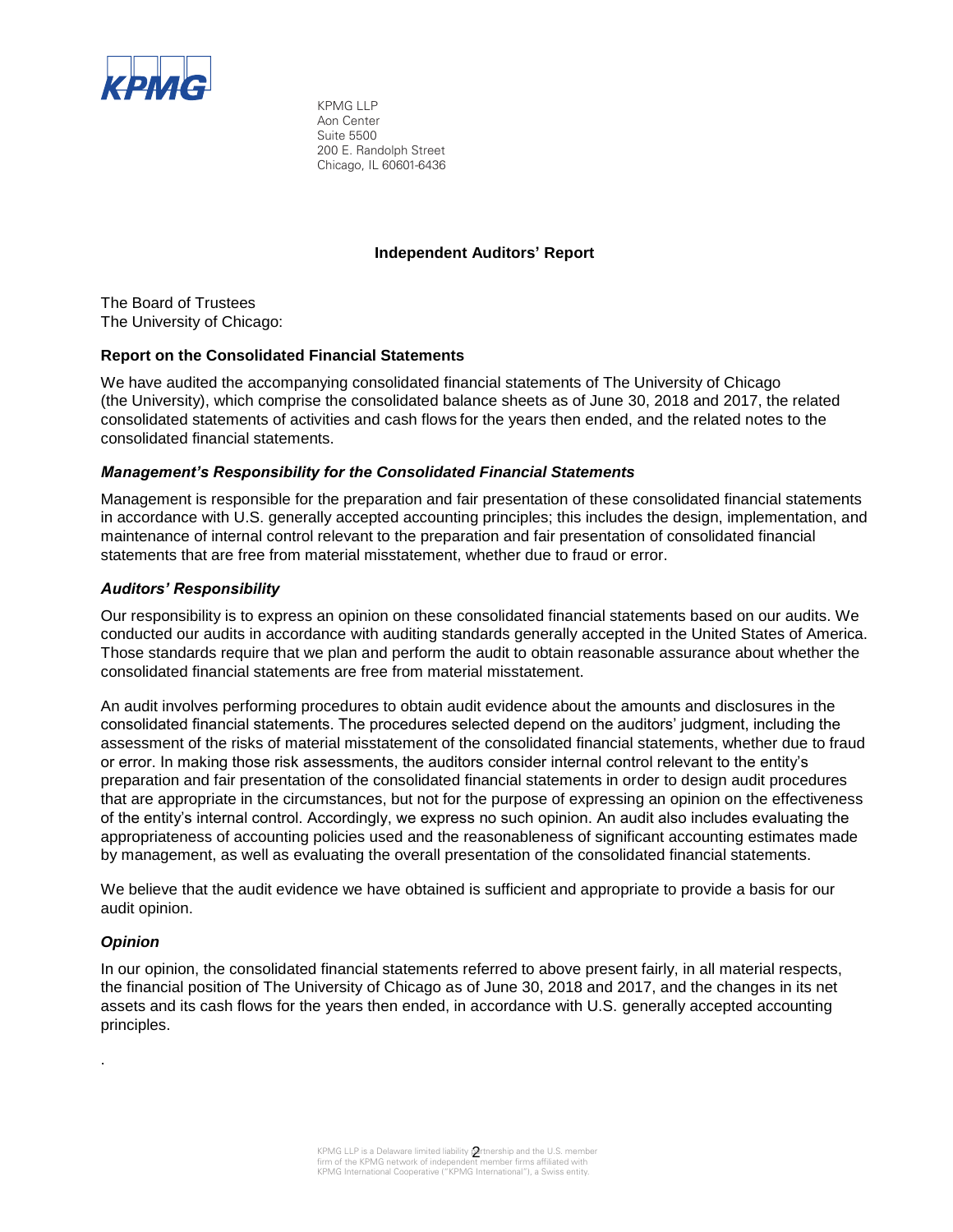

#### *Other Matter*

Our audits were conducted for the purpose of forming an opinion on the consolidated financial statements as a whole. The consolidating supplemental information included in schedules 1 through 3 is presented for purposes of additional analysis and is not a required part of the consolidated financial statements. The consolidating supplemental information is the responsibility of management and was derived from and relates directly to the underlying accounting and other records used to prepare the consolidated financial statements. The information has been subjected to the auditing procedures applied in the audit of the consolidated financial statements and certain additional procedures, including comparing and reconciling such information directly to the underlying accounting and other records used to prepare the consolidated financial statements or to the consolidated financial statements themselves, and other additional procedures in accordance with auditing standards generally accepted in the United States of America. In our opinion, the information is fairly stated, in all material respects, in relation to the consolidated financial statements as a whole.



Chicago, Illinois November 7, 2018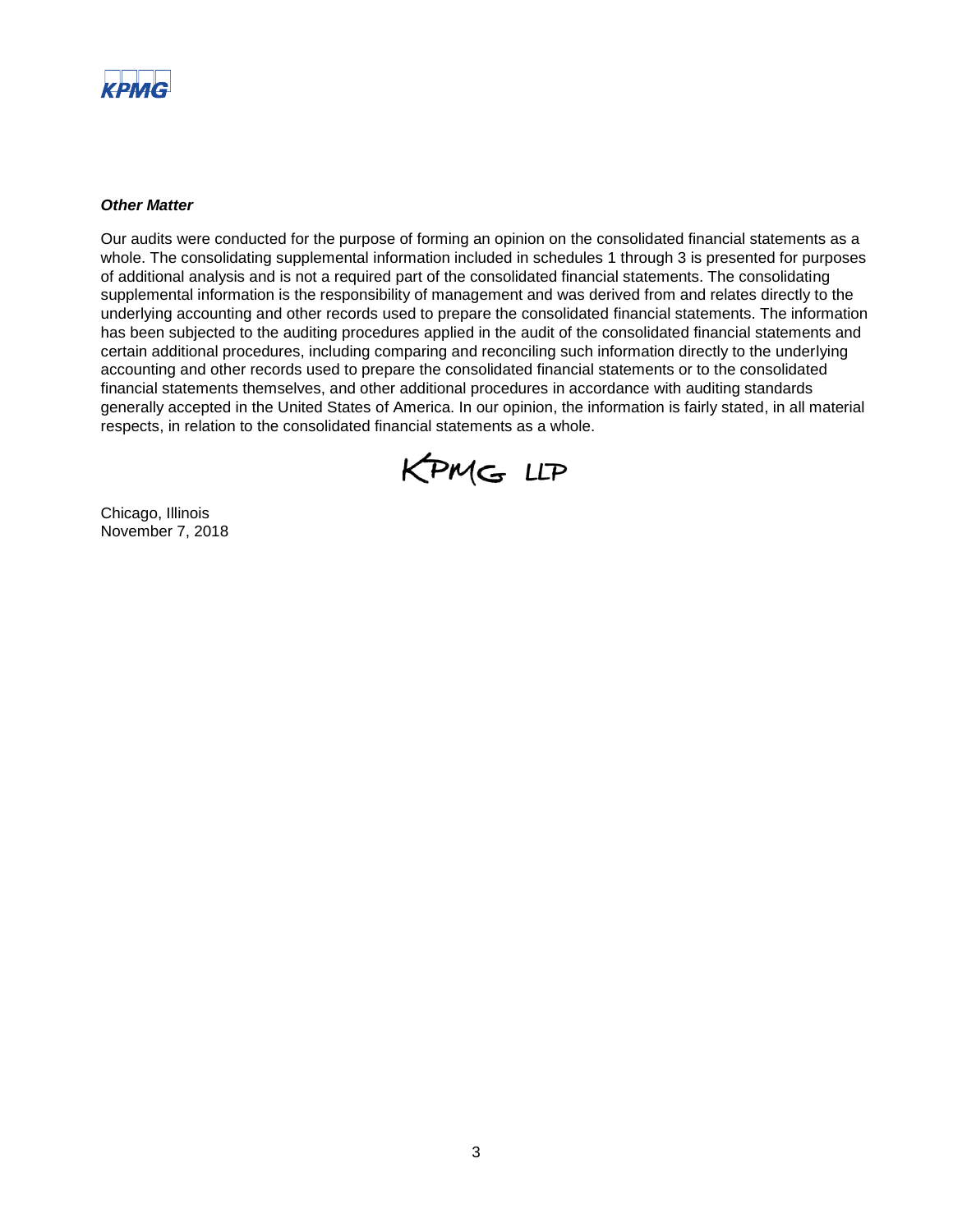Consolidated Balance Sheets

June 30, 2018 and 2017

(In thousands of dollars)

| <b>Assets</b>                                        | 2018       | 2017       |
|------------------------------------------------------|------------|------------|
| \$<br>Cash and cash equivalents                      | 280,197    | 50,384     |
| Notes and accounts receivable, net                   | 568,434    | 659,593    |
| Prepaid expenses and other assets                    | 273,108    | 254,309    |
| Pledges receivable, net                              | 600,566    | 655,584    |
| Investments                                          | 9,046,311  | 8,704,732  |
| Land, buildings, equipment, and books, net           | 4,919,243  | 4,912,286  |
| <b>Total assets</b><br>\$                            | 15,687,859 | 15,236,888 |
| <b>Liabilities and Net Assets</b>                    |            |            |
| Liabilities:                                         |            |            |
| \$<br>Accounts payable and accrued liabilities       | 1,060,214  | 1,005,745  |
| Deferred revenue                                     | 129,150    | 115,633    |
| Assets held in custody for others                    | 150,183    | 129,832    |
| Self-insurance liability                             | 260,998    | 287,581    |
| Pension and other postretirement benefit obligations | 434,400    | 491,828    |
| Asset retirement obligation                          | 54,457     | 55,827     |
| Notes and bonds payable                              | 4,820,232  | 4,691,832  |
| Refundable U.S. government student loan funds        | 30,470     | 39,375     |
| <b>Total liabilities</b>                             | 6,940,104  | 6,817,653  |
| Net assets:                                          |            |            |
| Without donor restrictions                           | 2,892,694  | 2,815,466  |
| With donor restrictions                              | 5,855,061  | 5,603,769  |
| Total net assets                                     | 8,747,755  | 8,419,235  |
| \$<br>Total liabilities and net assets               | 15,687,859 | 15,236,888 |

See accompanying notes to consolidated financial statements.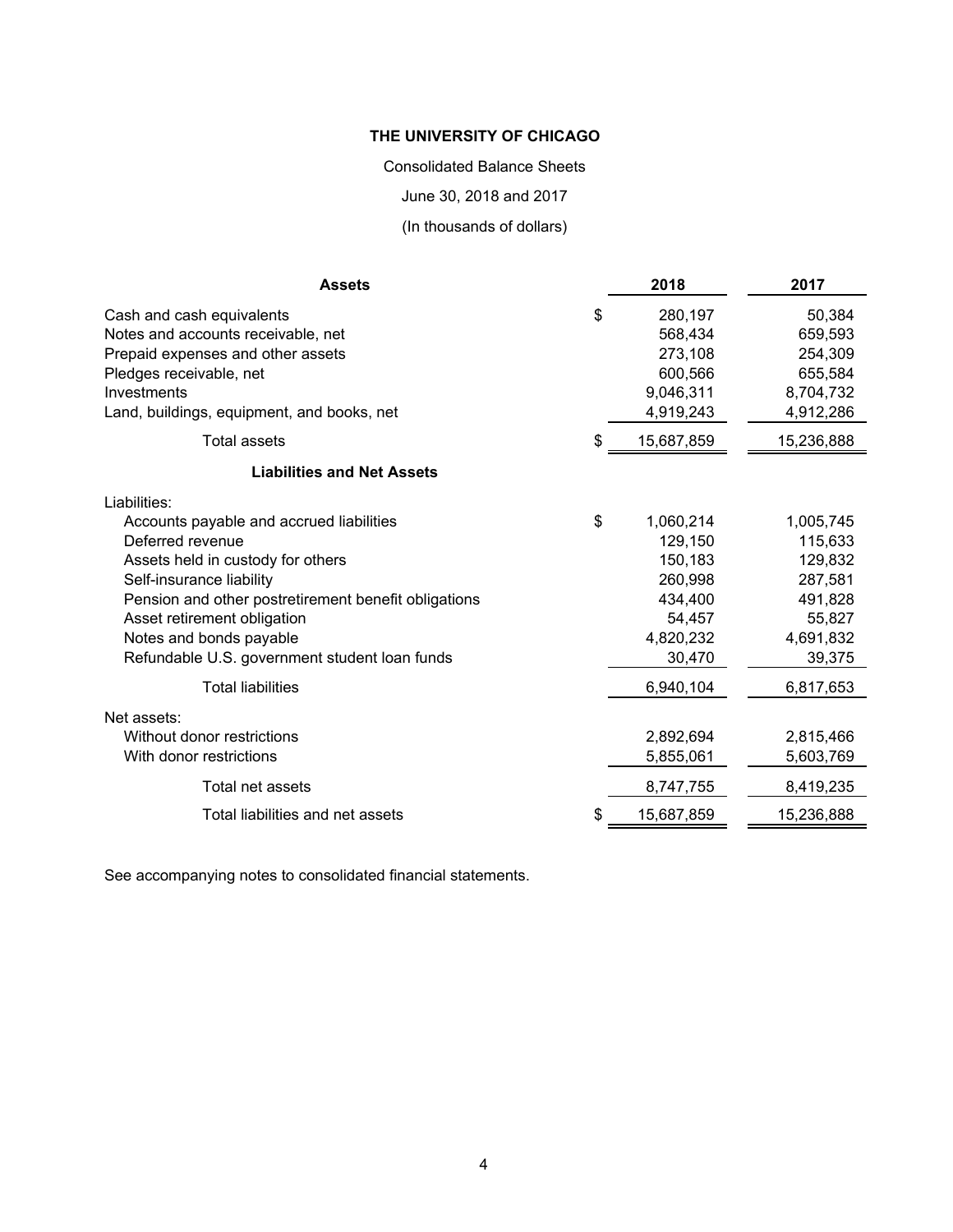Consolidated Statements of Activities

Years ended June 30, 2018 and 2017

(In thousands of dollars)

|                                                   | 2018          | 2017       |
|---------------------------------------------------|---------------|------------|
| Changes in net assets without donor restrictions: |               |            |
| Operating:                                        |               |            |
| Revenue:                                          |               |            |
| Tuition and fees - gross                          | \$<br>904,033 | 830,550    |
| Less student aid                                  | (436, 235)    | (405, 833) |
| Tuition and fees - net                            | 467,798       | 424,717    |
| Government grants and contracts                   | 348,489       | 367,577    |
| Private gifts, grants, and contracts              | 287,859       | 229,526    |
| Endowment payout                                  | 505,143       | 454,220    |
| <b>Patient service</b>                            | 2,286,885     | 2,128,591  |
| <b>Auxiliaries</b>                                | 226,131       | 216,622    |
| Other income                                      | 417,255       | 393,729    |
| Net assets released from restrictions             | 136,532       | 140,293    |
| Total operating revenue                           | 4,676,092     | 4,355,275  |
| Expenses:                                         |               |            |
| Compensation:                                     |               |            |
| Academic salaries                                 | 619,857       | 590,246    |
| <b>Staff salaries</b>                             | 1,396,727     | 1,279,412  |
| <b>Benefits</b>                                   | 488,951       | 475,024    |
| Total compensation                                | 2,505,535     | 2,344,682  |
| Other operating expenses:                         |               |            |
| Utilities, alterations, and repairs               | 94,985        | 85,109     |
| Depreciation                                      | 331,855       | 321,327    |
| Interest                                          | 177,276       | 166,571    |
| Supplies, services, and other                     | 1,562,607     | 1,409,963  |
| Total other operating expenses                    | 2,166,723     | 1,982,970  |
| Total operating expenses                          | 4,672,258     | 4,327,652  |
| Excess of operating revenue over expenses         | \$<br>3,834   | 27,623     |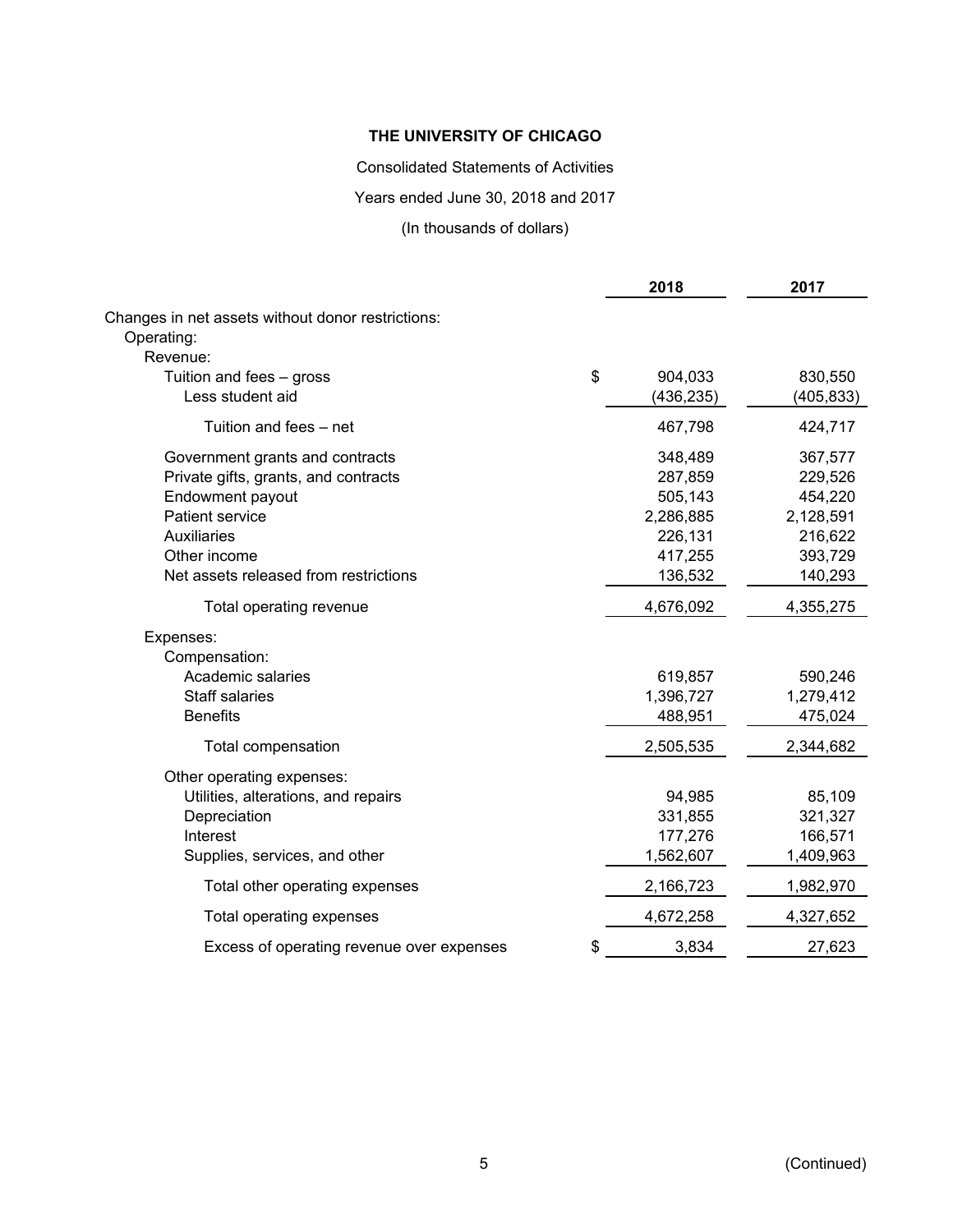Consolidated Statements of Activities

Years ended June 30, 2018 and 2017

(In thousands of dollars)

|                                                                     | 2018            | 2017       |
|---------------------------------------------------------------------|-----------------|------------|
| Changes in net assets without donor restrictions :<br>Nonoperating: |                 |            |
| Investment gains (losses)                                           | \$<br>(11, 173) | 105,275    |
| Net periodic benefit cost other than service cost                   | (30, 606)       | (16, 485)  |
| Defined benefit pension plan curtailment - partial                  |                 | 64,241     |
| Other postretirement benefit changes                                | 83,321          | 34,669     |
| Changes in fair value of derivative instruments                     | 37,207          | 67,401     |
| Loss on debt refinancing                                            |                 | (27, 028)  |
| Contribution of Ingalls Health System net assets                    |                 | 309,740    |
| Other, net                                                          | (7, 528)        | (32, 175)  |
| Net assets released from restrictions                               | 2,173           |            |
| Nonoperating changes in net assets                                  |                 |            |
| without donor restrictions                                          | 73,394          | 505,638    |
| Increase in net assets                                              |                 |            |
| without donor restrictions                                          | 77,228          | 533,261    |
| Changes in net assets with donor restrictions:                      |                 |            |
| Private gifts                                                       | 246,390         | 334,589    |
| Endowment payout                                                    | 948             | 923        |
| Investment gains                                                    | 104,688         | 212,306    |
| Contribution of Ingalls Health System net assets                    |                 | 13,122     |
| Other, net                                                          | 37,970          | 26,544     |
| Net assets released from restrictions                               | (138, 704)      | (140, 293) |
| Increase in net assets with donor restrictions                      | 251,292         | 447,191    |
| Increase in net assets                                              | 328,520         | 980,452    |
| Net assets at beginning of year                                     | 8,419,235       | 7,438,783  |
| Net assets at end of year                                           | \$<br>8,747,755 | 8,419,235  |

See accompanying notes to consolidated financial statements.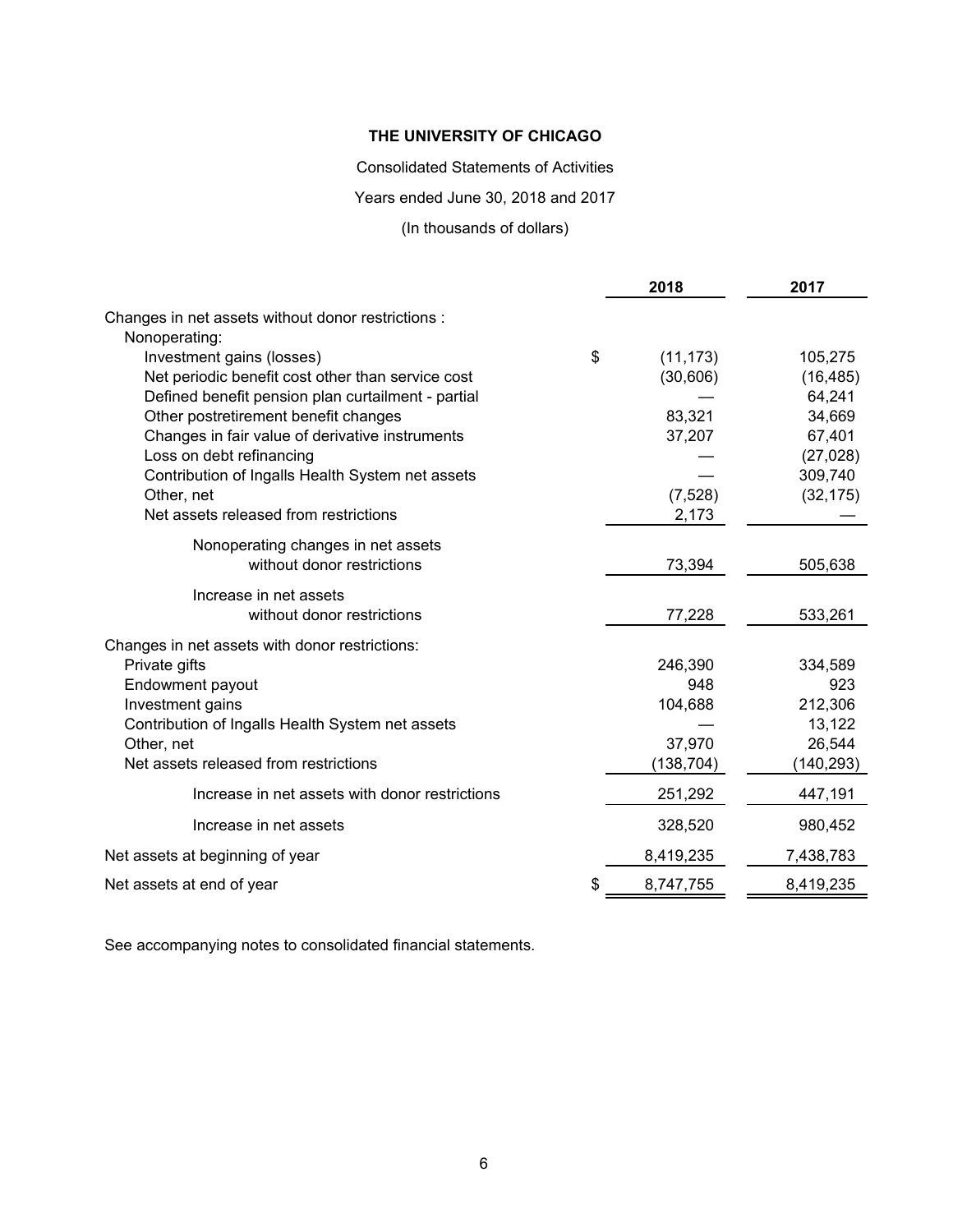#### Consolidated Statements of Cash Flows

#### Years ended June 30, 2018 and 2017

(In thousands of dollars)

**2018 2017**

| Cash flows from operating activities:<br>Increase in net assets                   | \$<br>328,520 | 980,452     |
|-----------------------------------------------------------------------------------|---------------|-------------|
|                                                                                   |               |             |
| Adjustments to reconcile increase in net assets to net cash provided by (used in) |               |             |
| operating activities:                                                             |               |             |
| Contribution of Ingalls Health System net assets                                  |               | (322, 862)  |
| Depreciation                                                                      | 331,855       | 321,327     |
| Change in value of derivative instruments                                         | (37, 610)     | (71, 358)   |
| Loss on debt refinancing                                                          |               | 27,028      |
| Loss on disposal of land, buildings, equipment, and books                         | 4,047         | 10,537      |
| Gain on sale of property                                                          |               | (44, 687)   |
| Net gain on investments                                                           | (520,068)     | (676, 860)  |
| Private gifts and grants restricted for long-term investment                      | (249, 846)    | (338, 944)  |
| Other nonoperating changes                                                        | 115,535       | 207,400     |
| Postretirement benefit changes                                                    | (52,700)      | (84, 375)   |
| Changes in operating assets and liabilities:                                      |               |             |
| Notes and accounts receivable                                                     | 85,804        | (113, 809)  |
| Prepaid expenses and other assets                                                 | (52, 324)     | (106, 206)  |
| Accounts payable and other liabilities                                            | 111,390       | 140,725     |
| Self-insurance liability                                                          | (26, 583)     | (2, 510)    |
| Total adjustments                                                                 | (290,500)     | (1,054,594) |
| Net cash provided by (used in) operating activities                               | 38,020        | (74,142)    |
| Cash flows from investing activities:                                             |               |             |
| Purchase of investments                                                           | (2,626,860)   | (2,216,663) |
| Proceeds from sale of investments                                                 | 2,805,349     | 2,491,198   |
| Contribution of Ingalls Health System                                             |               | 28,003      |
| Acquisition of land, buildings, equipment, and books                              | (341, 208)    | (444, 570)  |
| Proceeds from sale of property                                                    |               | 64,716      |
| Loans disbursed                                                                   |               | (2,976)     |
| Principal collected on loans                                                      | 6,497         | 7,914       |
| Net cash used in investing activities                                             | (156,222)     | (72, 378)   |
| Cash flows from financing activities:                                             |               |             |
| Proceeds from issuance of debt instruments                                        | 1,931,799     | 1,787,661   |
| Principal payments on debt instruments                                            | (1,805,652)   | (1,749,925) |
| Proceeds from private gifts and grants restricted for long-term investment        | 238,254       | 158,706     |
| Other nonoperating changes                                                        | (16, 386)     | (71, 657)   |
| Net cash provided by financing activities                                         | 348,015       | 124,785     |
| Increase (decrease) in cash and cash equivalents                                  | 229,813       | (21, 735)   |
| Cash and cash equivalents at:                                                     |               |             |
| Beginning of year                                                                 | 50,384        | 72,119      |
|                                                                                   |               |             |
| End of year                                                                       | \$<br>280,197 | 50,384      |
| Supplemental disclosure of cash flow information:                                 |               |             |
| Cash paid for interest                                                            | \$<br>175,028 | 178,968     |
| Change in construction payable                                                    | (146)         | (46, 800)   |

See accompanying notes to consolidated financial statements.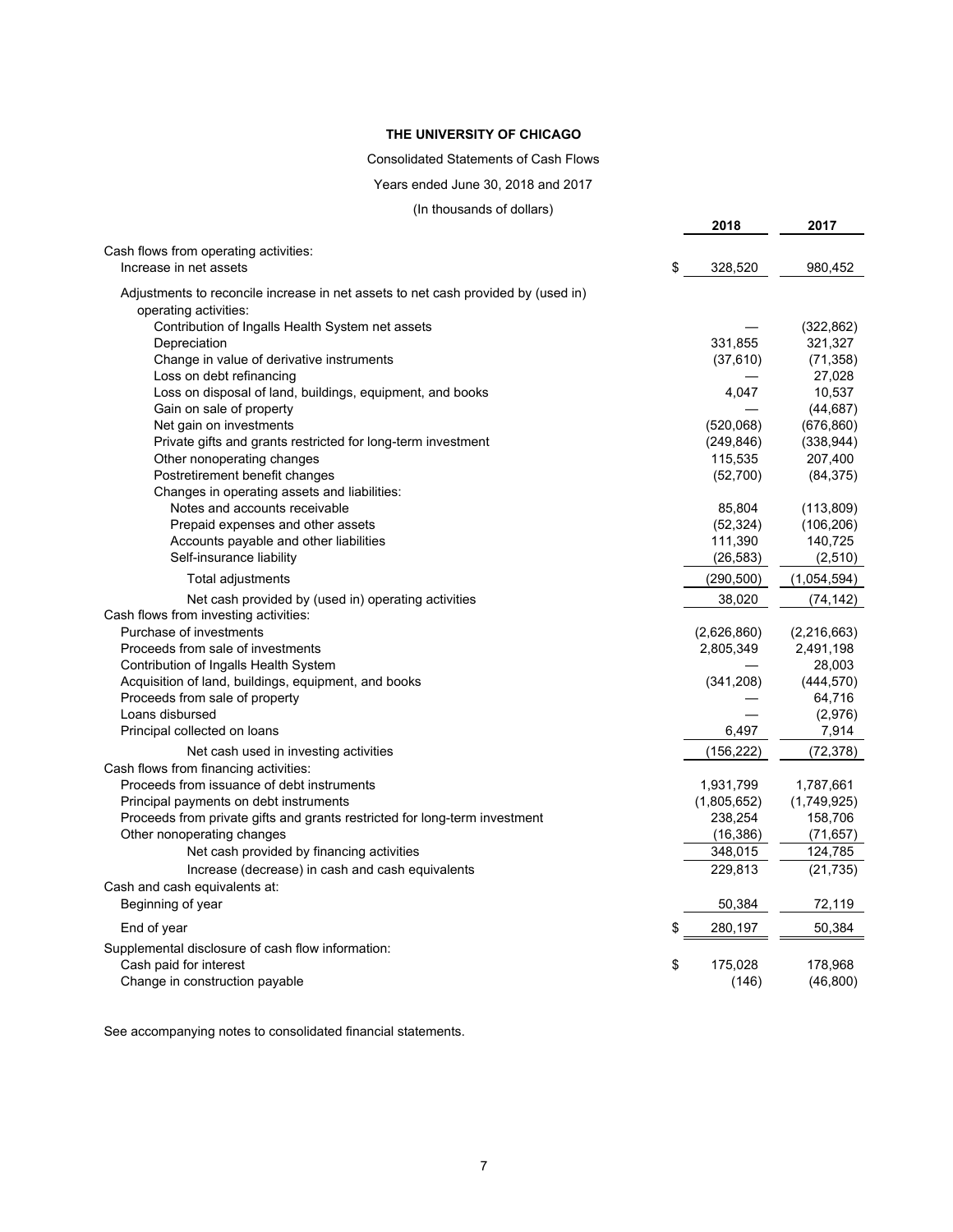Notes to Consolidated Financial Statements June 30, 2018 and 2017 (In thousands of dollars)

#### **(1) Summary of Significant Accounting Policies**

#### *(a) Description of Business*

The University of Chicago (the University) is a private, nondenominational, coeducational institution of higher learning and research. The University provides education and training services, primarily for students enrolled in undergraduate, graduate, and professional degree programs, and performs research, training, and other services under grants, contracts, and other agreements with sponsoring organizations, including both government agencies and private enterprises. Certain members of the University's faculty also provide professional medical services to patients at The University of Chicago Medical Center (the Medical Center) and other healthcare facilities located in the area.

Significant accounting policies followed by the University, the Medical Center, and the Marine Biological Laboratory (MBL) are set forth as follows. Accounting policies specific to the Medical Center and MBL are discussed in notes 2 and 3, respectively.

#### *(b) Basis of Presentation*

The consolidated financial statements of the University have been prepared in accordance with U.S. generally accepted accounting principles (GAAP) and include the accounts of the University, the Medical Center, and MBL. The organization of the Medical Center and MBL and associated agreements with the University are discussed in notes 2 and 3, respectively.

The University maintains its accounts in accordance with the principles of fund accounting. Under this method of accounting, resources for various purposes are classified into funds that are in accordance with activities or objectives specified by donors. Separate accounts are maintained for each fund.

For financial reporting purposes, however, the University follows the reporting requirements of GAAP, which requires that resources be classified for reporting purposes based on the existence or absence of donor-imposed restrictions. This is accomplished by classification of fund balances into two classes of net assets: without donor restrictions and with donor restrictions. Descriptions of the two net asset categories and the types of transactions affecting each category follow:

 Without Donor Restrictions – Net assets that are not subject to donor-imposed restrictions. Items that affect this net asset category principally consist of fees for service and related expenses associated with the core activities of the University: instruction, conduct of sponsored research, and provision of healthcare services. In addition to these exchange transactions, changes in this category of net assets include investment returns on "funds functioning as endowment" funds, actuarial adjustments to self-insurance liabilities, changes in postretirement benefit obligations, and certain types of philanthropic support.

Such philanthropic support includes gifts without restrictions, including those designated by the Board of Trustees (the Board) to function as endowment and restricted gifts whose donor-imposed restrictions were met during the fiscal year, as well as previously restricted gifts and grants for buildings and equipment that have been placed in service.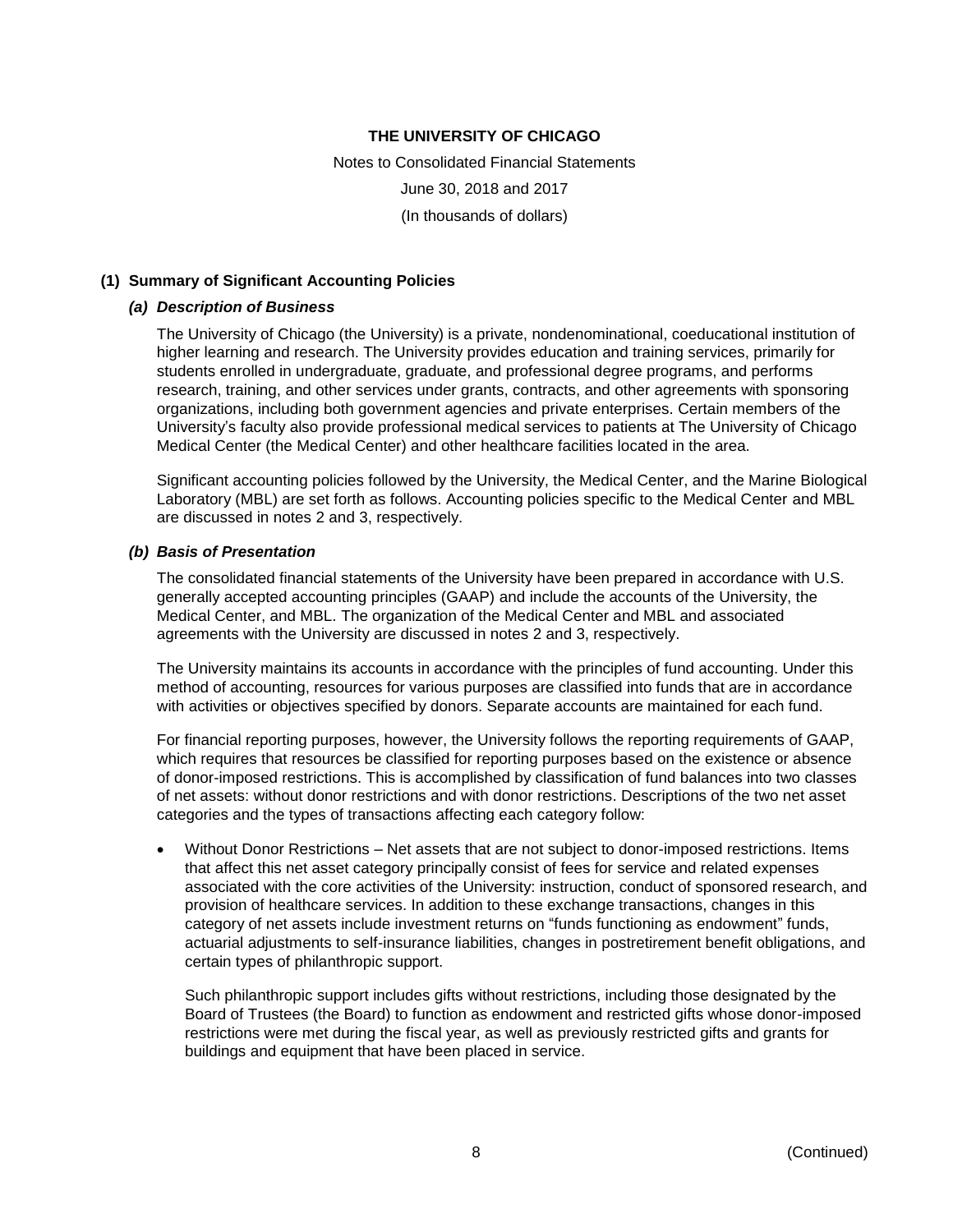Notes to Consolidated Financial Statements

June 30, 2018 and 2017

(In thousands of dollars)

 With Donor Restrictions – Net assets subject to donor-imposed restrictions that will be met either by actions of the University or the passage of time. Items that affect this net asset category are gifts for which donor-imposed restrictions have not been met in the year of receipt, including gifts and grants for buildings and equipment not yet placed in service; endowment, annuity, and life income gifts; pledges; and investment returns on "true" endowment funds, and endowments where the principal may be expended upon the passage of a stated period of time (term endowments). Expirations of restrictions on net assets with donor restrictions, including reclassification of restricted gifts and grants for buildings and equipment when the associated long-lived asset is placed in service, are reported as net assets released from restrictions.

Also included in this category are net assets subject to donor-imposed restrictions to be maintained permanently by the University, including gifts and pledges wherein donors stipulate that the corpus of the gift be held in perpetuity (primarily gifts for endowment and providing loans to students) and that only the income be made available for program operations. Other permanently restricted items in this net asset category include annuity and life income gifts for which the ultimate purpose of the proceeds is permanently restricted.

|                                |                      | 2018         |             |                      | 2017         |            |
|--------------------------------|----------------------|--------------|-------------|----------------------|--------------|------------|
|                                | <b>Without donor</b> | With donor   |             | <b>Without donor</b> | With donor   |            |
| Detail of net assets           | restrictions         | restrictions | Total       | restrictions         | restrictions | Total      |
| University:                    |                      |              |             |                      |              |            |
| \$<br>Operating                | (1,095,499)          | 68,738       | (1,026,761) | (987, 160)           | 25,256       | (961, 904) |
| Unamortized capital            |                      |              |             |                      |              |            |
| gifts for construction         | 132,901              | 31,490       | 164,391     | 140,991              | 21,897       | 162,888    |
| Pledges receivable             |                      | 595,274      | 595,274     |                      | 648,341      | 648,341    |
| Student Ioan funds             |                      | 26,528       | 26,528      |                      | 24,552       | 24,552     |
| Endowment funds                | 2,056,342            | 4,869,300    | 6,925,642   | 1,909,298            | 4,627,648    | 6,536,946  |
| Annuity and life income funds  |                      | 69,929       | 69,929      |                      | 67,298       | 67,298     |
| Subtotal                       | 1,093,744            | 5,661,259    | 6,755,003   | 1,063,129            | 5,414,992    | 6,478,121  |
| Medical Center:                |                      |              |             |                      |              |            |
| Operating                      | 884,192              | 14,114       | 898,306     | 849,046              | 11,635       | 860,681    |
| Pledges receivable             |                      | 2,487        | 2,487       |                      | 3.619        | 3,619      |
| Endowment funds                | 824,607              | 94,867       | 919,474     | 813,993              | 92,652       | 906,645    |
| Subtotal                       | 1,708,799            | 111,468      | 1,820,267   | 1,663,039            | 107,906      | 1,770,945  |
| Marine Biological Laboratories |                      |              |             |                      |              |            |
| Operating                      | 80,263               | 4,938        | 85,201      | 79,704               | 5,486        | 85,190     |
| Pledges receivable             |                      | 2,805        | 2,805       |                      | 3,624        | 3,624      |
| Annuity and life income funds  |                      | 1,109        | 1,109       |                      | 1,225        | 1,225      |
| <b>Endowment funds</b>         | 9,888                | 73,482       | 83,370      | 9,594                | 70,536       | 80,130     |
| Subtotal                       | 90,151               | 82,334       | 172,485     | 89,298               | 80,871       | 170,169    |
| Total<br>\$                    | 2,892,694            | 5,855,061    | 8,747,755   | 2,815,466            | 5,603,769    | 8,419,235  |

Net assets consisted of the following at June 30:

The endowment component of net assets without donor restrictions is comprised of amounts designated by the Board to function as endowment which amounted to \$2,890,837 and \$2,732,885 as of June 30, 2018 and 2017, respectively. Included in the University's endowment without donor restrictions is a fund designated by the Board to be used to support the University's strategic initiatives which amounted to \$230,811 and \$288,123 as of June 30, 2018 and 2017, respectively.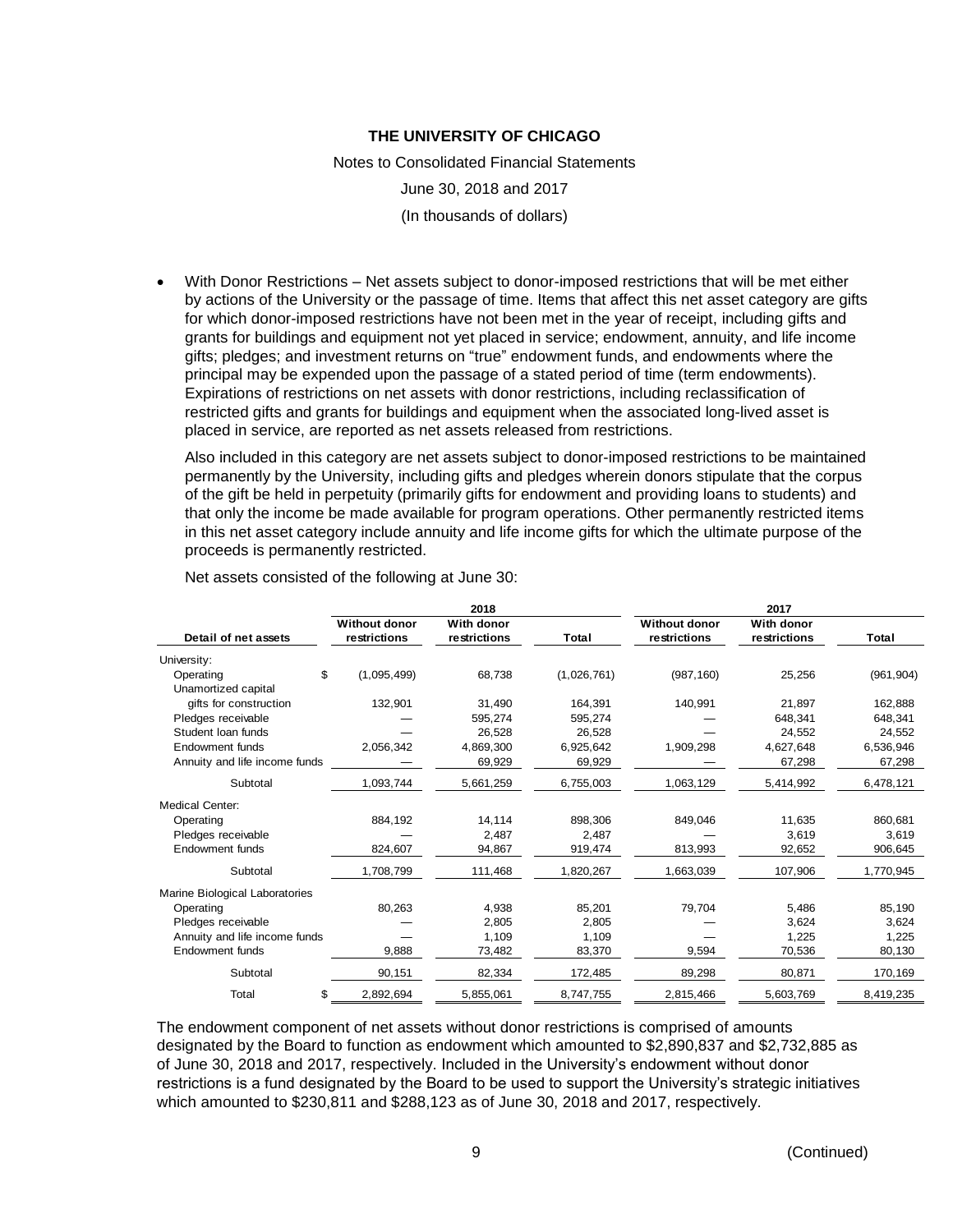Notes to Consolidated Financial Statements June 30, 2018 and 2017 (In thousands of dollars)

#### *(c) Operations*

Operating results in the consolidated statements of activities reflect all transactions increasing or decreasing net assets without donor restrictions except those items associated with long-term investment, actuarial adjustments to self-insurance liabilities, changes in postretirement benefit obligations other than service cost, changes in the fair value of derivative instruments, unamortized capital gifts associated with the acquisition or construction of long-lived assets placed in service, and other infrequent transactions. Operating results also include a reclassification associated with amortization of capital gifts placed in service, as described below.

#### *(d) Capital Gifts to Acquire or Construct Long-Lived Assets*

Capital gifts to acquire or construct a long-lived asset are recorded as a donor restricted gift until the related asset is placed in service, at which time the capital gift is released from net assets with donor restrictions to net assets without donor restrictions and subsequently amortized into operations over the estimated useful life of the acquired or constructed asset. This amortization, which amounted to \$10,278 in fiscal year 2018 and \$10,302 in fiscal year 2017, is recorded as a reclassification between the non-operating and operating sections of the change in net assets without donor restrictions in the consolidated statements of activities.

#### *(e) Tuition and Fees*

Student tuition and fees are recorded as revenue during the year in which the related academic services are rendered. Student tuition and fees received in advance of services to be rendered are recorded as deferred revenue.

#### *(f) Gifts, Grants, and Contracts*

Gifts, including unconditional pledges, are recognized in the appropriate category of net assets in the period received. Contributions of assets other than cash are recorded at their estimated fair value at the date of gift. Pledges receivable are stated at the estimated net present value, net of an allowance for uncollectible amounts. Conditional promises to give are not recognized until the conditions on which they depend are substantially met.

Revenue from government and private grant and contract agreements is recognized as it is earned through expenditure in accordance with the agreements. Any funding received in advance of expenditure is recorded as deferred revenue on the consolidated balance sheets. Included in deferred revenue at June 30, 2018 and 2017 are \$62,635 and \$50,693, respectively, of private grant and contract receipts, that have not been expended.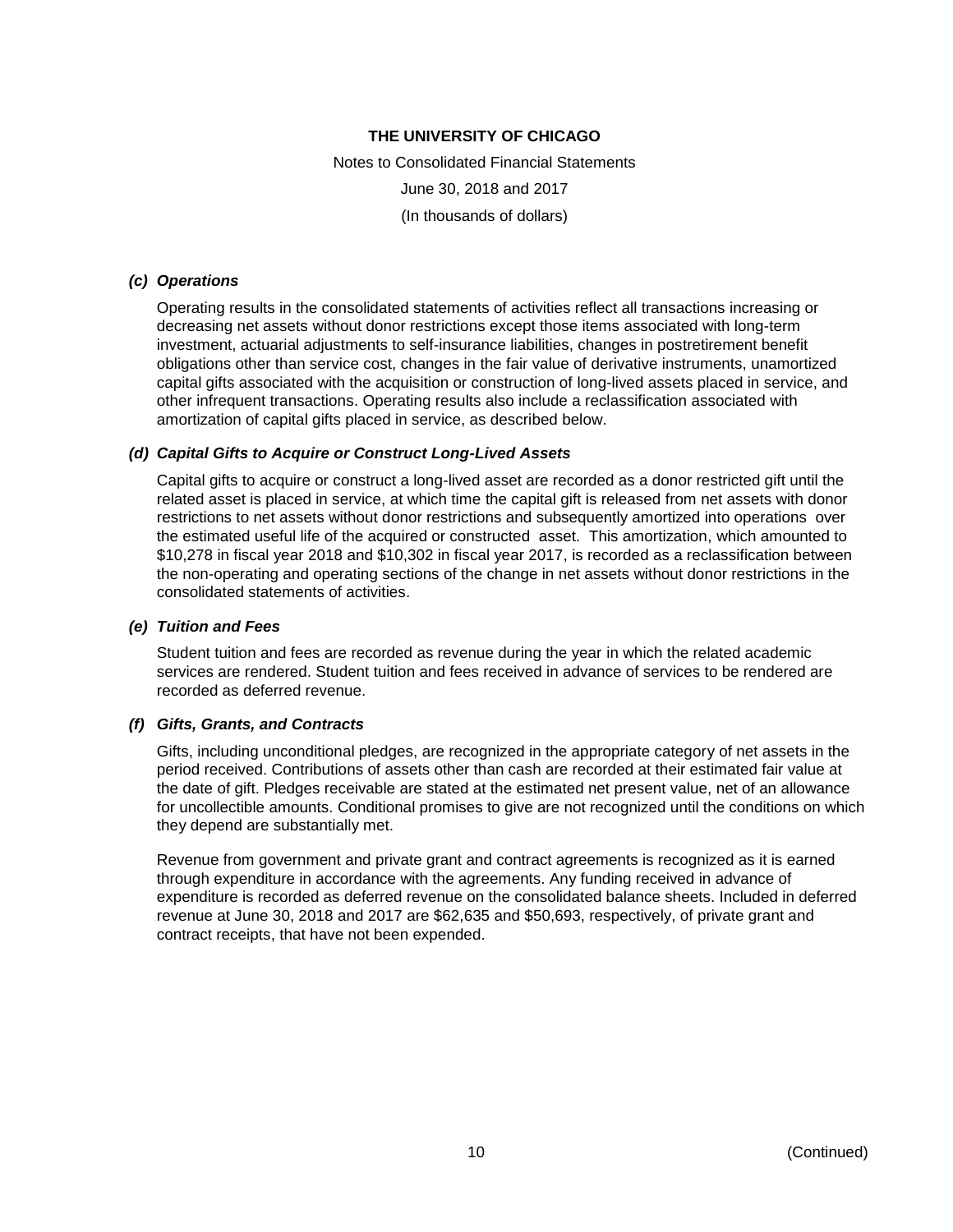Notes to Consolidated Financial Statements

June 30, 2018 and 2017

(In thousands of dollars)

Private gifts, grants, and contracts operating revenue for fiscal years 2018 and 2017 consist of the following:

|                                                                        | <b>Medical</b> |               |            | 2017         |              |
|------------------------------------------------------------------------|----------------|---------------|------------|--------------|--------------|
|                                                                        | Universitv     | <b>Center</b> | <b>MBL</b> | Consolidated | Consolidated |
| Private gifts:                                                         |                |               |            |              |              |
| Unrestricted as to use                                                 | \$<br>18.493   | 206           | 1.108      | 19.807       | 20.644       |
| Restricted gifts whose restrictions<br>were met during the fiscal year |                |               |            |              |              |
| and reported as operating revenue                                      | 145.699        |               |            | 145.699      | 108.057      |
| Private grants and contracts                                           | 117,715        |               | 4,638      | 122,353      | 100,825      |
| Total                                                                  | \$<br>281,907  | 206           | 5.746      | 287,859      | 229.526      |

#### *(g) Patient Service*

Patient service revenue is reported net of a provision for doubtful accounts of \$8,272 and \$7,302 for the University and \$182,894 and \$152,888 for the Medical Center for the years ended June 30, 2018 and 2017, respectively. This provision reflects the estimated net realizable amounts due from third-party payors for services rendered. The Medical Center analyzes its past history and identifies trends for each of its major payor sources of revenue to estimate the appropriate allowance for uncollectible accounts and provision for uncollectible accounts receivable. A majority of patient service revenue is derived from contractual agreements with Medicare, Medicaid, Blue Cross/Blue Shield, managed care, and certain other programs. Payments under these agreements and programs are based on specific amounts per case or contracted prices. Certain revenue received from third-party payors is subject to audit and retroactive adjustment. Any changes in estimates under these contracts are recorded in operations currently. The Medical Center's gross write-offs increased from approximately \$210,841 in fiscal year 2017 to \$249,734 in fiscal year 2018. The Medical Center did not have significant write-offs from third-party payors.

#### *(h) Capitalized Interest*

The University capitalizes interest costs incurred on debt during the construction of major projects exceeding one year. During fiscal years 2018 and 2017, the amount of interest capitalized amounted to \$2,444 and \$3,141 for the University and \$1,075 and \$2,766 for the Medical Center, respectively.

#### *(i) Fair Value*

Fair value is defined as the price that the University would receive upon selling an asset or pay to settle a liability in an orderly transaction between market participants.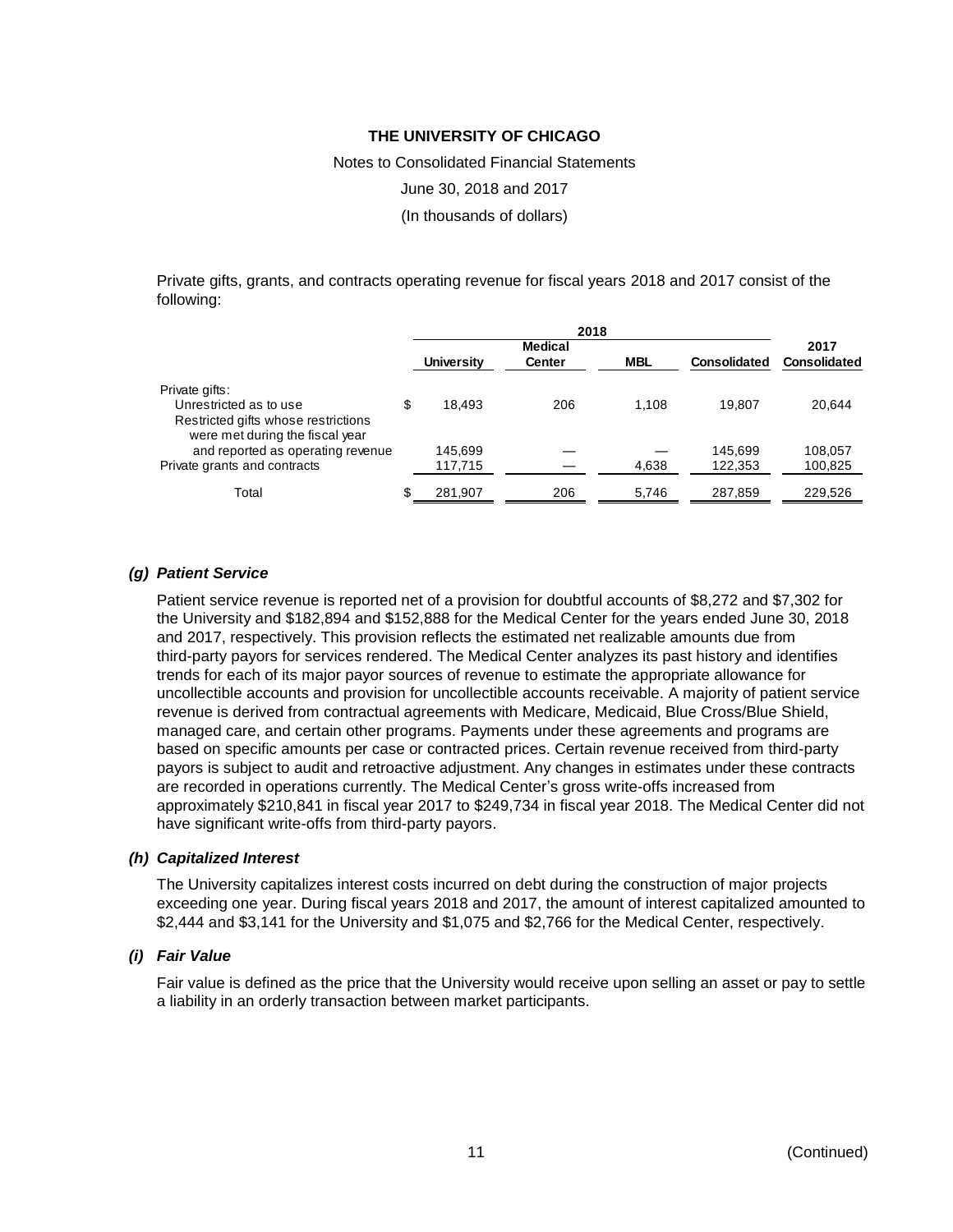Notes to Consolidated Financial Statements June 30, 2018 and 2017 (In thousands of dollars)

The University uses a framework for measuring fair value that includes a hierarchy that categorizes and prioritizes the sources used to measure and disclose fair value. This hierarchy is broken down into three levels based on inputs that market participants would use in valuing the financial instruments based on market data obtained from sources independent of the University. Inputs refer broadly to the assumptions that market participants would use in pricing the asset, including assumptions about risk. Inputs may be observable or unobservable. Observable inputs are inputs that reflect the assumptions market participants would use in pricing the asset developed based on market data obtained from sources independent of the reporting entity. Unobservable inputs are inputs that reflect the reporting entity's own assumptions about the assumptions market participants would use in pricing the asset developed based on the best information available. The three-tier hierarchy of inputs is summarized in the three broad levels as follows:

Level 1 – quoted market prices in active markets for identical investments

Level 2 – inputs other than quoted prices for similar investments in active markets, quoted prices for identical or similar investments in markets that are not active, or inputs other than quoted prices that are observable including model-based valuation techniques

Level 3 – valuation techniques that use significant inputs that are unobservable because they trade infrequently or not at all

*(i) Cash Equivalents*

Cash equivalents include U.S. Treasury notes, commercial paper, and corporate notes with original maturities of three months or less, except that such instruments purchased with endowment assets or funds on deposit with bond trustees are classified as investments. Cash equivalents are classified in Level 1 of the fair value hierarchy.

*(ii) Investments*

Investments are recorded in the consolidated financial statements at estimated fair value. If an investment is held directly by the University and an active market with quoted prices exists, the market price of an identical security is used as reported fair value. Reported fair values for shares in mutual funds are based on share prices reported by the funds as of the last business day of the fiscal year and are classified in Level 1. The University's interests in alternative investment funds such as private debt, global public equity, private equity, real estate, natural resources, and absolute return are generally reported at the net asset value (NAV) reported by the fund managers, which is used as a practical expedient to estimate the fair value, unless it is probable that all or a portion of the investment will be sold for an amount different from NAV. As of June 30, 2018 and 2017, the University had no plans to sell investments at amounts different from NAV. Funds measured at NAV as a practical expedient to estimate fair value are not classified in the fair value hierarchy.

The University does not engage directly in unhedged speculative investments; however, the Board has authorized the use of derivative investments to adjust market exposure within asset class ranges.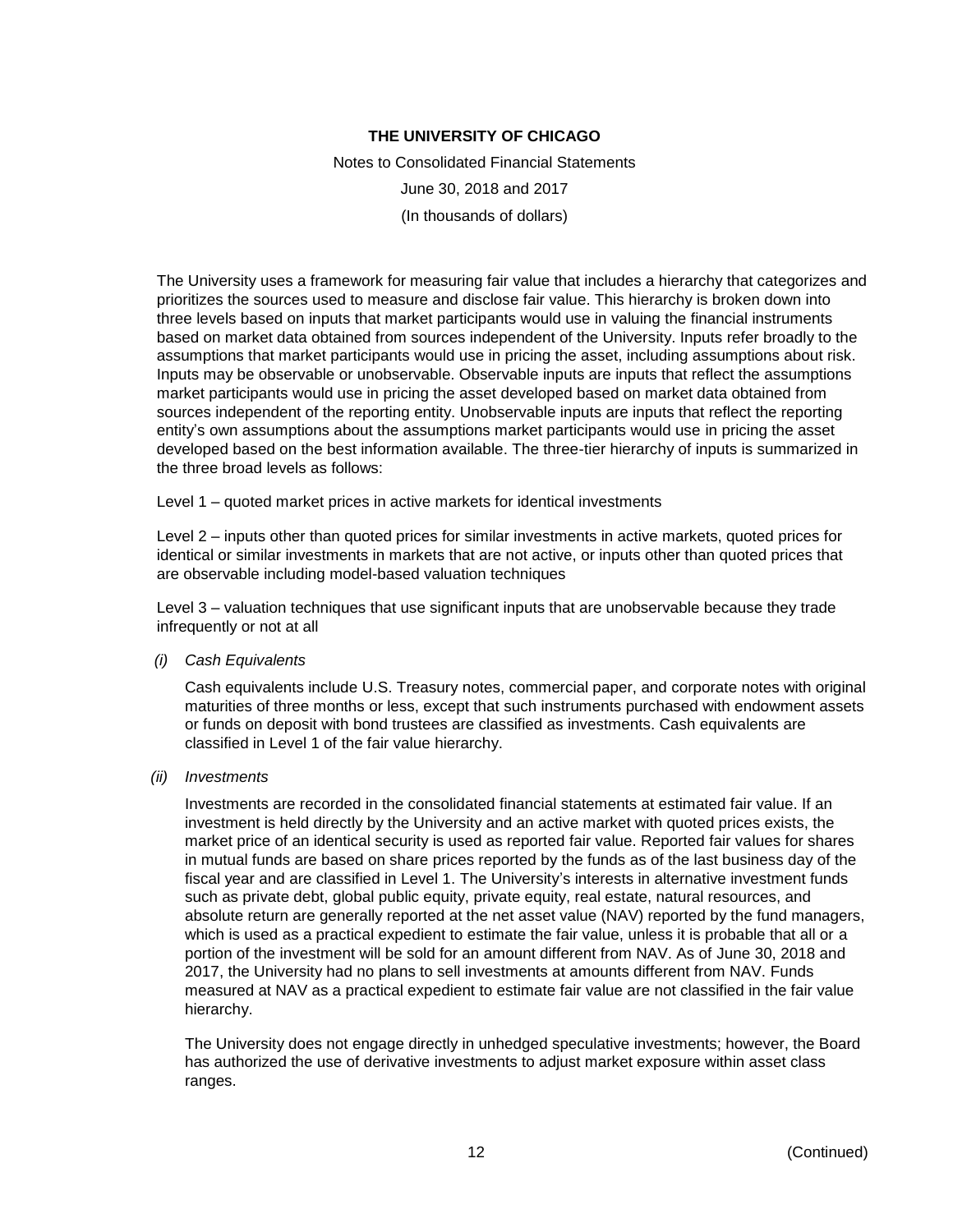Notes to Consolidated Financial Statements June 30, 2018 and 2017 (In thousands of dollars)

A summary of the inputs used in valuing the University's investments as of June 30, 2018 and 2017 is included in note 5.

#### *(iii) Pledges Receivable*

Unconditional promises to give are recognized initially at fair value as private gift revenue in the period the promise is made by a donor. The fair value of the pledge is estimated based on anticipated future cash receipts (net of an allowance for uncollectible amounts), discounted using a risk-adjusted rate commensurate with the duration of the payment plan. These inputs to the fair value estimate are classified in Level 3 of the fair value hierarchy. In subsequent periods, the discount rate is unchanged and the allowance for uncollectible amounts is reassessed and adjusted if necessary.

*(iv) Land, Buildings, Equipment, and Books*

Land, buildings, equipment, and books are generally stated at cost, less accumulated depreciation. Depreciation is computed on the straight-line method over the estimated useful lives of the assets, ranging from 20 to 45 years for buildings and building improvements, 3 to 10 years for equipment, and 10 years for library books.

#### *(v) Split-Interest Agreements*

Split-interest agreements with donors consist primarily of charitable remainder trusts for which the University serves as trustee, gift annuity contracts, and pooled life income agreements. Assets associated with split-interest agreements are included in investments. A liability for split-interest obligations is recorded when the agreement is established at the estimated net present value of future cash flows using a risk-adjusted discount rate commensurate with the duration of the estimated payments. These inputs to the fair value estimate are classified in Level 3 of the fair value hierarchy. At June 30, 2018 and 2017, the University had liabilities of \$56,432 and \$55,439 associated with its charitable remainder trust and gift annuity contracts and deferred revenue of \$5,368 and \$5,369 associated with its pooled income agreements, respectively. In subsequent periods, the discount rate is unchanged.

*(vi) Interest Rate Swap Agreements*

In order to reduce exposure to adjustable interest rates on variable rate debt, the University has entered into debt-related interest rate swap agreements. These agreements have the effect of fixing the rate of interest for the variable rate debt. The fair value of these swap agreements is the estimated amount that the University would have to pay or receive to terminate the agreements as of the consolidated balance sheet date, taking into account current interest rates and the current creditworthiness of the swap counterparty. These inputs to the fair value estimate are classified in Level 2 of the fair value hierarchy.

#### *(vii) Assets Held in Custody For Others*

Assets held in custody for others consist of resources, primarily investments, held by the University as a custodian for affiliated organizations. Investments held for others are included in the University's investment portfolio. The leveling of these investments is presented in note 5.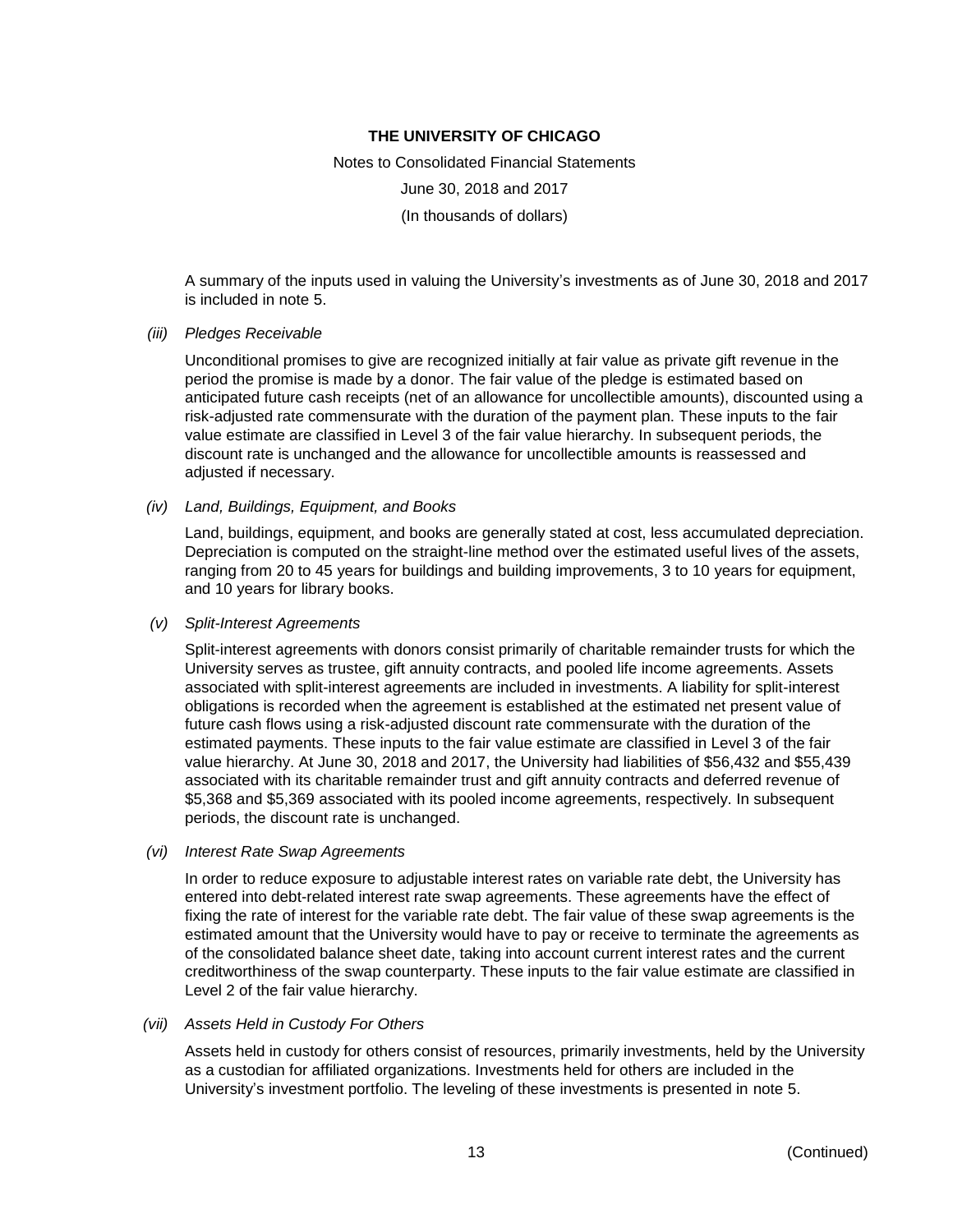Notes to Consolidated Financial Statements June 30, 2018 and 2017 (In thousands of dollars)

#### *(viii) Self-insurance Liability*

The self-insurance liability is the estimated present value of self-insured claims that will be settled in the future and considers anticipated payout patterns as well as investment returns on available assets prior to payment. The discount rate used to value the self-insurance liability is a risk-adjusted rate commensurate with the duration of anticipated payments. These inputs to the fair value estimate of the liability are considered Level 2 in the fair value hierarchy.

#### *(ix) Pension and Other Postretirement Benefit Obligations*

The pension and other postretirement benefit obligations consider anticipated payout patterns as well as investment returns on available assets prior to payment. The discount rate used to value the pension and other postretirement benefit obligation is a risk-adjusted rate commensurate with the duration of anticipated payments. These inputs to the fair value estimate are classified in Level 2 of the fair value hierarchy.

#### *(x) Asset Retirement Obligation*

Asset retirement obligations arise primarily from regulations that specify how to dispose of asbestos if facilities are demolished or undergo major renovations or repairs. The obligation to remove asbestos is estimated using site-specific surveys where available and a per square foot estimate where surveys were unavailable.

#### *(xi) Notes and Bonds Payable*

The carrying value of long-term debt does not differ materially from its estimated fair value based on quoted market prices for the same or similar issues.

#### *(xii) All Other Assets and Liabilities*

The carrying value of all other assets and liabilities do not differ materially from their estimated fair value.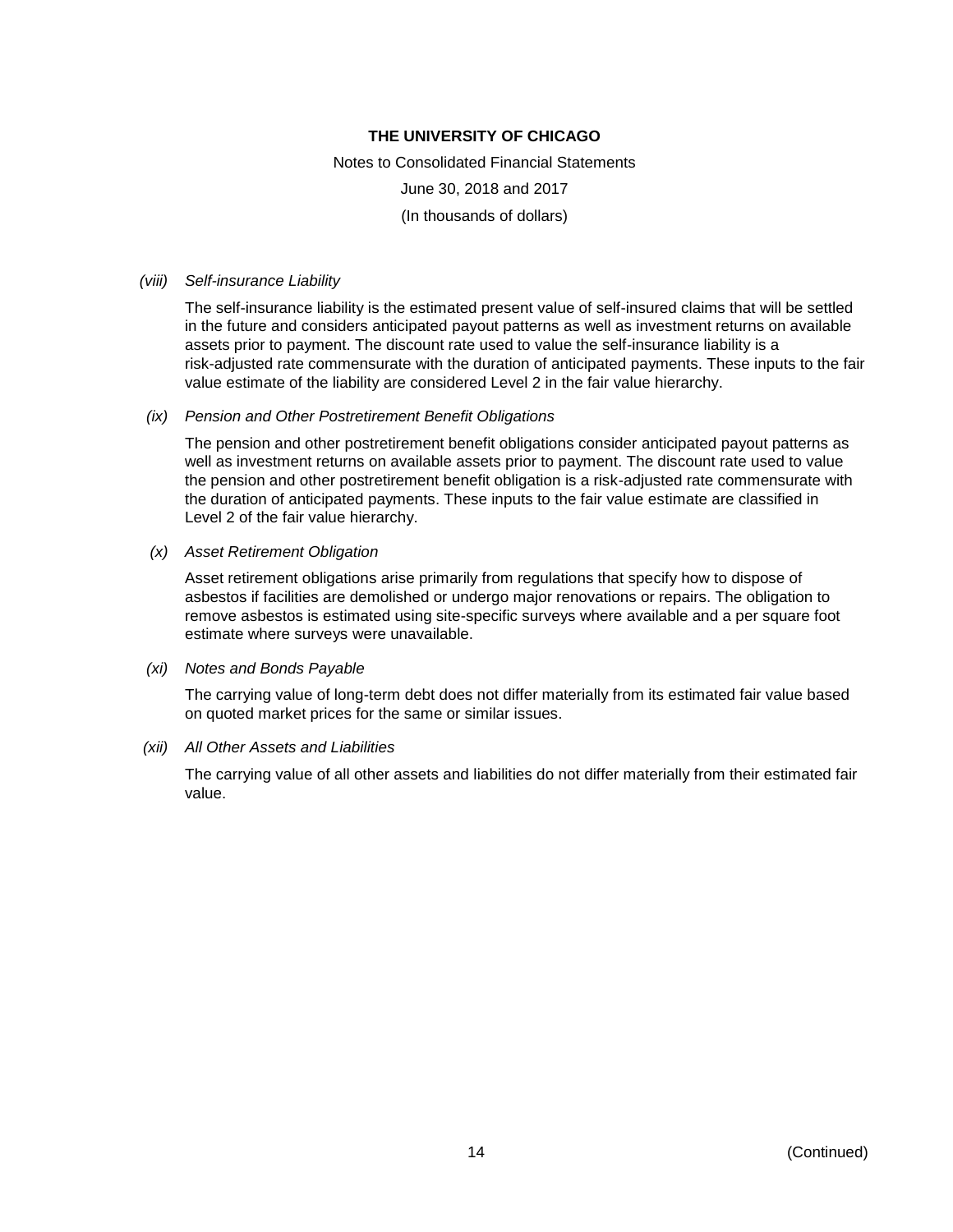# Notes to Consolidated Financial Statements June 30, 2018 and 2017 (In thousands of dollars)

#### *(j) Internally Managed Investment Derivatives*

The following tables set forth the gross and net notional values and the University's gain related to internally managed investment derivative activities as of June 30, 2018 and 2017 and for the fiscal years then ended:

|                    |                          | 2018                |        |
|--------------------|--------------------------|---------------------|--------|
|                    | <b>Gross</b><br>notional | <b>Net notional</b> | Gain   |
| Equity derivatives | \$<br>19,385             | 19,385              | 11,510 |
|                    |                          | 2017                |        |
|                    | <b>Gross</b><br>notional | <b>Net notional</b> | Gain   |
| Equity derivatives | \$<br>159,191            | 159,191             | 7,191  |

To minimize the risk of loss, externally managed absolute return investments are diversified by strategy, external manager, and number of positions. In addition, the activities of external hedge fund managers are externally audited and reviewed by the University Investment Office. The risk of any derivative exposure associated with an externally managed hedge fund is limited to the amount invested with each manager. Investment managers report derivative investments at fair value and valuation gains and losses are included in investment gains (losses) in the consolidated statements of activities.

#### *(k) Income Taxes*

The University, Medical Center, and MBL are tax-exempt organizations under Section 501(c)(3) of the Internal Revenue Code and, except for unrelated business income, are exempt from federal income taxes. There was no provision for income taxes due on unrelated business income in fiscal years 2018 and 2017, and there are no uncertain tax positions considered to be material.

#### *(l) Use of Estimates*

The preparation of the consolidated financial statements in accordance with GAAP requires that management make a number of estimates and assumptions related to the reporting of assets and liabilities and the disclosure of contingent assets and liabilities at the consolidated balance sheet dates, and the reporting of revenue, expenses, gains, and losses during the reporting periods. Actual results may differ from those estimates.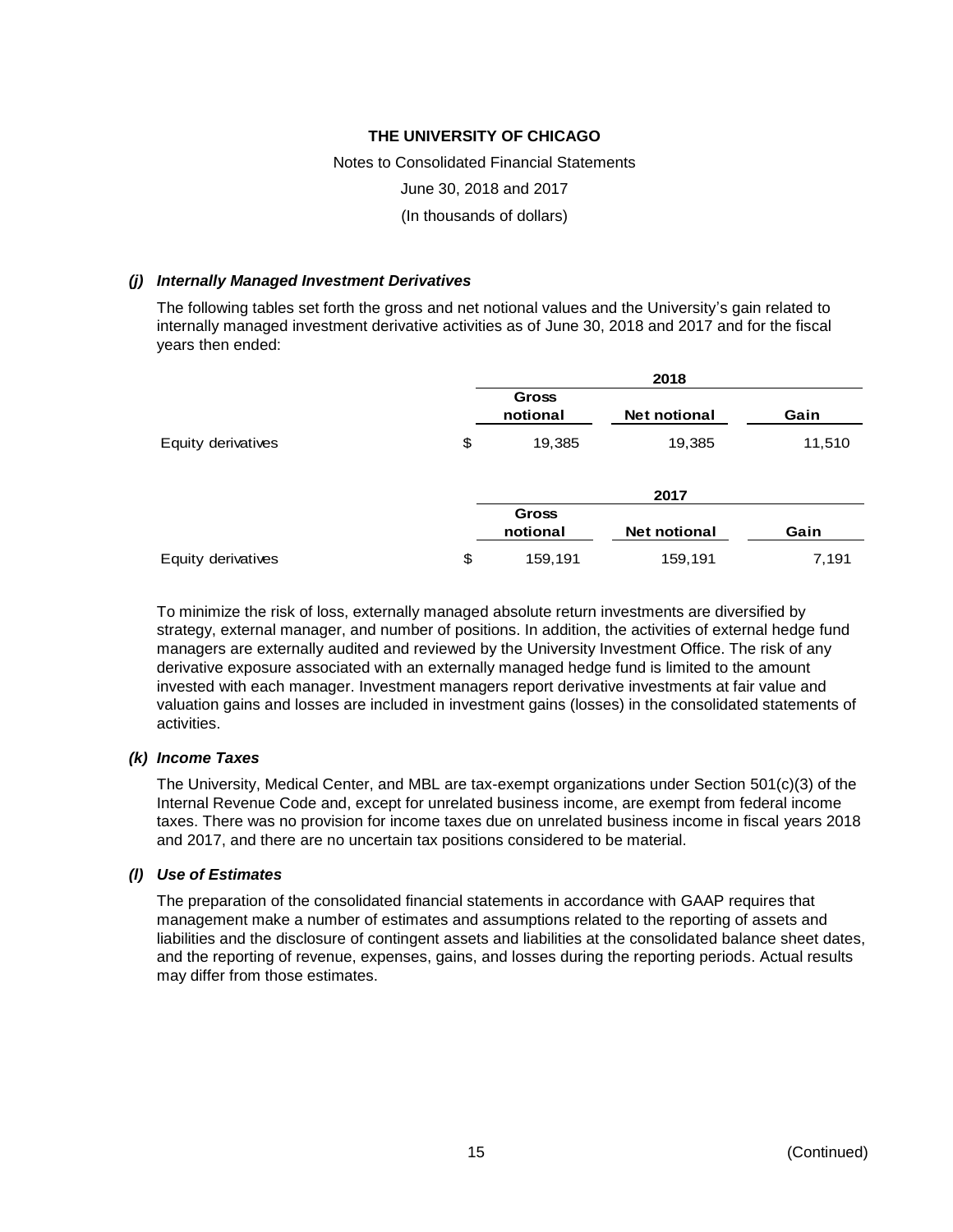Notes to Consolidated Financial Statements June 30, 2018 and 2017 (In thousands of dollars)

#### *(m) Subsequent Events*

In July 2018, the University entered into a 65 year ground lease agreement with a developer to construct a 1,300 bed residential housing and dining facility on University land. The \$158,000 facility will be financed by the developer.

In September 2018, the University issued \$400,000 in taxable fixed rate bonds. Proceeds were used to refinance existing commercial paper and lines of credit debt outstanding.

In September 2018, the Medical Center reduced its bank line of credit from \$100,000 to \$50,000.

In October 2018, the University reduced its bank lines of credit from \$500,000 to \$400,000.

#### **(2) The University of Chicago Medical Center**

#### *(a) Organization*

The Medical Center, an Illinois not-for-profit corporation, operates the Center for Care and Discovery, the Bernard Mitchell Hospital, the University of Chicago Comer Children's Hospital, the Duchossois Center for Advanced Medicine, the University of Chicago Medicine Care Network, various other outpatient clinics and treatment areas, and as of October 1, 2016, Ingalls Health System. The University, as the sole corporate member of the Medical Center, elects the Medical Center's Board of Trustees and approves its bylaws.

#### *(b) Acquisition of Ingalls Health System*

On October 1, 2016 the Medical Center acquired Ingalls Health System through an affiliation and member substitution agreement. As a result of this transaction, Ingalls Health System became a wholly owned subsidiary of the Medical Center through a newly created Community Health and Hospital Division of the Medical Center. Amounts included in the accompanying notes and consolidated financial statements and supplemental schedules reflect Ingalls activity beginning on October 1, 2016. Ingalls net assets of \$322,862 at October 1, 2016 have been recognized as a contribution in the consolidated statements of activities in fiscal 2018.

The following table sets forth the fair value of Ingalls assets and liabilities at October 1, 2016 which have been recognized in the consolidated financial statements.

| Cash                              | S  | 28,003    |
|-----------------------------------|----|-----------|
| Investments                       |    | 298,975   |
| Land, buildings, and equipment    |    | 187,641   |
| Notes and bonds payable           |    | (111,990) |
| Other assets and liabilities, net |    | (79, 767) |
|                                   |    |           |
| Net assets                        | \$ | 322,862   |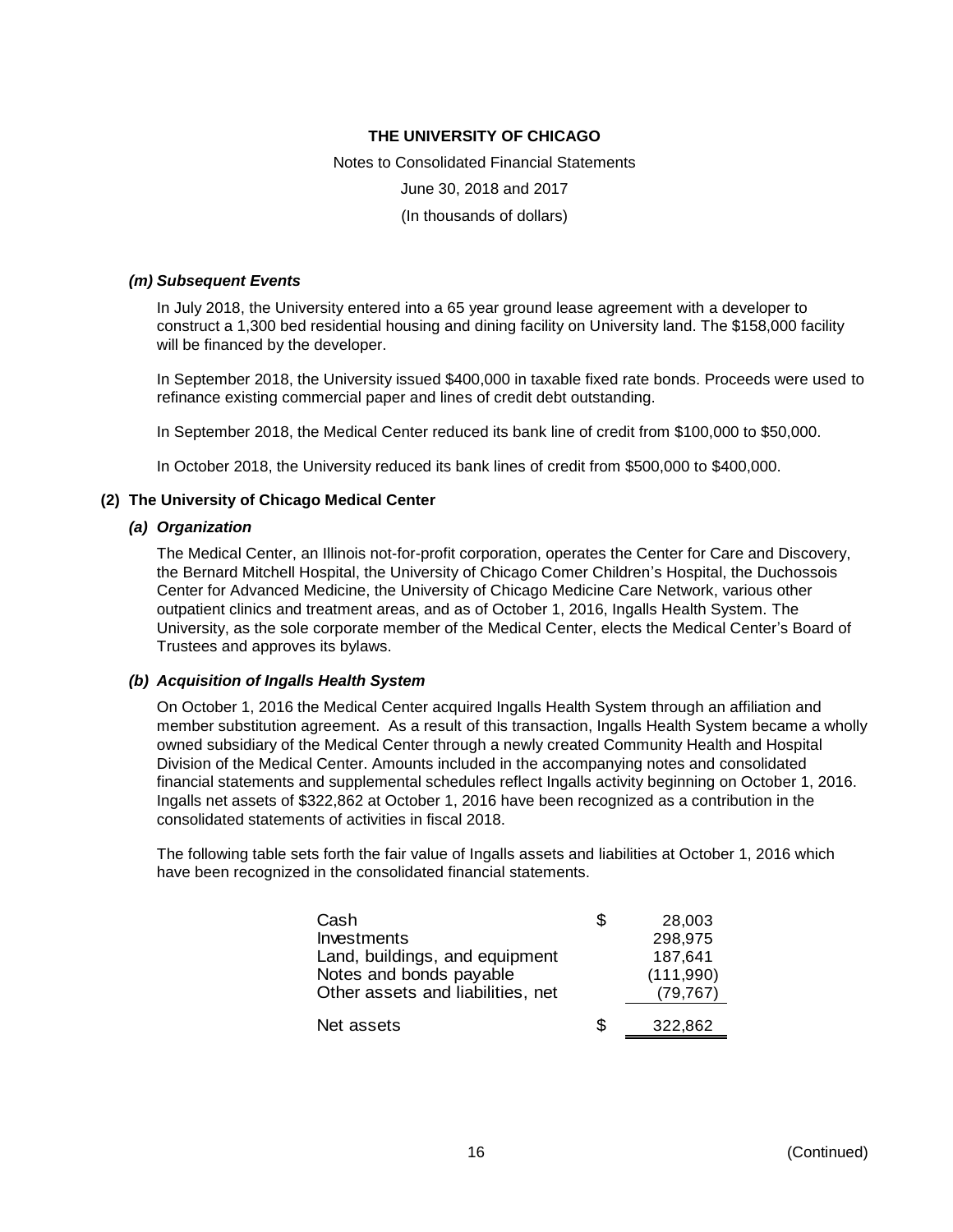Notes to Consolidated Financial Statements June 30, 2018 and 2017 (In thousands of dollars)

#### *(c) Agreements with the University*

The relationship between the University and the Medical Center is defined in an Affiliation Agreement and an Operating Agreement along with an associated Lease Agreement. The Affiliation Agreement specifies University and Medical Center responsibilities for the provision of patient care, teaching, and research at the hospitals and clinics. The Operating Agreement provides for the management and operation by the Medical Center of the University's hospital and clinic facilities. The Lease Agreement provides the Medical Center a leasehold interest in certain University facilities and land.

#### *(d) Community Benefits*

The Medical Center's policy is to treat patients in immediate need of medical services without regard to their ability to pay for such services, including patients transferred from other hospitals and patients accepted through the Perinatal and Pediatrics Trauma Networks. Patients are offered discounts of up to 100% of charges on a sliding scale based both on income as a percentage of the Federal Poverty Level guidelines and the charges for services rendered. The Medical Center policy also contains provisions that are responsive to those patients subject to catastrophic healthcare expenses. Since the Medical Center does not pursue collection of these amounts, they are not reported as net patient care revenue. The unreimbursed cost of providing such care, along with the unreimbursed cost of government sponsored indigent healthcare programs, unreimbursed cost to support education, clinical research, and other community programs, amounted to \$399,888 and \$374,957 for the years ended June 30, 2018 and 2017, respectively.

#### *(e) Basis of Presentation*

The Medical Center maintains its accounts and prepares stand-alone financial statements in conformity with GAAP applicable to not-for-profit health care entities. For purposes of presentation of the Medical Center financial position and changes in net assets in the accompanying consolidated financial statements, several reclassifications have been made as follows: (1) investment gains used for operations of \$50,713 in fiscal year 2018 and \$41,389 in 2017 have been recorded as operating revenue and (2) transfers to the University of \$43,235 in fiscal year 2018 and \$61,002 in fiscal year 2017 have been recorded as a reduction of other income.

#### **(3) Marine Biological Laboratory (MBL)**

#### *(a) Organization*

MBL is a private, independent not-for-profit research and educational institution dedicated to establishing and maintaining a laboratory and station for scientific study and investigations, and a school for instruction in biology and natural history. MBL is located in Woods Hole, Massachusetts. The University is the sole corporate member of MBL, elects MBL's Board of Trustees, and approves its bylaws.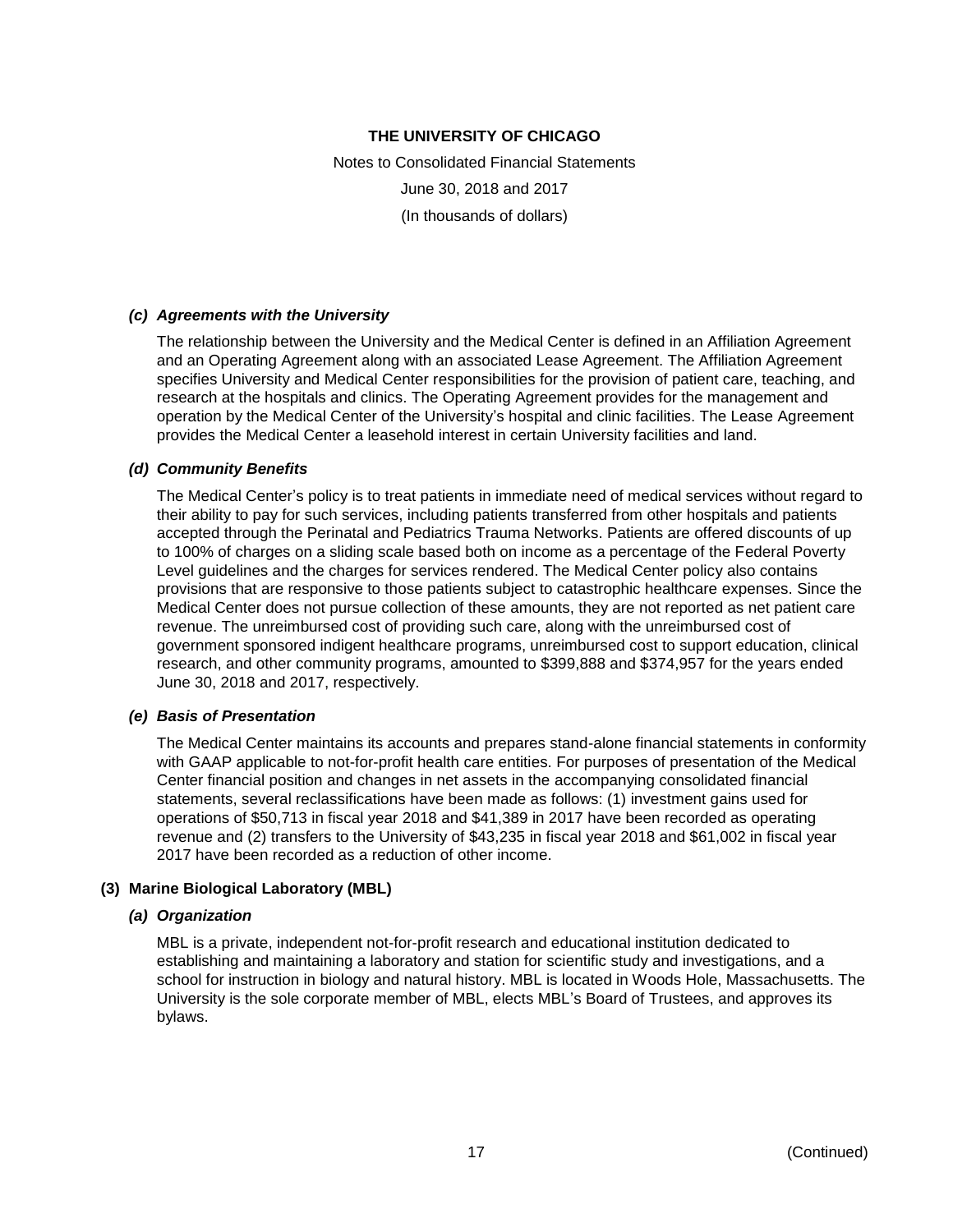Notes to Consolidated Financial Statements June 30, 2018 and 2017 (In thousands of dollars)

#### *(b) Agreement with the University*

The relationship between the University and MBL is defined in an Affiliation Agreement which specifies the University and MBL responsibilities for the provision of research and education in biology, biomedicine, ecology, and related fields.

#### **(4) Financial Assets and Liquidity Resources**

As of June 30, 2018 and 2017, financial assets and liquidity resources available within one year for general expenditure, such as operating expenses, scheduled principal payments on debt, and capital construction costs not financed with debt, were as follows:

|                                                  | 2018 |                   |                                 |            |                     |                             |
|--------------------------------------------------|------|-------------------|---------------------------------|------------|---------------------|-----------------------------|
|                                                  |      | <b>University</b> | <b>Medical</b><br><b>Center</b> | <b>MBL</b> | <b>Consolidated</b> | 2017<br><b>Consolidated</b> |
| Financial assets:                                |      |                   |                                 |            |                     |                             |
| Cash and cash equivalents                        | \$.  | 66,770            | 211,751                         | 1,676      | 280,197             | 50,384                      |
| Notes and accounts receivable, net               |      | 134,850           | 347,870                         | 3,529      | 486,249             | 569,978                     |
| Pledge payments available for operations         |      | 68,856            | 1,052                           | 594        | 70,502              | 117,853                     |
| Short-term investments                           |      | 125,798           |                                 | 9,911      | 135,709             | 202,408                     |
| Board designations:                              |      |                   |                                 |            |                     |                             |
| Funds functioning as endowment                   |      |                   |                                 |            |                     |                             |
| available for operations                         |      | 230,811           |                                 |            | 230,811             | 288,123                     |
| Subsequent year's endowment payout               |      | 379,691           | 55,423                          | 4,443      | 439,557             | 438,188                     |
| Total financial assets available within one year |      | 1,006,776         | 616,096                         | 20,153     | 1,643,025           | 1,666,934                   |
| Liquidity resources:                             |      |                   |                                 |            |                     |                             |
| Taxable commercial paper                         |      | 200,000           |                                 |            | 200,000             | 200,000                     |
| Bank lines of credit                             |      | 400,000           | 60,000                          | 3,000      | 463,000             | 553,000                     |
| Total financial assets and liquidity resources   |      |                   |                                 |            |                     |                             |
| available within one year                        |      | .606,776          | 676,096                         | 23,153     | 2,306,025           | 2,419,934                   |

The University's cash flows have seasonal variations during the year attributable to tuition billing, patient service reimbursement from the State of Illinois, and a concentration of contributions received at calendar and fiscal year-end. To manage liquidity, the University maintains lines of credit with several banks and a taxable commercial paper program that are drawn upon as needed during the year to manage cash flows. As of June 30, 2018, amounts outstanding under these lines of credit facilities amounted to \$493,500, \$400,000 of which was refinanced in September 2018 through the issuance of taxable fixed rate bonds.

In addition, as of June 30, 2018 the University, Medical Center, and MBL had an additional \$1,825,531, \$824,607, and \$9,888 in funds functioning as endowment, respectively, which is available for general expenditure with Board approval.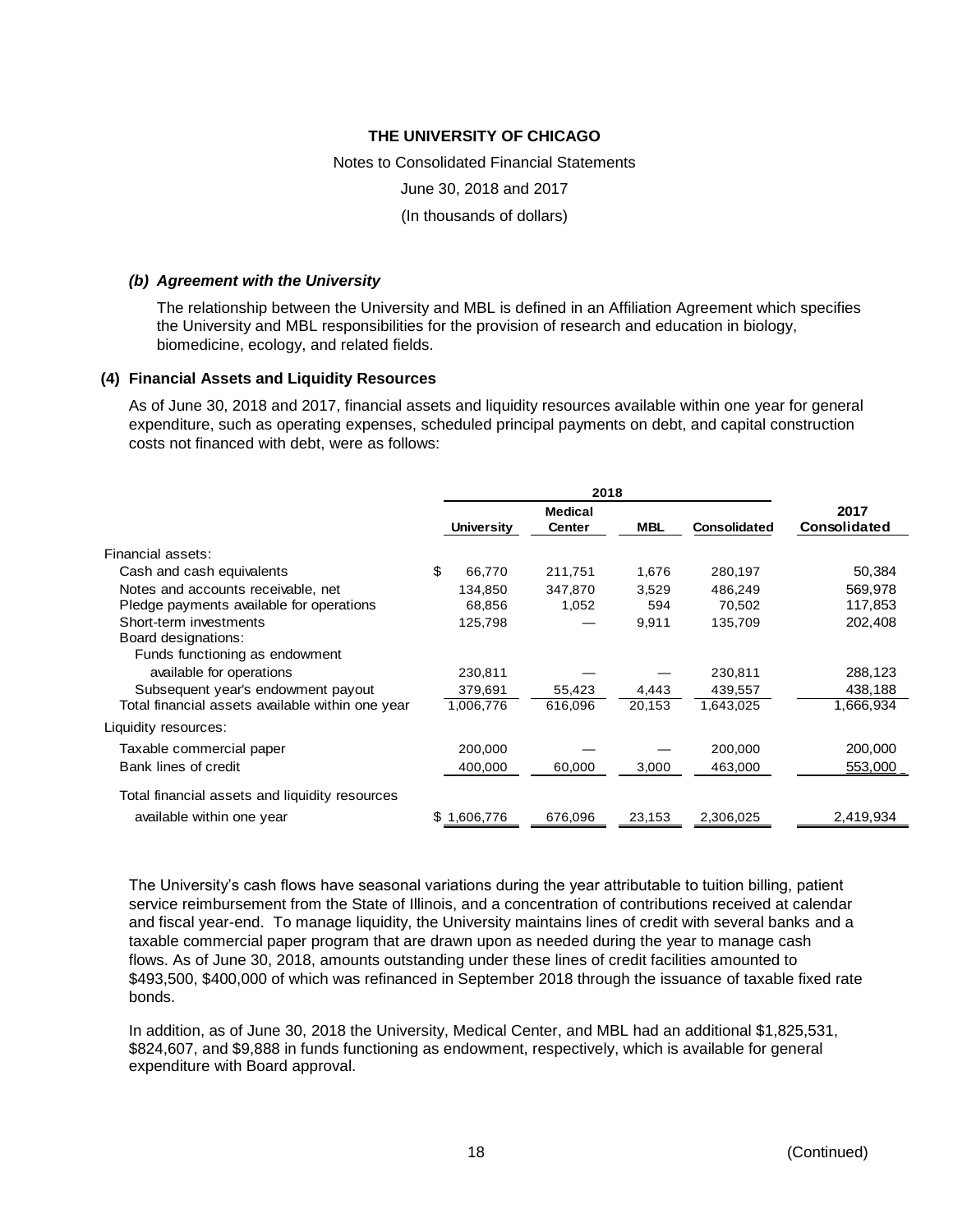Notes to Consolidated Financial Statements June 30, 2018 and 2017 (In thousands of dollars)

#### **(5) Investments**

Investments at June 30, 2018 and 2017 are comprised of the following:

|                             |    | 2017         |              |
|-----------------------------|----|--------------|--------------|
|                             |    | Consolidated | Consolidated |
| Cash equivalents            | \$ | 130,578      | 538,277      |
| Global public equities      |    |              |              |
| (primarily international)   |    | 2,521,312    | 2,085,220    |
| Private debt                |    | 382,659      | 380,089      |
| Private equity:             |    |              |              |
| U.S. venture capital        |    | 454,075      | 482,875      |
| U.S. corporate finance      |    | 291,800      | 306,809      |
| International               |    | 505,231      | 449,109      |
| Real estate                 |    | 538,662      | 497,359      |
| Natural resources           |    | 627,543      | 582,574      |
| Absolute return:            |    |              |              |
| Equity-oriented             |    | 842,923      | 769,693      |
| Global macro/relative value |    | 493,087      | 515,996      |
| Multistrategy               |    | 625,374      | 605,844      |
| Credit-oriented             |    | 468,179      | 436,552      |
| Protection-oriented         |    | 156,665      | 141,202      |
| Fixed income:               |    |              |              |
| U.S. treasuries             |    | 521,149      | 481,345      |
| Other fixed income          |    | 357,849      | 318,756      |
| Funds in trust              |    | 129,225      | 113,032      |
| Total                       | \$ | 9,046,311    | 8,704,732    |

#### *(a) Overall Investment Objective*

The overall investment objective of the University is to invest its assets in a prudent manner that will achieve a long-term rate of return sufficient to fund a portion of its annual operating activities and increase investment value after inflation. The University diversifies its investments among various asset classes incorporating multiple strategies and external investment managers. Major investment decisions are authorized by the Board's Investment Committee, which oversees the University's investment program in accordance with established guidelines.

#### *(b) Investment Strategies*

Cash equivalent investments include cash equivalents and fixed-income investments with maturities of less than one year, which are valued based on quoted market prices in active markets. The majority of these investments are held in U.S. money market accounts. Global public equity investments consist of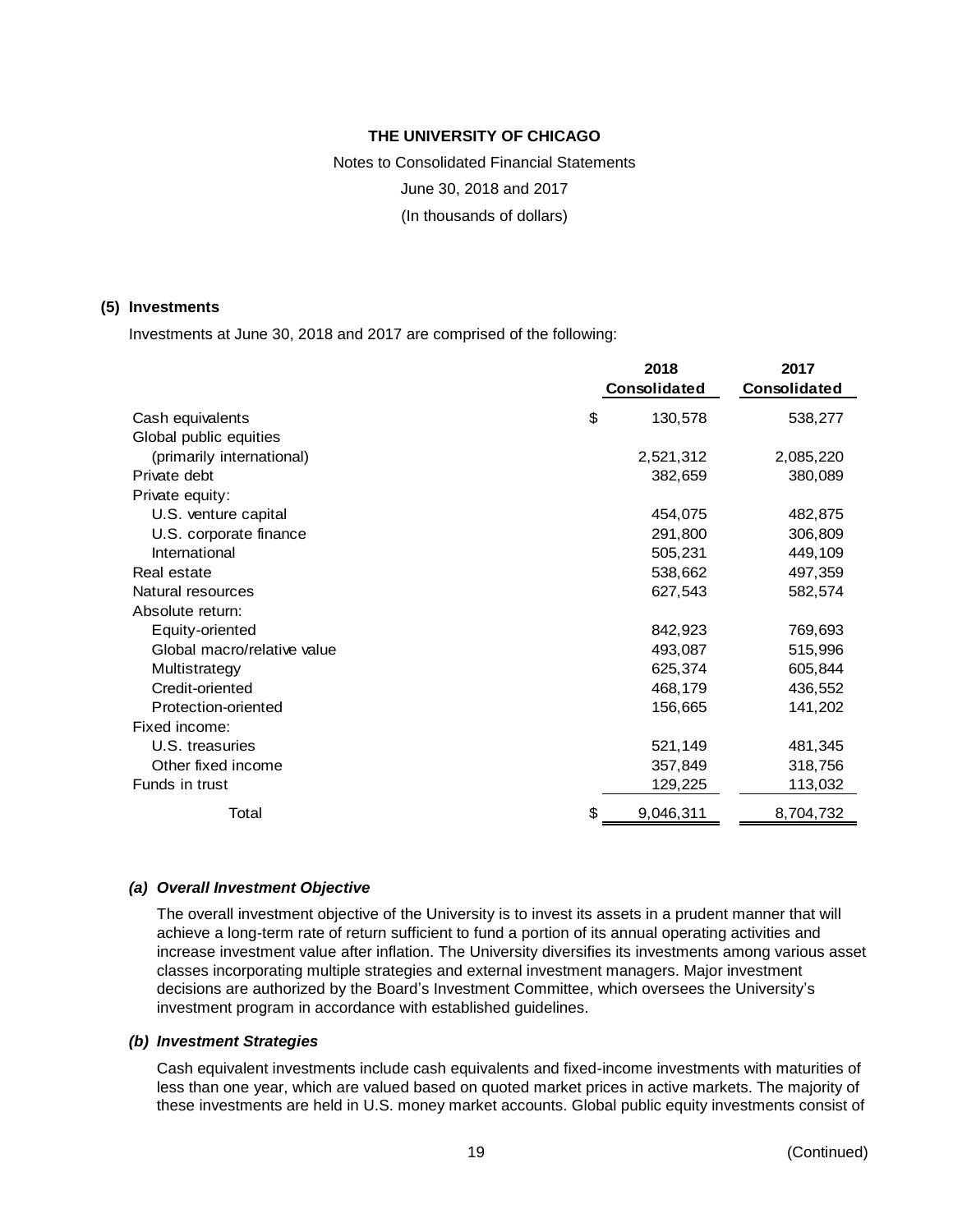Notes to Consolidated Financial Statements June 30, 2018 and 2017 (In thousands of dollars)

separate accounts, exchange traded funds (ETFs), commingled funds with liquidity ranging from daily to annually, hedge funds investing primarily in long only public equities, and limited partnerships. ETFs and securities held in separate accounts and daily traded commingled funds are generally valued based on quoted market prices in active markets. Commingled funds with monthly liquidity are valued based on independently determined NAV. Limited partnership interests in equity-oriented funds are valued based upon NAV provided by external fund managers.

Fixed-income investments consist of directly held actively traded treasuries and bond mutual funds that hold securities, the majority of which have maturities greater than one year and are valued based on quoted market prices in active markets.

Funds in trust investments consist primarily of project construction funds and externally managed endowments.

Investments in private debt, private equity, real estate, and natural resources are in the form of limited partnership interests, which typically invest in private securities for which there is no readily determinable market value. In these cases, market value is determined by external managers based on a combination of discounted cash flow analysis, industry comparables, and outside appraisals. Where private equity, private debt, real estate, and natural resources managers hold publicly traded securities, these securities are generally valued based on market prices. The value of the limited partnership interests are held at the manager's reported NAV, unless information becomes available indicating the reported NAV may require adjustment. The methods used by managers to assess the NAV of these external investments vary by asset class. The University monitors the valuation methodologies and practices of managers. Direct investments in preferred equity securities are initially held at cost. Valuation is re-evaluated when the company raises additional equity capital priced by a new outside investor.

The absolute return portfolio is comprised of investments of limited partnership interests in hedge funds and drawdown private equity style partnerships whose managers have the authority to invest in various asset classes at their discretion, including the ability to invest long and short. The majority of the underlying holdings are marketable securities. The remainder of the underlying holdings is held in marketable securities that trade infrequently or in private investments, which are valued by the manager on the basis of an appraised value, discounted cash flow, industry comparables, or some other method. Most hedge funds that hold illiquid investments designate them in special side pockets, which are subject to special restrictions on redemption.

The University believes that the reported amount of its investments is a reasonable estimate of fair value as of June 30, 2018 and 2017. Because of the inherent uncertainties of valuation, these estimated fair values may differ significantly from values that would have been used had a ready market existed.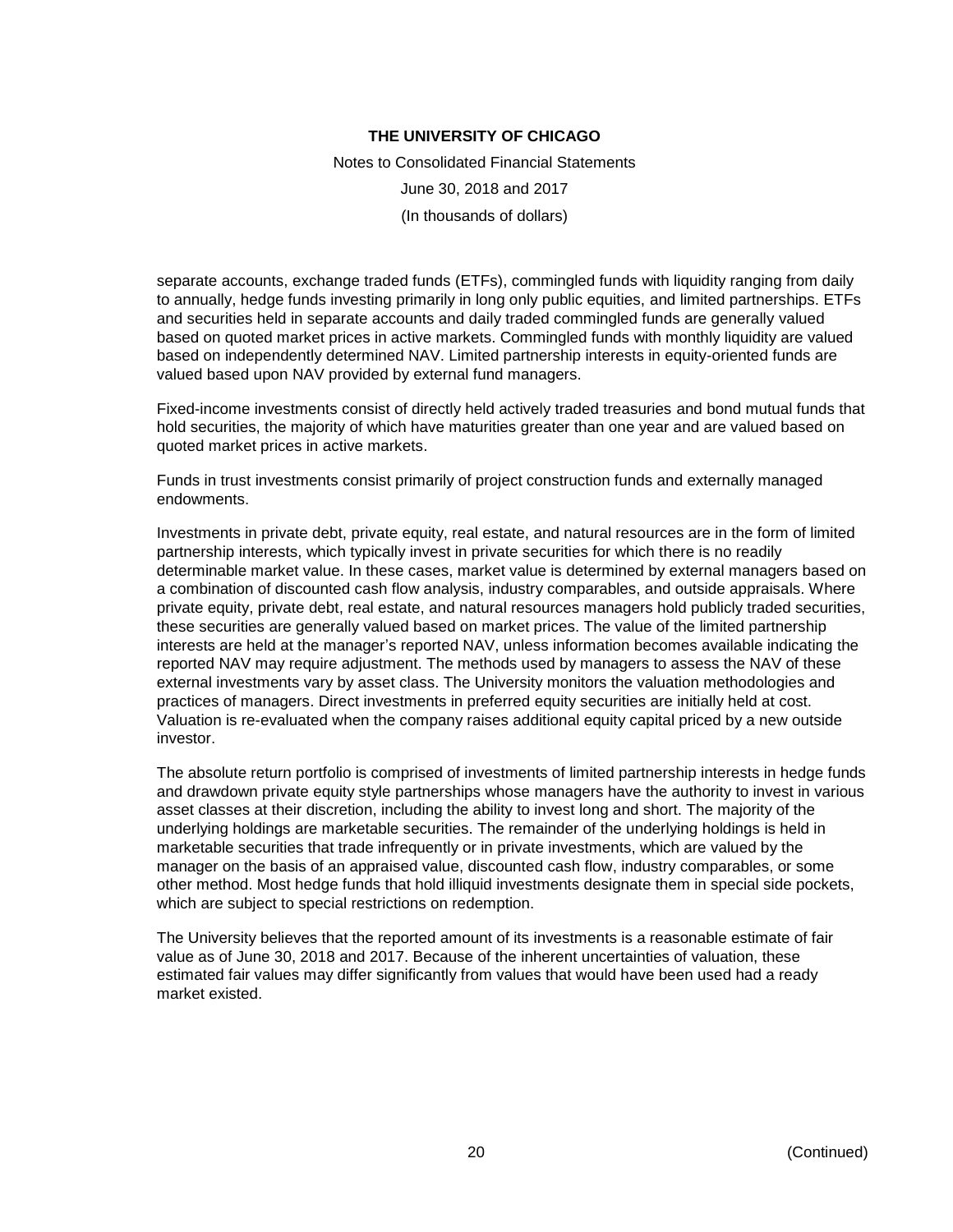# Notes to Consolidated Financial Statements June 30, 2018 and 2017 (In thousands of dollars)

#### *(c) Fair Value Hierarchy of Investments*

Following is the fair value hierarchy of investments as of June 30, 2018:

|                                         |                 |         | 2018<br>Consolidated |
|-----------------------------------------|-----------------|---------|----------------------|
|                                         | Level 1         | Level 2 | total                |
| Cash equivalents                        | \$<br>130,578   |         | 130,578              |
| Global public equities (primarily       |                 |         |                      |
| international)                          | 882,835         | 126,228 | 1,009,063            |
| Private equity - U.S. venture capital   | 5,613           |         | 5,613                |
| Real estate                             | 154,652         |         | 154,652              |
| Natural resources                       | 86,888          |         | 86,888               |
| Absolute return -                       |                 |         |                      |
| Global macro/relative value             | 86,073          | 27,922  | 113,995              |
| Fixed income:                           |                 |         |                      |
| U.S. treasuries                         | 521,149         |         | 521,149              |
| Other fixed income                      |                 |         |                      |
| (primarily credit funds)                | 357,774         | 75      | 357,849              |
| Funds in trust                          | 86,337          | 30,599  | 116,936              |
|                                         | \$<br>2,311,899 | 184,824 | 2,496,723            |
| Investments measured at net asset value |                 |         | 6,549,588            |
| Total investments                       |                 |         |                      |
| at fair value as of                     |                 |         |                      |
| June 30, 2018                           |                 |         | \$<br>9,046,311      |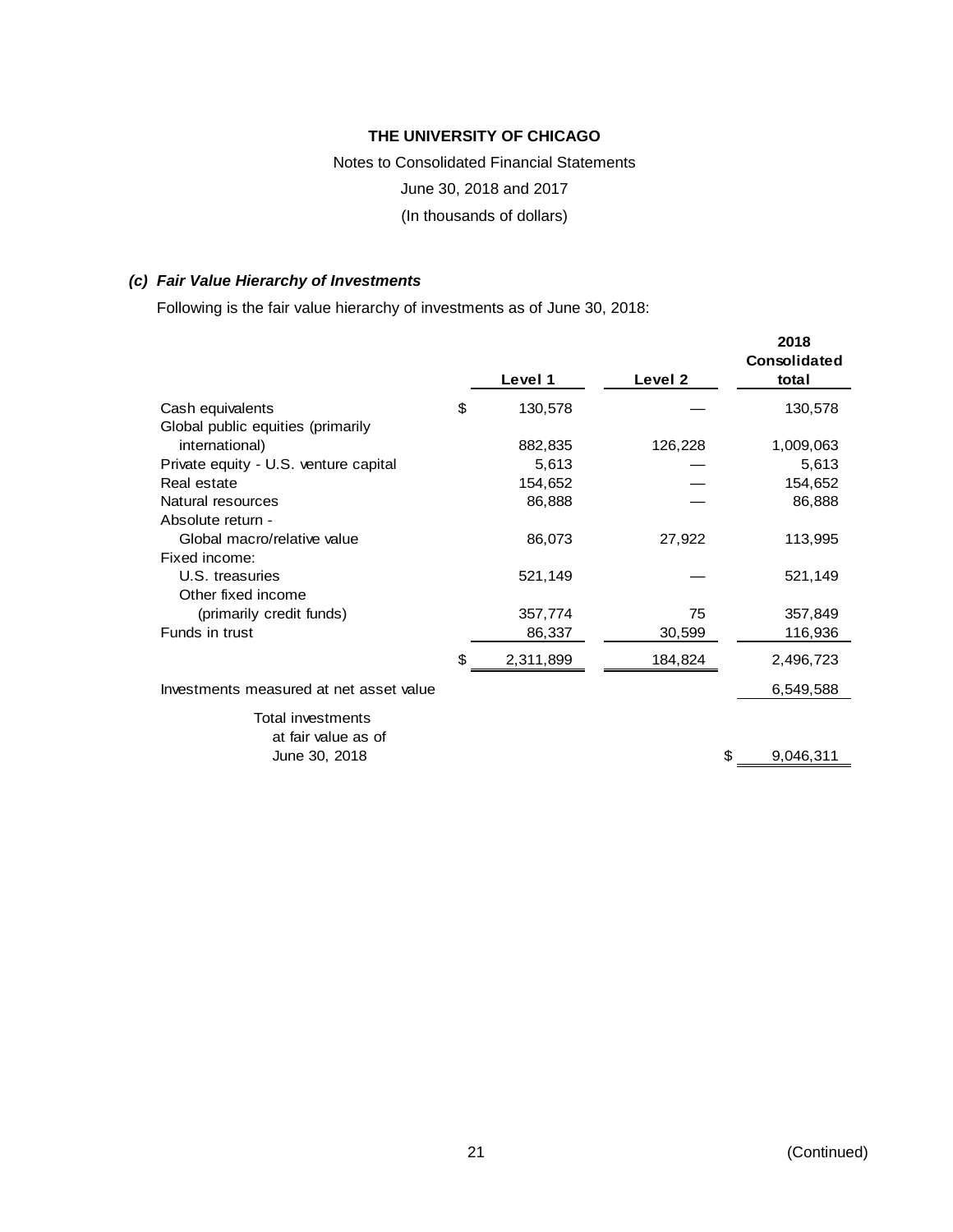Notes to Consolidated Financial Statements June 30, 2018 and 2017 (In thousands of dollars)

Following is the fair value hierarchy of investments as of June 30, 2017:

|                                         |                 |         | 2017<br><b>Consolidated</b> |
|-----------------------------------------|-----------------|---------|-----------------------------|
|                                         | Level 1         | Level 2 | total                       |
| Cash equivalents                        | \$<br>538,278   |         | 538,278                     |
| Global public equities (primarily       |                 |         |                             |
| international)                          | 608,390         | 44,956  | 653,346                     |
| Real estate                             | 102,113         |         | 102,113                     |
| Natural resources                       | 48,884          |         | 48,884                      |
| Absolute return:                        |                 |         |                             |
| Global macro/relative value             | 83,583          | 27,754  | 111,337                     |
| Fixed income:                           |                 |         |                             |
| U.S. treasuries                         | 481,345         |         | 481,345                     |
| Other fixed income                      |                 |         |                             |
| (primarily credit funds)                | 282,558         | 50      | 282,608                     |
| Funds in trust                          | 74,928          | 20,370  | 95,298                      |
|                                         | \$<br>2,220,079 | 93,130  | 2,313,209                   |
| Investments measured at net asset value |                 |         | 6,391,523                   |
| Total investments                       |                 |         |                             |
| at fair value as of                     |                 |         |                             |
| June 30, 2017                           |                 |         | 8,704,732                   |

During fiscal years 2018 and 2017, there were no transfers between investment Levels 1 and 2.

A summary of investment return by entity, net of expenses, is presented below for the years ended June 30, 2018 and 2017:

|                                                                  | <b>University</b> | Medical<br><b>Center</b> | <b>MBL</b> | <b>Consolidated</b> | 2017<br><b>Consolidated</b> |
|------------------------------------------------------------------|-------------------|--------------------------|------------|---------------------|-----------------------------|
| Investment return:<br>Interest and dividends<br>Net realized and | \$<br>64.428      | 13.890                   | 730        | 79.048              | 85.127                      |
| unrealized gains                                                 | 462,083           | 61,307                   | 5,558      | 528.948             | 687,597                     |
| Investment return                                                | 526,511           | 75.197                   | 6,288      | 607,996             | 772.724                     |

Investment return is reported in the accompanying consolidated statements of activities as endowment payout and investment gains.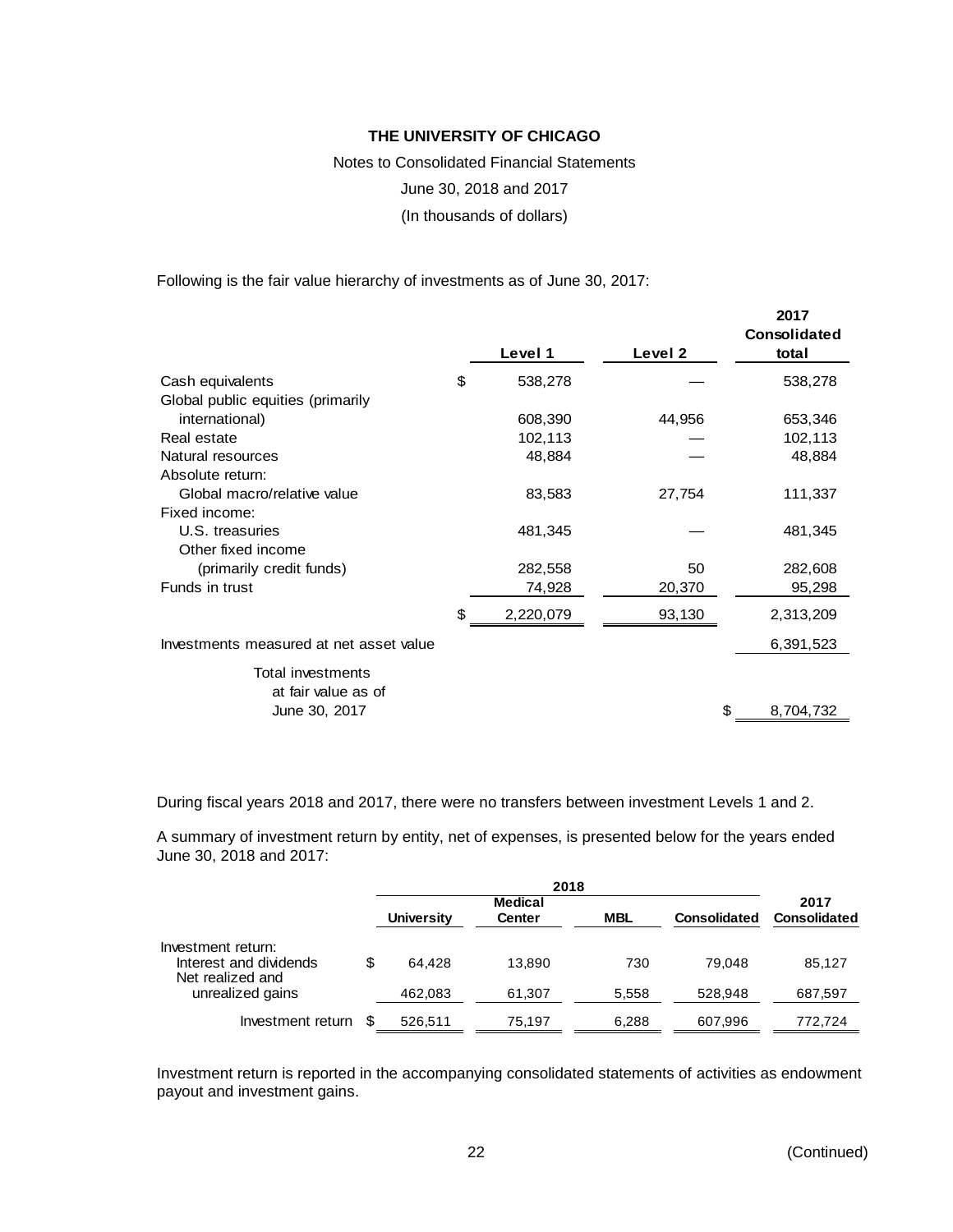Notes to Consolidated Financial Statements

June 30, 2018 and 2017

(In thousands of dollars)

The University is obligated under certain limited partnership investment fund agreements to advance additional funding periodically up to specified levels. At June 30, 2018, the University had unfunded commitments of \$1,259,961, which are likely to be called through 2026. Details of these commitments are as follows:

|                   | <b>Unfunded</b><br>commitments |
|-------------------|--------------------------------|
| Private equity    | \$<br>513,915                  |
| Real estate       | 310,296                        |
| Natural resources | 163,711                        |
| Absolute return   | 4,084                          |
| Private debt      | 267,955                        |
| Total             | \$<br>1,259,961                |

The University has made investments in various long-lived partnerships and, in other cases, has entered into contractual agreements that may limit its ability to initiate redemptions due to notice periods, lock-ups, and gates. Details on typical redemption terms by asset class and type of investment are provided as follows:

|                                   | Remaining<br>life | <b>Redemption</b><br>terms                                           | <b>Redemption restrictions and</b><br>terms                                                                                                     | <b>Redemption</b><br>restrictions or side<br>pockets at<br>June 30, 2018 |
|-----------------------------------|-------------------|----------------------------------------------------------------------|-------------------------------------------------------------------------------------------------------------------------------------------------|--------------------------------------------------------------------------|
| Cash                              | N/A               | Daily                                                                | None                                                                                                                                            | None                                                                     |
| <b>Global public</b><br>equities: |                   |                                                                      |                                                                                                                                                 |                                                                          |
| Commingled<br>funds               | N/A               | Daily to annual<br>lwith notice<br>periods of 2 to<br> 180 days      | Lock-up provisions for up to<br>2 years, some investments have<br>a portion of capital held in side<br>pockets with no redemptions<br>permitted | S31.3 million                                                            |
| Partnerships                      | N/A               | Monthly to<br>biennial with<br>notice periods<br>lof<br>7 to 90 days | Lock-up provisions for up to<br>4 years, some investments have<br>a portion of capital held in side<br>pockets with no redemptions<br>bermitted | \$29.1 million                                                           |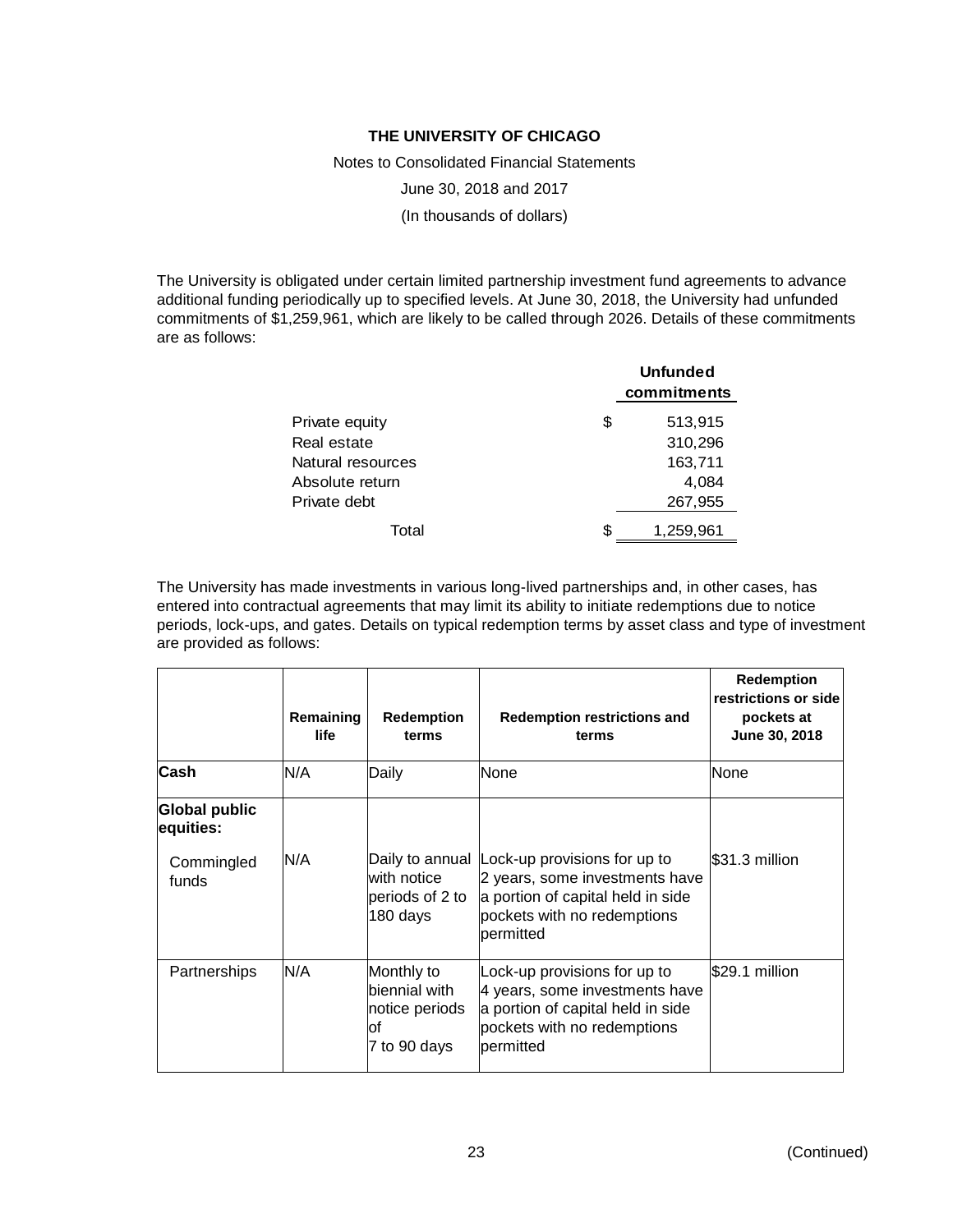Notes to Consolidated Financial Statements

June 30, 2018 and 2017

(In thousands of dollars)

|                                                                  | Remaining<br>life  | Redemption<br>terms                                | <b>Redemption restrictions and</b><br>terms                                                     | Redemption<br>restrictions or side<br>pockets at<br>June 30, 2018 |
|------------------------------------------------------------------|--------------------|----------------------------------------------------|-------------------------------------------------------------------------------------------------|-------------------------------------------------------------------|
| Exchange<br>traded funds                                         | N/A                | Daily                                              | None                                                                                            | None                                                              |
| Separate<br>accounts                                             | N/A                | Daily with<br>notice periods<br>of 1 to 7 days     | Lock-up provisions ranging for<br>up to 1 year                                                  | None                                                              |
| <b>Private debt:</b>                                             |                    |                                                    |                                                                                                 |                                                                   |
| Drawdown<br>partnerships                                         | $1$ to<br>11 years | <b>Redemptions</b><br>not permitted                | N/A                                                                                             | N/A                                                               |
| Partnerships                                                     | N/A                | Redemptions<br>not permitted                       | Capital held in side pockets with<br>no redemptions permitted                                   | \$0.3 million                                                     |
| Private equity:                                                  |                    |                                                    |                                                                                                 |                                                                   |
| Drawdown<br>partnerships                                         | 1 to<br>19 years   | Redemptions<br>not permitted                       | N/A                                                                                             | N/A                                                               |
| Separate<br>account                                              | N/A                | Daily with<br>notice period of<br>1 day            | None                                                                                            | None                                                              |
| Partnerships                                                     | N/A                | Semi-annual<br>with notice<br>period of<br>90 days | A portion of capital is held in side $$11.6$ million<br>pockets with no redemption<br>permitted |                                                                   |
| <b>Direct</b><br>investments in alyears<br>Series A<br>Preferred | 1 to 19            | Redemptions<br>permitted                           | N/A                                                                                             | \$2.4 million                                                     |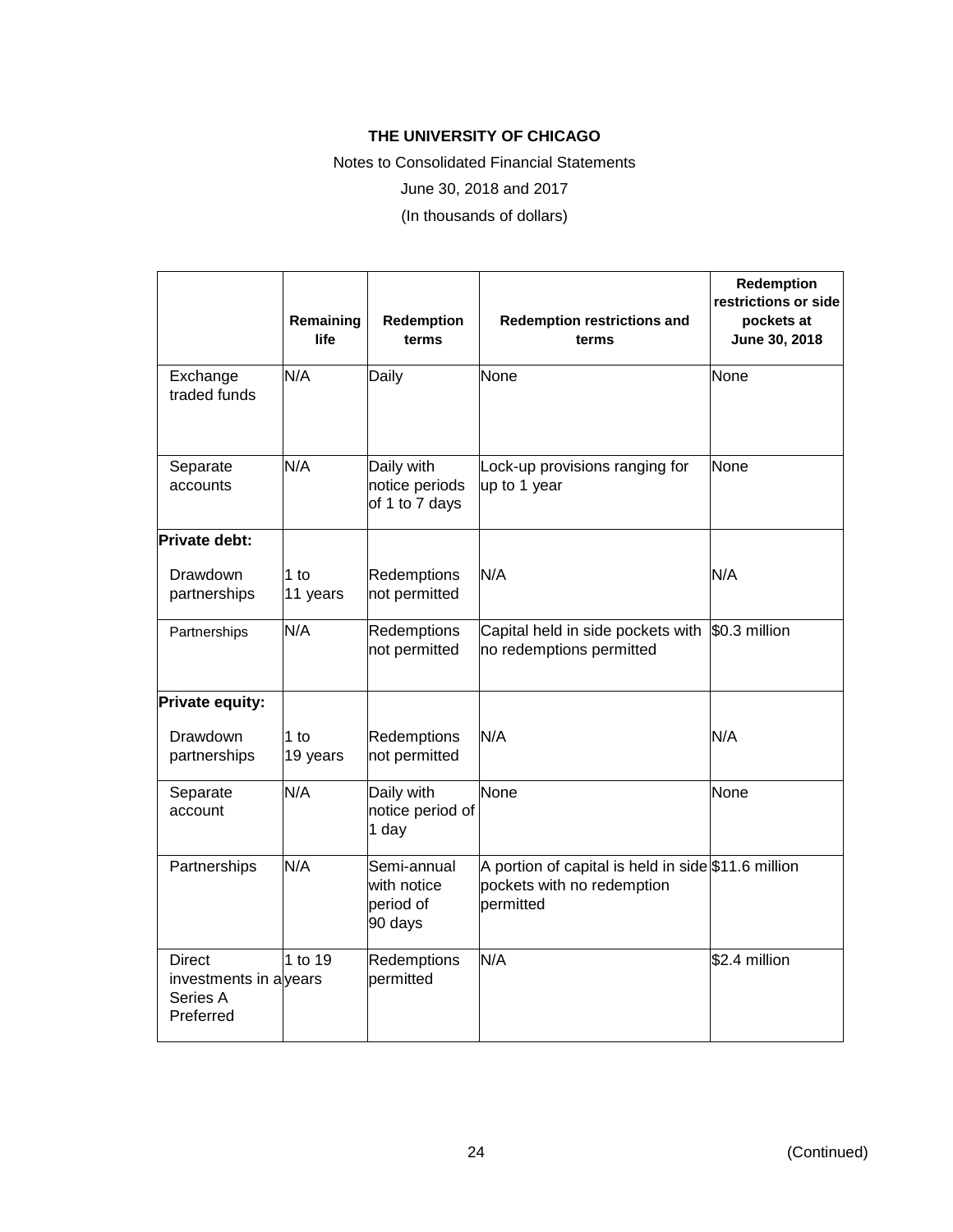Notes to Consolidated Financial Statements

June 30, 2018 and 2017

(In thousands of dollars)

| <b>Real estate:</b><br><b>Drawdown</b><br>partnerships | 1 <sub>to</sub><br>19 years | Redemptions<br>not permitted                                              | N/A                                                                                                                                             | N/A             |
|--------------------------------------------------------|-----------------------------|---------------------------------------------------------------------------|-------------------------------------------------------------------------------------------------------------------------------------------------|-----------------|
| Separate<br>account                                    | N/A                         | Daily with<br>notice period of<br>5 days                                  | None                                                                                                                                            | None            |
| <b>Natural</b>                                         |                             |                                                                           |                                                                                                                                                 |                 |
| <b>resources:</b>                                      | 1 to                        | <b>Redemptions</b>                                                        | N/A                                                                                                                                             | N/A             |
| Drawdown<br>partnerships                               | 17 years                    | not permitted                                                             |                                                                                                                                                 |                 |
| Separate<br>account                                    | N/A                         | Daily with<br>notice period of<br>30 days                                 | None                                                                                                                                            | None            |
| Absolute return:                                       |                             |                                                                           |                                                                                                                                                 |                 |
| Commingled<br>funds                                    | N/A                         | Daily to<br>triennial with<br>notice periods<br>of 1 to<br>122 days       | Lock-up provisions for up to<br>3 years, some investments have<br>a portion of capital held in side<br>pockets with no redemptions<br>permitted | \$106.3 million |
| Drawdown<br>partnerships                               |                             | 1 to 2 years Redemptions<br>not permitted                                 | N/A                                                                                                                                             | N/A             |
| Partnerships                                           | N/A                         | Quarterly to<br>triennial with<br>notice periods<br>of $45$ to<br>90 days | Lock-up provisions for up to<br>5 years, some investments have<br>a portion of capital held in side<br>pockets with no redemptions<br>permitted | \$254.1 million |
| <b>Fixed Income</b>                                    | N/A                         | Daily                                                                     | None                                                                                                                                            | None            |
| <b>Funds in Trust</b>                                  | N/A                         | Daily                                                                     | None                                                                                                                                            | None            |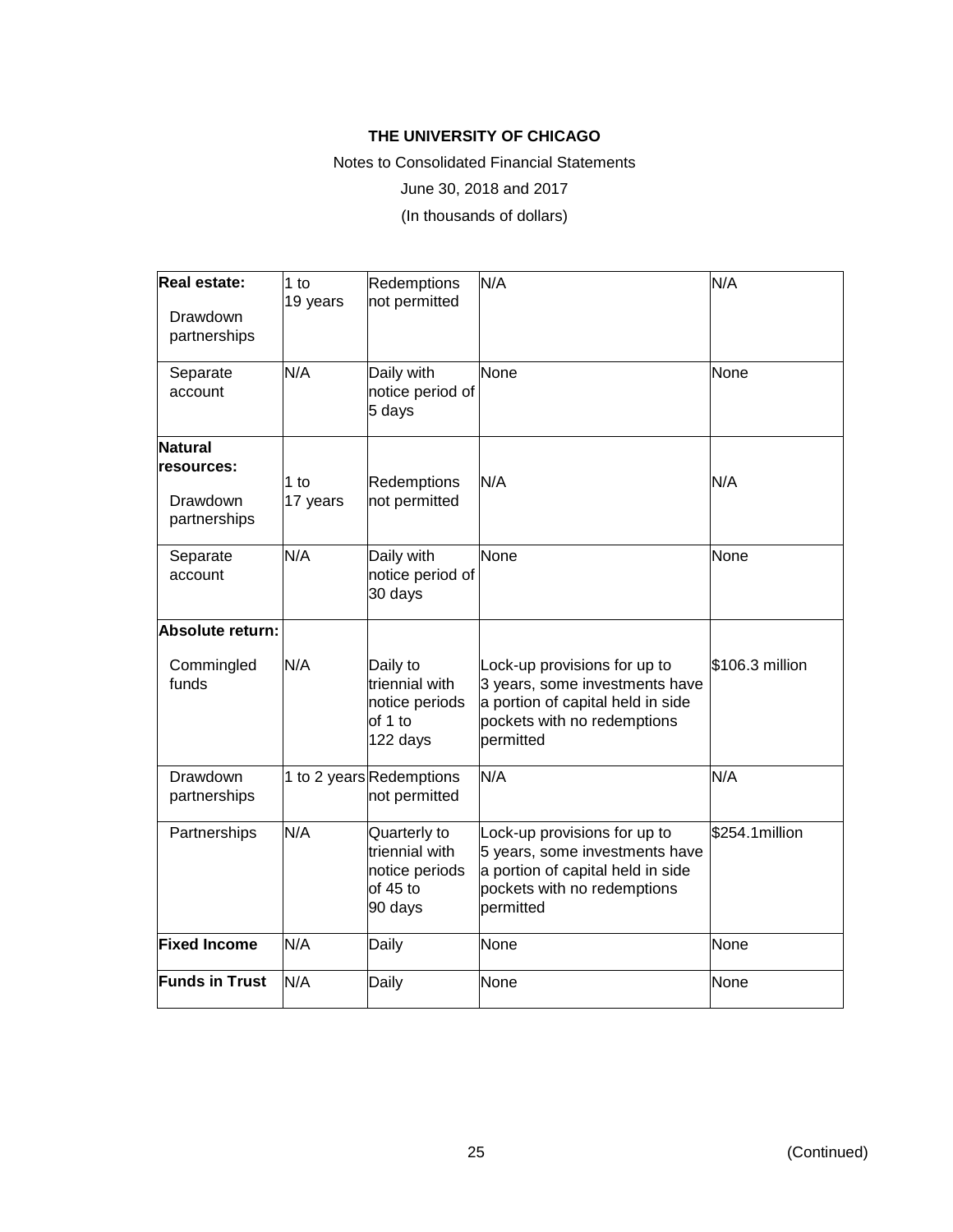Notes to Consolidated Financial Statements June 30, 2018 and 2017 (In thousands of dollars)

#### **(6) Endowments**

The University's endowment consists of approximately 4,000 individual funds established for a variety of purposes. The endowment includes both donor-restricted "true" endowment funds and funds designated by the Board to function as endowments commonly referred to as "funds functioning as endowment" (FFE). Net assets associated with endowment funds, including funds functioning as endowment, are classified and reported based on the existence or absence of donor-imposed restrictions.

The University, Medical Center, and MBL endowment each invest in an investment pool referred to as the Total Return Investment Pool (TRIP). As of June 30, 2018, 99%, 96%, and 100% of the University, Medical Center, and MBL endowments respectively, are invested in TRIP.

#### *(a) University Endowment*

Changes in the fair value of the University endowment investments and net assets by type of fund were as follows for the fiscal year ended June 30, 2018:

|                                                                                                                                   | 2018                 |                     |           |  |
|-----------------------------------------------------------------------------------------------------------------------------------|----------------------|---------------------|-----------|--|
|                                                                                                                                   | <b>Without Donor</b> | <b>With Donor</b>   |           |  |
|                                                                                                                                   | <b>Restrictions</b>  | <b>Restrictions</b> | Total     |  |
| Changes in the fair value of endowment<br>investments:                                                                            |                      |                     |           |  |
| Investment return:                                                                                                                |                      |                     |           |  |
| Endowment yield (interest and dividends)<br>Net appreciation (realized and unrealized)                                            | \$<br>18,415         | 45,989              | 64,404    |  |
| on investments                                                                                                                    | 151,508              | 310,598             | 462,106   |  |
| Total investment return                                                                                                           | 169,923              | 356,587             | 526,510   |  |
| Endowment payout                                                                                                                  | (196, 096)           | (259, 314)          | (455,410) |  |
| Investment return, net of payout                                                                                                  | (26, 173)            | 97,273              | 71,100    |  |
| Other changes in endowment investments:<br>Gifts and pledge payments received in cash<br>Transfers to create funds functioning as |                      | 124,679             | 124,679   |  |
| endowment                                                                                                                         | 174,962              |                     | 174,962   |  |
| Other changes                                                                                                                     | (1,745)              | 19,700              | 17,955    |  |
| Total other changes in endowment                                                                                                  |                      |                     |           |  |
| investments                                                                                                                       | 173,217              | 144,379             | 317,596   |  |
| Net change in endowment investments                                                                                               | 147,044              | 241,652             | 388,696   |  |
| Endowment investments at:                                                                                                         |                      |                     |           |  |
| Beginning of year                                                                                                                 | 1,909,298            | 4,627,648           | 6,536,946 |  |
| End of year                                                                                                                       | \$<br>2,056,342      | 4,869,300           | 6,925,642 |  |
| Investments by type of fund:<br>Donor-restricted "true" endowment:                                                                |                      |                     |           |  |
| Historical gift value                                                                                                             | \$                   | 2,027,530           | 2,027,530 |  |
| Appreciation                                                                                                                      |                      | 2,841,770           | 2,841,770 |  |
| Board-designated "funds functioning as endowment"                                                                                 | 2,056,342            |                     | 2,056,342 |  |
| Total $-$ as above                                                                                                                | \$<br>2,056,342      | 4,869,300           | 6,925,642 |  |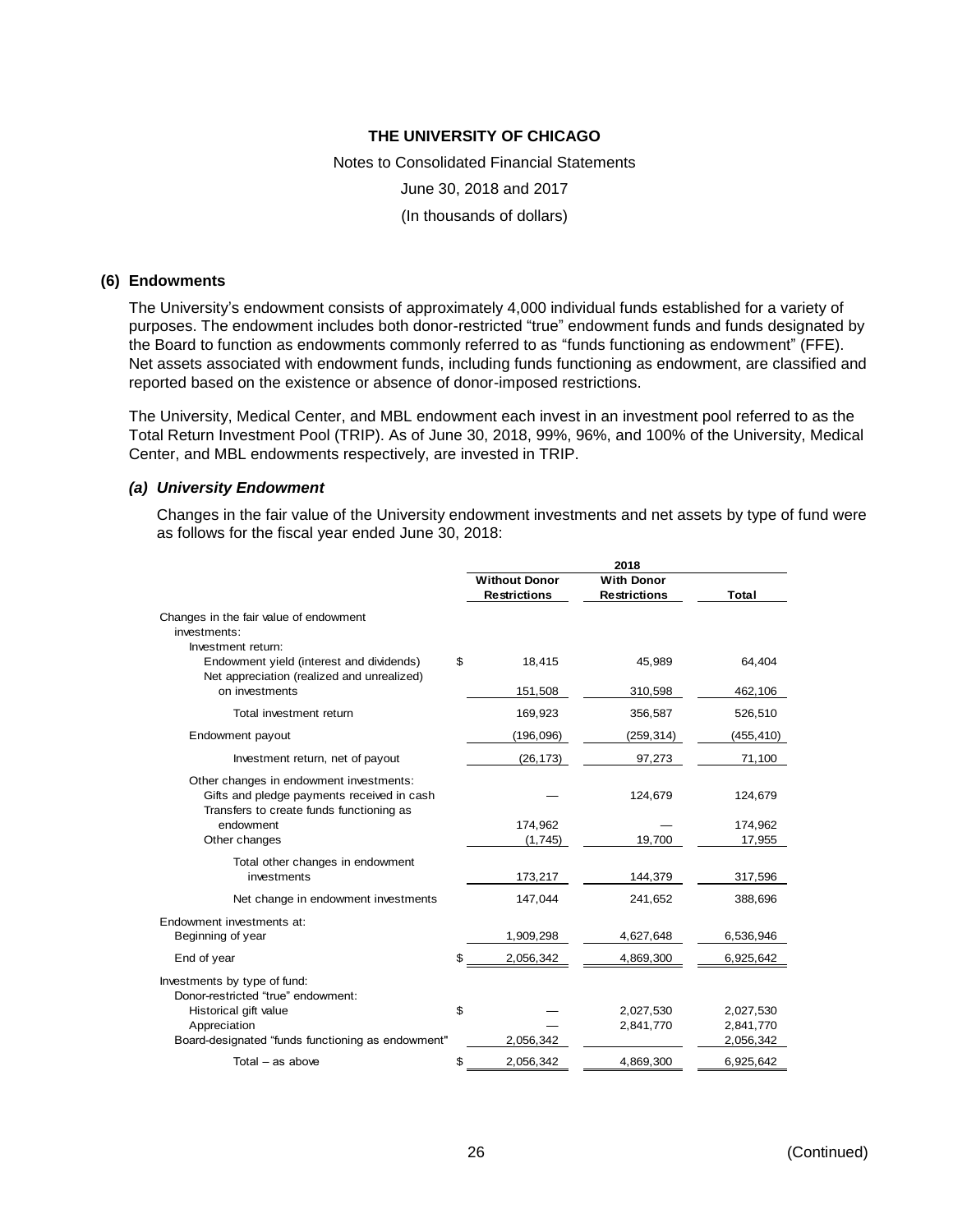Notes to Consolidated Financial Statements

June 30, 2018 and 2017

(In thousands of dollars)

Changes in the fair value of the University endowment investments and net assets by type of fund were as follows for the fiscal year ended June 30, 2017:

|                                                                                                                                   | 2017                                        |                                          |                        |  |
|-----------------------------------------------------------------------------------------------------------------------------------|---------------------------------------------|------------------------------------------|------------------------|--|
|                                                                                                                                   | <b>Without Donor</b><br><b>Restrictions</b> | <b>With Donor</b><br><b>Restrictions</b> | Total                  |  |
| Changes in the fair value of endowment<br>investments:                                                                            |                                             |                                          |                        |  |
| Investment return:<br>Endowment yield (interest and dividends)<br>Net appreciation (realized and unrealized)                      | \$<br>19,813                                | 49,523                                   | 69,336                 |  |
| on investments                                                                                                                    | 190,812                                     | 403,210                                  | 594,022                |  |
| Total investment return                                                                                                           | 210,625                                     | 452,733                                  | 663,358                |  |
| Endowment payout                                                                                                                  | (153, 444)                                  | (251, 346)                               | (404, 790)             |  |
| Investment return, net of payout                                                                                                  | 57,181                                      | 201,387                                  | 258,568                |  |
| Other changes in endowment investments:<br>Gifts and pledge payments received in cash<br>Transfers to create funds functioning as |                                             | 140,920                                  | 140,920                |  |
| endowment                                                                                                                         | 56,409                                      |                                          | 56,409                 |  |
| Other changes                                                                                                                     | 551                                         | 35,495                                   | 36,046                 |  |
| Total other changes in endowment<br>investments                                                                                   | 56,960                                      | 176,415                                  | 233,375                |  |
| Net change in endowment investments                                                                                               | 114,141                                     | 377,802                                  | 491,943                |  |
| Endowment investments at:<br>Beginning of year                                                                                    | 1,795,157                                   | 4,249,846                                | 6,045,003              |  |
| End of year                                                                                                                       | \$<br>1,909,298                             | 4,627,648                                | 6,536,946              |  |
| Investments by type of fund:<br>Donor-restricted "true" endowment:                                                                |                                             |                                          |                        |  |
| Historical gift value                                                                                                             | \$                                          | 1,900,208                                | 1,900,208              |  |
| Appreciation<br>Board-designated "funds functioning as endowment"                                                                 | 1,909,298                                   | 2,727,440                                | 2,727,440<br>1,909,298 |  |
|                                                                                                                                   |                                             |                                          |                        |  |
| Total $-$ as above                                                                                                                | \$<br>1,909,298                             | 4.627.648                                | 6,536,946              |  |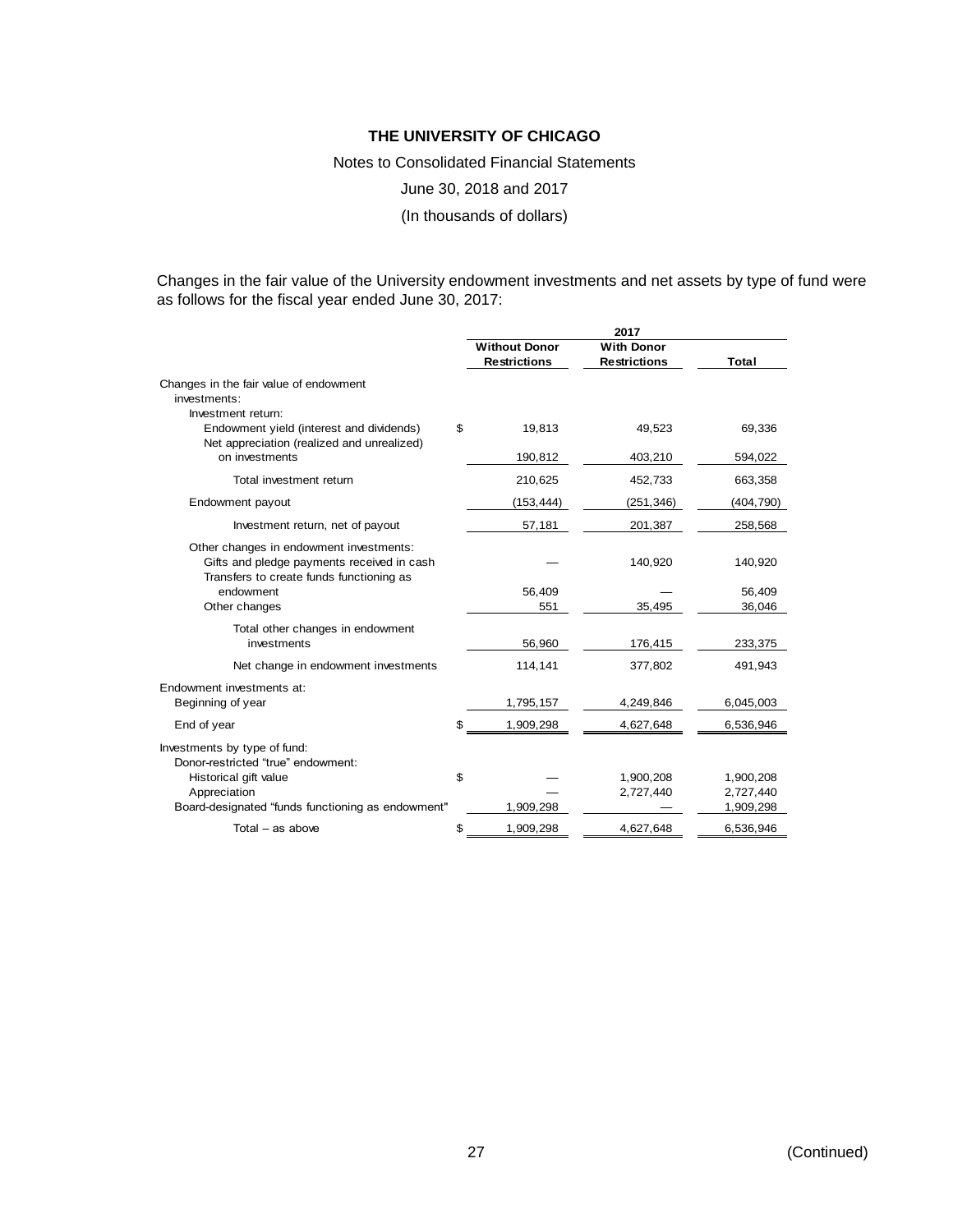#### Notes to Consolidated Financial Statements

June 30, 2018 and 2017

(In thousands of dollars)

#### *(b) Medical Center Endowment*

Changes in the fair value of the Medical Center endowment investments and net assets by type of fund were as follows for the fiscal year ended June 30, 2018:

|                                                                                                        | 2018                 |              |                |  |
|--------------------------------------------------------------------------------------------------------|----------------------|--------------|----------------|--|
|                                                                                                        | <b>Without donor</b> | With donor   |                |  |
|                                                                                                        | restrictions         | restrictions | Total          |  |
| Changes in the fair value of endowment investments:<br>Investment return:                              |                      |              |                |  |
| Endowment yield (interest and dividends)<br>Net appreciation (realized and unrealized)                 | \$<br>10,748         | 719          | 11,467         |  |
| on investments                                                                                         | 37,964               | 5,081        | 43,045         |  |
| Total investment return                                                                                | 48,712               | 5,800        | 54,512         |  |
| Endowment payout                                                                                       | (41, 431)            | (4, 819)     | (46, 250)      |  |
| Investment return, net of payout                                                                       | 7,281                | 981          | 8,262          |  |
| Other changes in endowment investments:<br>Gifts and pledge payments received in cash<br>Other changes | 3,333                | 1.234        | 1.234<br>3,333 |  |
| Total other changes in endowment<br>investments                                                        | 3,333                | 1,234        | 4,567          |  |
| Net change in endowment investments                                                                    | 10,614               | 2,215        | 12,829         |  |
| Endowment investments at:                                                                              |                      |              |                |  |
| Beginning of year                                                                                      | 813,993              | 92,652       | 906,645        |  |
| End of year                                                                                            | \$<br>824,607        | 94,867       | 919,474        |  |
| Investments by type of fund:<br>Donor-restricted "true" endowment:                                     |                      |              |                |  |
| Historical gift value                                                                                  | \$                   | 17,487       | 17,487         |  |
| Appreciation                                                                                           |                      | 77,380       | 77,380         |  |
| Board-designated "funds functioning as endowment"                                                      | 824,607              |              | 824,607        |  |
| Total $-$ as above                                                                                     | \$<br>824,607        | 94,867       | 919,474        |  |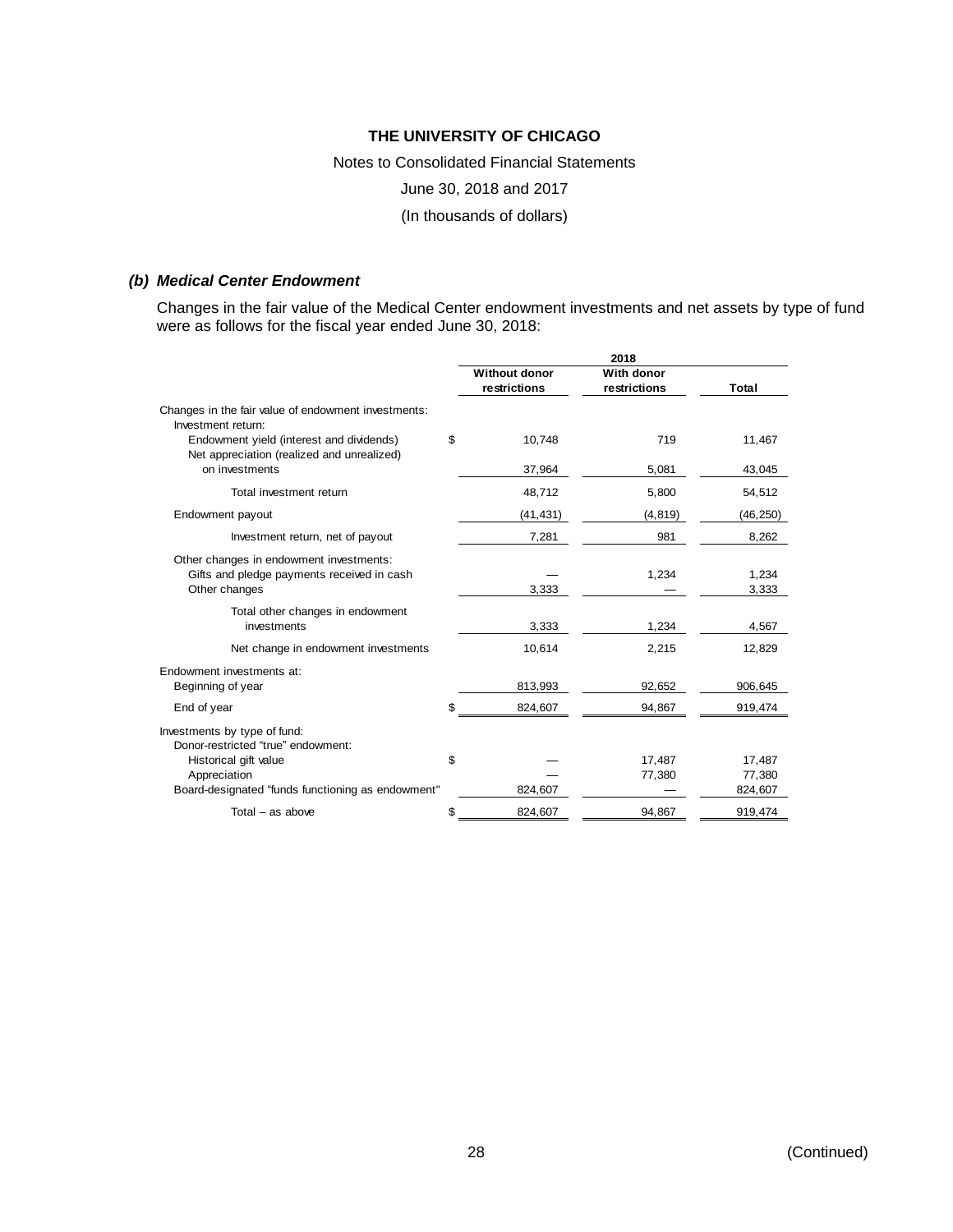Notes to Consolidated Financial Statements

June 30, 2018 and 2017

(In thousands of dollars)

Changes in the fair value of the Medical Center endowment investments and net assets by type of fund were as follows for the fiscal year ended June 30, 2017:

|                                                                                                                                                                                              |                                      | 2017                       |                                    |
|----------------------------------------------------------------------------------------------------------------------------------------------------------------------------------------------|--------------------------------------|----------------------------|------------------------------------|
|                                                                                                                                                                                              | <b>Without donor</b><br>restrictions | With donor<br>restrictions | Total                              |
| Changes in the fair value of endowment investments:<br>Investment return:                                                                                                                    |                                      |                            |                                    |
| Endowment yield (interest and dividends)<br>Net appreciation (realized and unrealized)                                                                                                       | \$<br>29,989                         | 1,001                      | 30,990                             |
| on investments                                                                                                                                                                               | 42,567                               | 6,843                      | 49,410                             |
| Total investment return                                                                                                                                                                      | 72,556                               | 7,844                      | 80,400                             |
| Endowment payout                                                                                                                                                                             | (40, 953)                            | (4, 997)                   | (45, 950)                          |
| Investment return, net of payout                                                                                                                                                             | 31,603                               | 2,847                      | 34,450                             |
| Other changes in endowment investments:<br>Gifts and pledge payments received in cash<br>Contribution - Ingalls Health System<br>Withdrawal to finance capital expenditures<br>Other changes | (25,000)<br>2,953                    | 799<br>13,122<br>371       | 799<br>13,122<br>(25,000)<br>3,324 |
| Total other changes in endowment<br>investments                                                                                                                                              | (22, 047)                            | 14,292                     | (7, 755)                           |
| Net change in endowment investments                                                                                                                                                          | 9,556                                | 17,139                     | 26,695                             |
| Endowment investments at:<br>Beginning of year                                                                                                                                               | 804,437                              | 75,513                     | 879,950                            |
| End of year                                                                                                                                                                                  | \$<br>813,993                        | 92,652                     | 906,645                            |
| Investments by type of fund:<br>Donor-restricted "true" endowment:                                                                                                                           |                                      |                            |                                    |
| Historical gift value                                                                                                                                                                        | \$                                   | 17,445                     | 17,445                             |
| Appreciation<br>Board-designated "funds functioning as endowment"                                                                                                                            | 813,993                              | 75,207                     | 75,207<br>813,993                  |
| Total $-$ as above                                                                                                                                                                           | \$<br>813,993                        | 92,652                     | 906,645                            |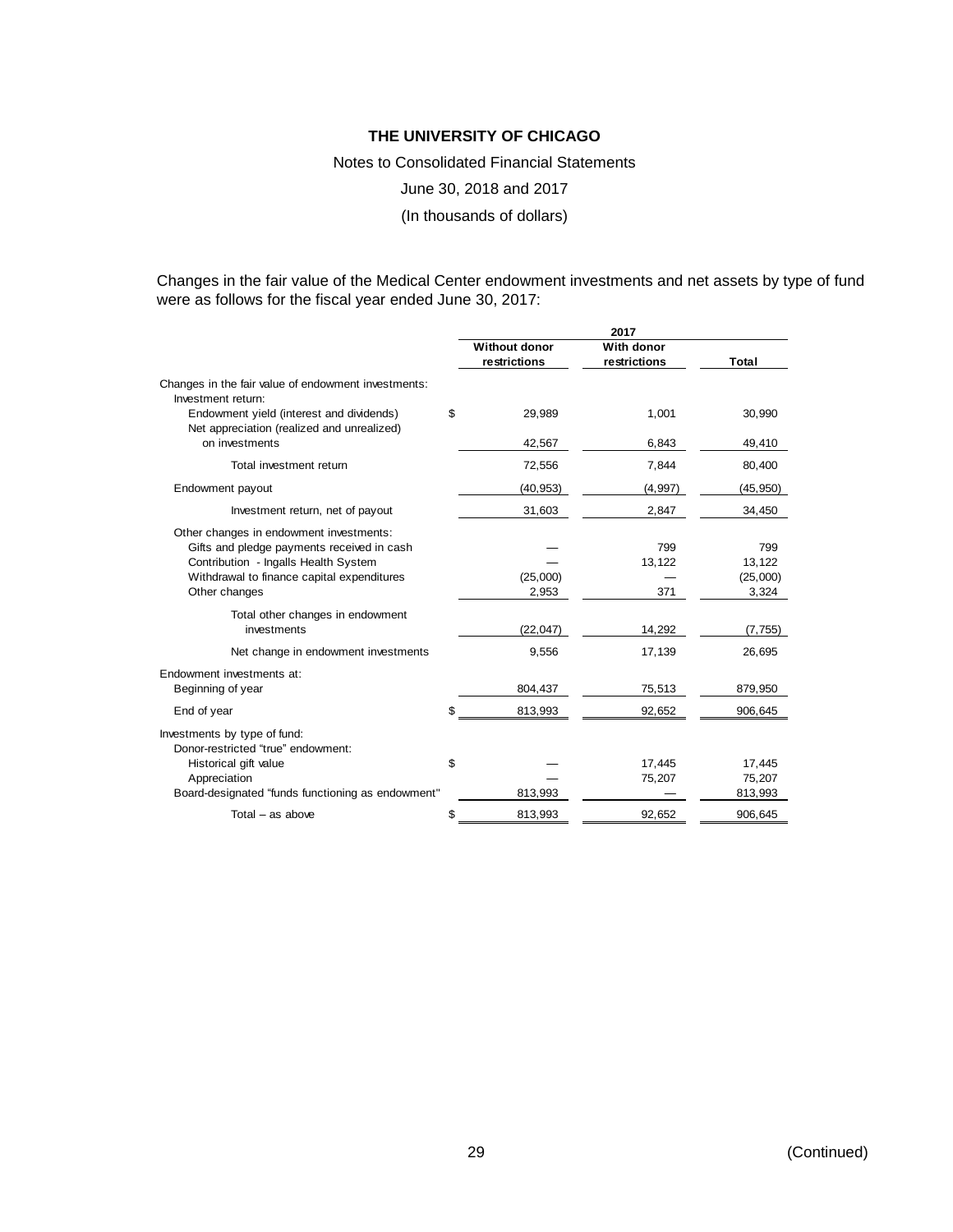Notes to Consolidated Financial Statements June 30, 2018 and 2017 (In thousands of dollars)

#### *(c) MBL*

Changes in the fair value of the MBL endowment investments and net assets by type of fund were as follows for the fiscal year ended June 30, 2018:

|                                                                                        | 2018                                 |                            |            |  |
|----------------------------------------------------------------------------------------|--------------------------------------|----------------------------|------------|--|
|                                                                                        | <b>Without donor</b><br>restrictions | With donor<br>restrictions | Total      |  |
| Changes in the fair value of endowment investments:<br>Investment return:              |                                      |                            |            |  |
| Endowment yield (interest and dividends)<br>Net appreciation (realized and unrealized) | \$<br>88                             | 642                        | 730        |  |
| on investments                                                                         | 668                                  | 4,889                      | 5,557      |  |
| Total investment return                                                                | 756                                  | 5,531                      | 6,287      |  |
| Endowment payout                                                                       | (547)                                | (3,884)                    | (4, 431)   |  |
| Investment return, net of payout                                                       | 209                                  | 1,647                      | 1,856      |  |
| Other changes in endowment investments:                                                |                                      |                            |            |  |
| Gifts and pledge payments received in cash<br>Other changes                            | 85                                   | 1,377<br>(78)              | 1,377<br>7 |  |
| Total other changes in endowment<br>investments                                        | 85                                   | 1,299                      | 1,384      |  |
| Net change in endowment investments                                                    | 294                                  | 2,946                      | 3,240      |  |
| Endowment investments at:                                                              |                                      |                            |            |  |
| Beginning of year                                                                      | 9,594                                | 70,536                     | 80,130     |  |
| End of year                                                                            | 9,888                                | 73,482                     | 83,370     |  |
| Investments by type of fund:<br>Donor-restricted "true" endowment:                     |                                      |                            |            |  |
| Historical gift value                                                                  | \$                                   | 53,890                     | 53,890     |  |
| Appreciation                                                                           |                                      | 19,592                     | 19,592     |  |
| Board-designated "funds functioning as endowment"                                      | 9,888                                |                            | 9,888      |  |
| Total - as above                                                                       | \$<br>9.888                          | 73.482                     | 83.370     |  |

30 (Continued)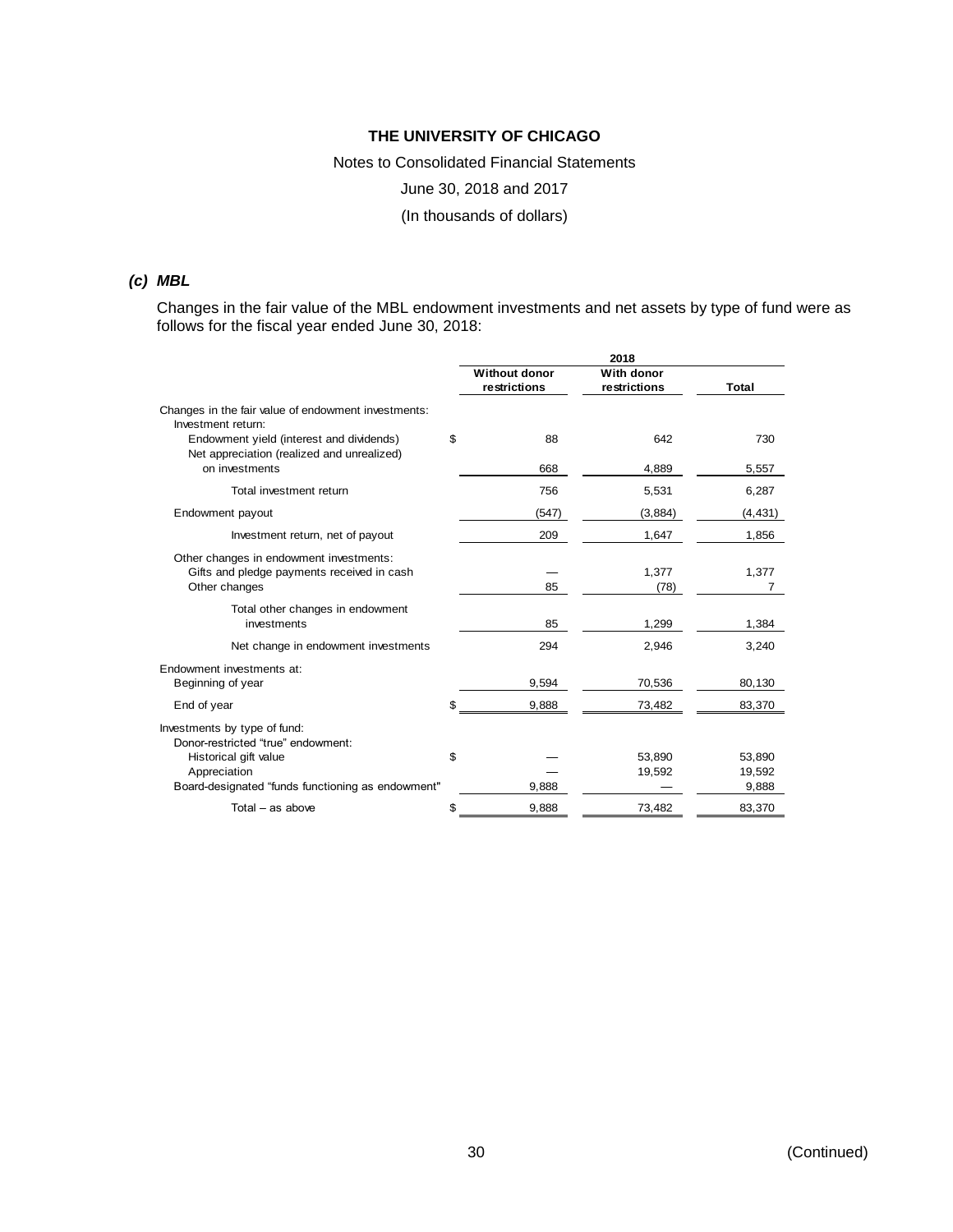Notes to Consolidated Financial Statements

June 30, 2018 and 2017

(In thousands of dollars)

Changes in the fair value of the MBL endowment investments and net assets by type of fund were as follows for the fiscal year ended June 30, 2017:

|                                                                                        |                                      | 2017                       |          |
|----------------------------------------------------------------------------------------|--------------------------------------|----------------------------|----------|
|                                                                                        | <b>Without donor</b><br>restrictions | With donor<br>restrictions | Total    |
| Changes in the fair value of endowment investments:<br>Investment return:              |                                      |                            |          |
| Endowment yield (interest and dividends)<br>Net appreciation (realized and unrealized) | \$<br>99                             | 714                        | 813      |
| on investments                                                                         | 794                                  | 6,455                      | 7,249    |
| Total investment return                                                                | 893                                  | 7,169                      | 8,062    |
| Endowment payout                                                                       | (564)                                | (3,839)                    | (4, 403) |
| Investment return, net of payout                                                       | 329                                  | 3,330                      | 3,659    |
| Other changes in endowment investments:                                                |                                      | 205                        | 205      |
| Gifts and pledge payments received in cash<br>Other changes                            | 80                                   | (77)                       | 3        |
| Total other changes in endowment<br>investments                                        | 80                                   | 128                        | 208      |
| Net change in endowment investments                                                    | 409                                  | 3,458                      | 3,867    |
| Endowment investments at:                                                              |                                      |                            |          |
| Beginning of year                                                                      | 9,185                                | 67,078                     | 76,263   |
| End of year                                                                            | 9,594                                | 70,536                     | 80,130   |
| Investments by type of fund:<br>Donor-restricted "true" endowment:                     |                                      |                            |          |
| Historical gift value                                                                  | \$                                   | 52,513                     | 52,513   |
| Appreciation                                                                           |                                      | 18,023                     | 18,023   |
| Board-designated "funds functioning as endowment"                                      | 9,594                                |                            | 9,594    |
| Total $-$ as above                                                                     | \$<br>9,594                          | 70,536                     | 80,130   |

#### *(d) Interpretation of Relevant Law*

The "Uniform Prudent Management of Institutional Funds Act" (UPMIFA), which was enacted in the state of Illinois in 2009, does not preclude the University from spending below the original gift value of donor-restricted "true" endowment funds.

For accounting and reporting purposes, the University, Medical Center, and MBL classify as net assets with donor restrictions the historical value of donor-restricted "true" endowment funds, which includes (a) the original value of gifts donated to the permanent endowment, (b) the original value of subsequent gifts to the permanent endowment, and (c) changes to the permanent endowment made in accordance with the direction of the applicable donor gift instrument. Also included in net assets with donor restrictions is accumulated appreciation on donor restricted "true" endowment funds which are available for expenditure in a manner consistent with the standard of prudence prescribed by UPMIFA, and deficiencies associated with funds where the value of the fund has fallen below the original value of the gift.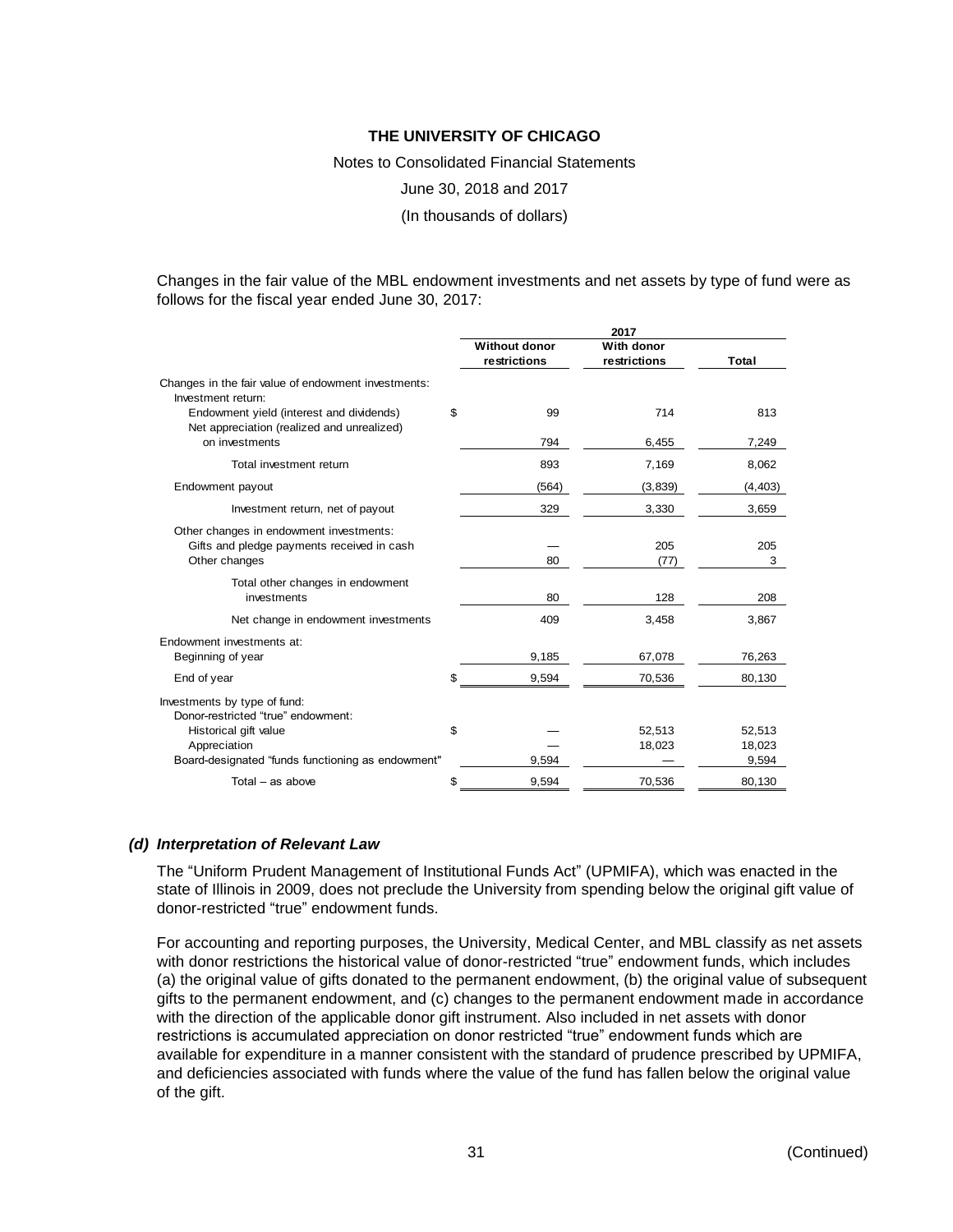Notes to Consolidated Financial Statements June 30, 2018 and 2017 (In thousands of dollars)

#### *(e) Funds with Deficiencies*

From time to time, the fair value of assets associated with individual donor restricted "true" endowment funds may fall below the level that the donor or UPMIFA requires to be retained as a fund of perpetual duration. Deficiencies of this nature are reported in net assets with donor restrictions. As of June 30, 2018 and 2017, funds with an original gift value of \$150,718 and \$216,528 were "underwater" by \$3,493 and \$5,905, respectively.

#### *(f) Endowment Payout*

Approximately 98% of the University, Medical Center, and MBL endowment is merged into one investment pool referred to as the Total Return Investment Pool (TRIP). The University utilizes the total return concept in allocating endowment income from TRIP. In accordance with the University's return objective, between 4.5% and 5.5% of a 12 quarter moving average of the fair value of endowment investments lagged by one year, is available each year for expenditure in the form of endowment payout. The payout percentage, which is set each year by the Board with the objective of a 5.0% average payout over time, was 5.5% for the fiscal years ended June 30, 2018 and 2017. Periodically, the University's Board will adjust the endowment payout to fund specifically approved strategic initiatives.

If endowment income received is not sufficient to support the total return objective, the balance is provided from capital gains. If income received is in excess of the objective, the balance is reinvested in the endowment.

The endowment payout is comprised of the TRIP formula payout, payout from separately held investments, as well as special payouts for the funding of Alumni Relations and Development and University wide strategic initiatives as follows:

| 2018           |                   |            |                     |              |
|----------------|-------------------|------------|---------------------|--------------|
| <b>Medical</b> |                   |            |                     | 2017         |
|                | <b>Center</b>     | <b>MBL</b> | <b>Consolidated</b> | Consolidated |
| \$<br>364.254  | 37.039            | 4.431      | 405.724             | 395.670      |
|                |                   |            |                     |              |
| 4.409          | 9.211             |            | 13.620              | 11.976       |
|                |                   |            |                     |              |
|                |                   |            |                     |              |
| 22,773         |                   |            | 22,773              | 21,897       |
| 13.974         |                   |            | 13.974              | 16,600       |
| 50,000         |                   |            | 50,000              | 9,000        |
| \$<br>455,410  | 46,250            | 4,431      | 506,091             | 455,143      |
|                | <b>University</b> |            |                     |              |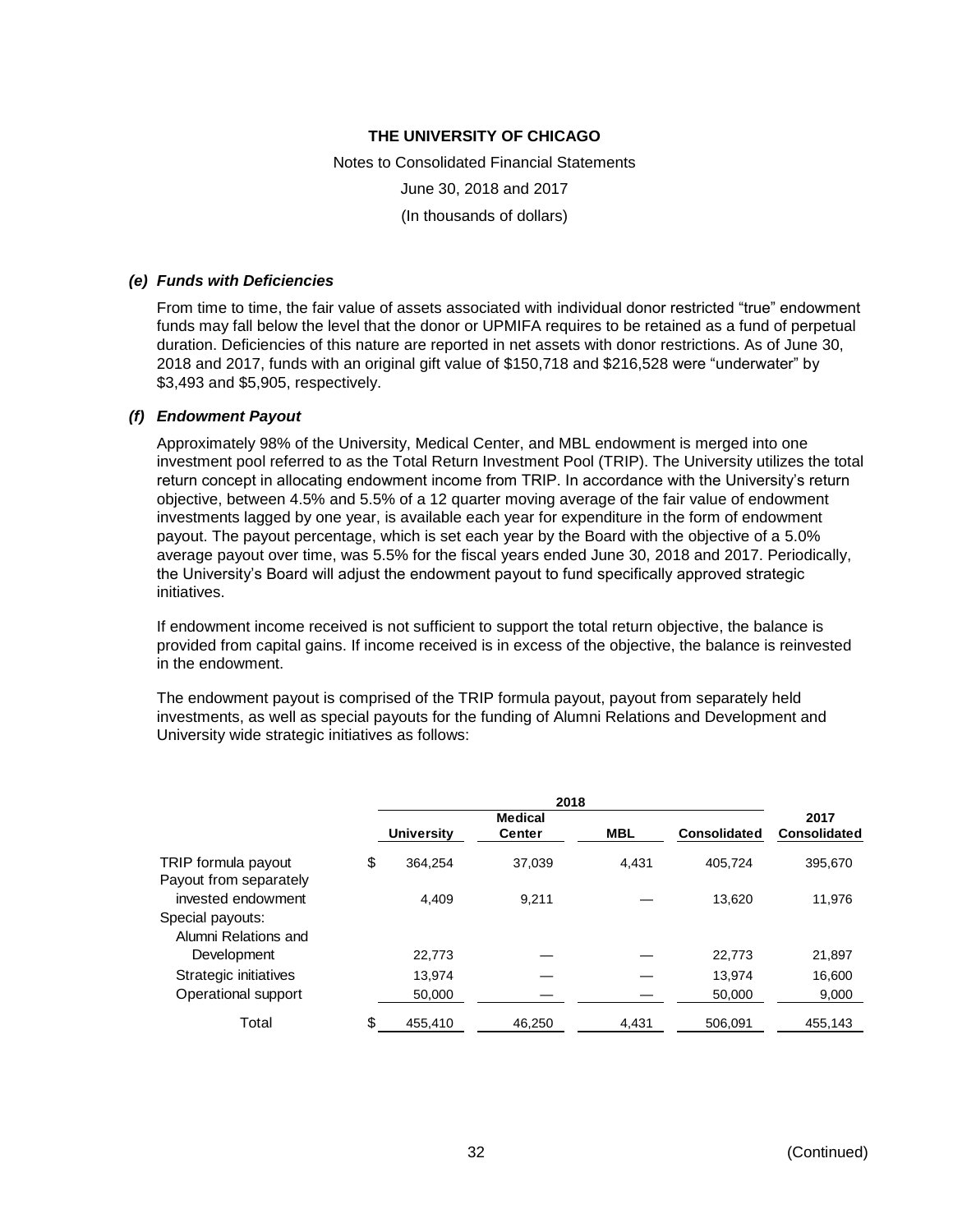# Notes to Consolidated Financial Statements June 30, 2018 and 2017 (In thousands of dollars)

#### **(7) Notes and Accounts Receivable**

Components of notes and accounts receivable at June 30, 2018 and 2017 are shown as follows:

|                                  |                   | 2017         |            |            |
|----------------------------------|-------------------|--------------|------------|------------|
|                                  |                   | for doubtful | <b>Net</b> | <b>Net</b> |
|                                  | <b>Receivable</b> | accounts     | receivable | receivable |
| University:                      |                   |              |            |            |
| Patients                         | \$<br>27,520      | (1, 492)     | 26,028     | 30,723     |
| Students:                        |                   |              |            |            |
| Loans                            | 36,368            | (2,500)      | 33,868     | 39,272     |
| Tuition and fees                 | 3,630             | (1,550)      | 2,080      | 1,441      |
| U.S. government                  | 56,249            |              | 56,249     | 50,301     |
| All other                        | 103,670           | (5,960)      | 97,710     | 100,415    |
| <b>Total University</b>          | 227,437           | (11,502)     | 215,935    | 222,152    |
| <b>Medical Center - patients</b> | 508,177           | (160, 307)   | 347,870    | 432,100    |
| <b>MBL</b>                       | 4,664             | (35)         | 4,629      | 5,341      |
| Total                            | \$<br>740,278     | (171, 844)   | 568,434    | 659,593    |

Accounts receivable are carried at estimated net realizable value. Management regularly assesses the adequacy of the allowance for doubtful accounts, and balances are written off when deemed uncollectible.

#### **(8) Land, Buildings, Equipment, and Books**

Components of land, buildings, equipment, and books at June 30, 2018 and 2017 are shown as follows:

|                                      | 2018              |                |            |              |                     |
|--------------------------------------|-------------------|----------------|------------|--------------|---------------------|
|                                      |                   | <b>Medical</b> |            |              | 2017                |
|                                      | <b>University</b> | <b>Center</b>  | <b>MBL</b> | Consolidated | <b>Consolidated</b> |
| Land                                 | \$<br>119.271     | 55,587         | 52.931     | 227.789      | 226.707             |
| <b>Buildings</b>                     | 4,184,571         | 1,824,214      | 105,153    | 6.113,938    | 5,933,411           |
| Equipment                            | 549,883           | 686,998        | 28,463     | 1,265,344    | 1,237,348           |
| <b>Books</b>                         | 393.075           |                |            | 393.075      | 377.434             |
| Construction in progress             | 200.011           | 33,295         | 540        | 233.846      | 180,453             |
| Subtotal                             | 5.446.811         | 2.600.094      | 187,087    | 8,233,992    | 7,955,353           |
| Less accumulated depreciation        | (2,240,616)       | (997, 343)     | (81,520)   | (3,319,479)  | (3,043,152)         |
| Subtotal                             | 3.206.195         | 1.602.751      | 105.567    | 4.914.513    | 4.912.201           |
| Residential properties held for sale | 4,730             |                |            | 4,730        | 85                  |
| Total                                | \$<br>3,210,925   | 1,602,751      | 105,567    | 4,919,243    | 4,912,286           |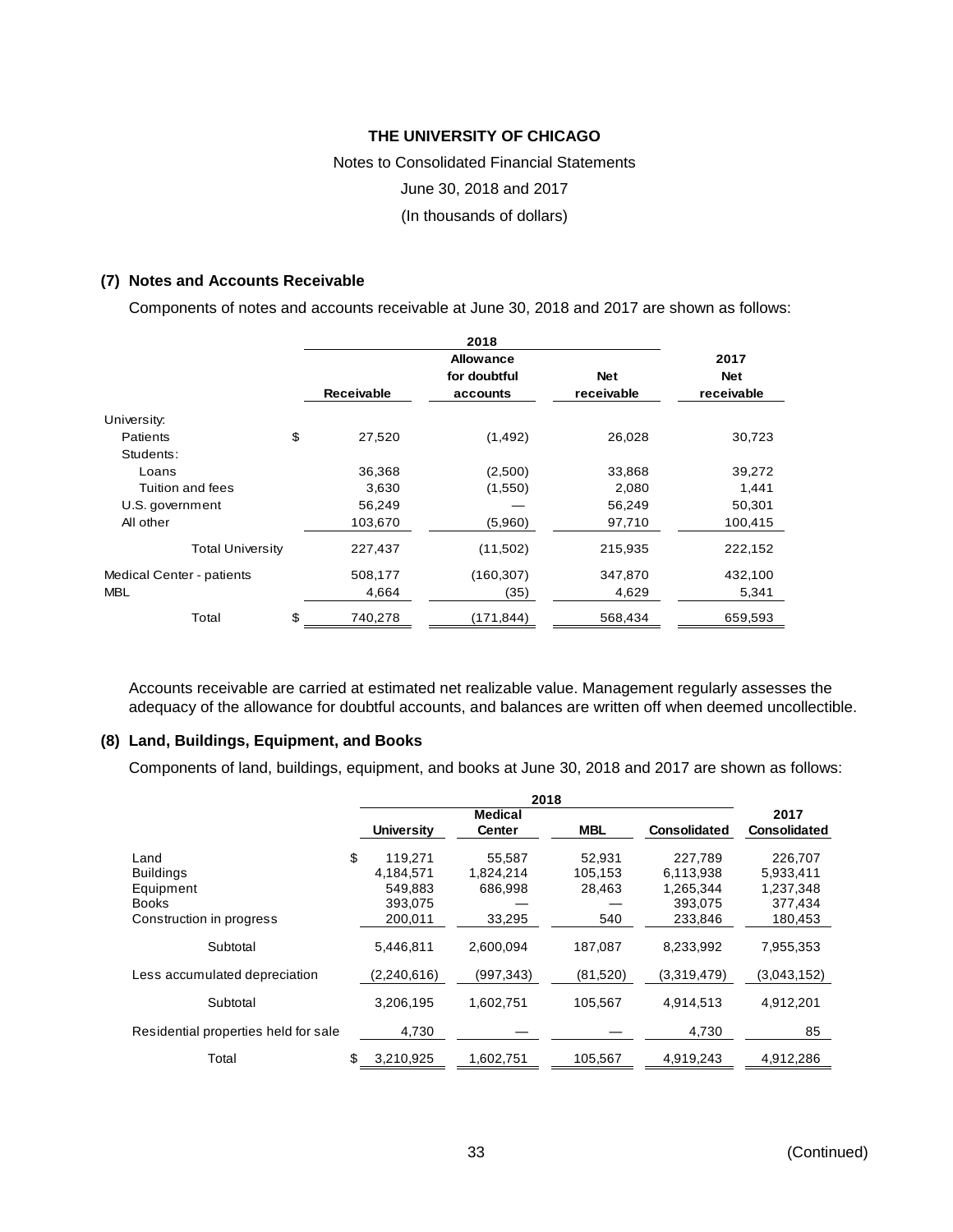Notes to Consolidated Financial Statements

June 30, 2018 and 2017

(In thousands of dollars)

#### **(9) Notes and Bonds Payable**

Notes and bonds payable at June 30, 2018 and 2017 are shown as follows:

|                                                                          | <b>Fiscal year</b><br>maturity | Interest rate      | 2018            | 2017            |
|--------------------------------------------------------------------------|--------------------------------|--------------------|-----------------|-----------------|
| University:                                                              |                                |                    |                 |                 |
| Fixed rate:                                                              |                                |                    |                 |                 |
| Illinois Finance Authority (IFA)                                         | 2039-2053                      | $3.2\% - 5.0\%$ \$ | 1,774,343       | 1,704,856       |
| Taxable bonds                                                            | 2031-2046                      | $3.4 - 5.2$        | 1,043,315       | 1,002,885       |
| Unamortized premium net of issuance costs                                |                                |                    | 156,427         | 146,621         |
| Total fixed rate                                                         |                                |                    | 2,974,085       | 2,854,362       |
| Variable rate:                                                           |                                |                    |                 |                 |
| Illinois Educational Facilities Authority (IEFA)                         | 2026-2037                      | $0.5 - 1.8$        | 224,638         | 226,142         |
| <b>IFA</b>                                                               | 2035                           | 0.7                | 73,148          | 76,107          |
| Taxable commercial paper (\$200,000 available)                           | 2018                           | 2.2                | 100,000         | 172,265         |
| Bank lines of credit (\$500,000 available)                               | 2018                           | $2.1 - 2.5$        | 393,500         | 301,500         |
| Total variable rate                                                      |                                |                    | 791,286         | 776,014         |
| <b>Total University</b>                                                  |                                |                    | 3,765,371       | 3,630,376       |
| <b>Medical Center:</b>                                                   |                                |                    |                 |                 |
| Fixed rate:                                                              |                                |                    |                 |                 |
| <b>IFA</b>                                                               | 2027-2045                      | $3.5 - 5.0$        | 752,355         | 765,555         |
| Taxable bonds                                                            | 2047                           | 4.4                | 30,000          | 30,000          |
| New market tax credit bonds (NMTC)                                       | 2024-2047                      | $1.0 - 1.8$        | 42,176          | 21,296          |
| Unamortized premium and issuance costs                                   |                                |                    | 23,069          | 25,425          |
| Total fixed rate                                                         |                                |                    | 847,600         | 842, 276        |
| Variable rate:                                                           |                                |                    |                 |                 |
| <b>IFA</b>                                                               | 2020                           | 2.2                | 111,499         | 116,402         |
| <b>IEFA</b>                                                              | 2038                           | 1.2                | 69,353          | 72,567          |
| Bank lines of credit (\$110,000 available)                               | 2018                           | 2.3                |                 | 3,000           |
| Total variable rate                                                      |                                |                    | 180,852         | 191,969         |
| <b>Total Medical Center</b>                                              |                                |                    | 1,028,452       | 1,034,245       |
| MBL:<br>Fixed rate:                                                      |                                |                    |                 |                 |
|                                                                          | 2018-2038                      | 3.4                |                 |                 |
| Massachusetts Development Finance Authority<br>Unamortized issuance cost |                                |                    | 26,555<br>(146) | 27,365<br>(154) |
| Variable rate:                                                           |                                |                    |                 |                 |
| Bank line of credit (\$3,000 available)                                  | 2018                           |                    |                 |                 |
| <b>Total MBL</b>                                                         |                                |                    | 26,409          | 27,211          |
| Total notes and bonds payable                                            |                                |                    | 4,820,232<br>\$ | 4,691,832       |
|                                                                          |                                |                    |                 |                 |

As of June 30, 2018, the University, Medical Center, and MBL fixed rate notes and bonds payable include variable rate debt with interest rates that have been fixed through interest rate swap agreements which amounted to \$174,483, \$325,000, and \$26,555, respectively. As of June 30, 2017, the University, Medical Center, and MBL fixed rate notes and bonds payable include variable rate debt with interest rates that have been fixed through interest rate swap agreements which amounted to \$177,751, \$325,000, and \$27,365, respectively.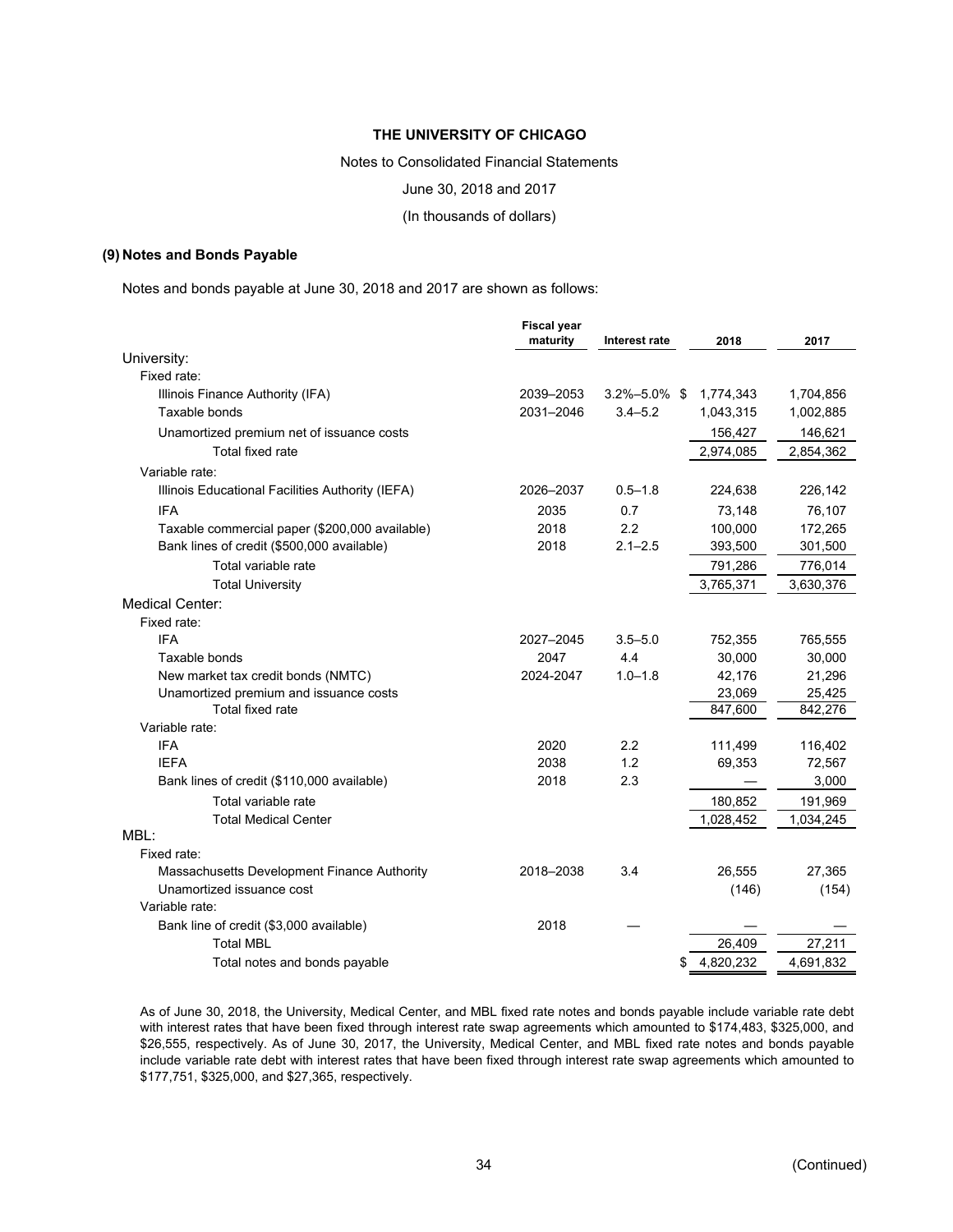Notes to Consolidated Financial Statements June 30, 2018 and 2017 (In thousands of dollars)

#### *(a) Fiscal 2018 Transactions*

During fiscal year 2018, the University issued \$164,705 of fixed rate bonds through the IFA. Proceeds were used to 1) refinance \$72,265 of taxable commercial paper which was used by the University in fiscal year 2017 to redeem \$72,265 of the IFA variable rate bonds and 2) finance the construction and renovation of certain educational and research facilities.

During fiscal year 2018, the Medical Center issued \$40,340 in variable rate bonds through the IFA. Proceeds were used to advance refund \$43,974 of the Series 2004 bonds. During fiscal year 2018, the Medical Center also entered into NMTC financing agreements amounting to \$20,880 for the purpose of financing a variety of projects that benefit the surrounding community.

#### *(b) Interest Rate Swaps*

At June 30, 2018 and 2017, the fair value of the interest rate swap agreements was an accrued liability of \$142,747 and \$179,954, respectively as follows:

|                | 2018          | 2017    |
|----------------|---------------|---------|
| University     | \$<br>34,955  | 46,236  |
| Medical center | 104,815       | 129,450 |
| MBL            | 2,977         | 4,268   |
| Total          | \$<br>142,747 | 179,954 |

Changes in the fair value of the interest rate swap agreements are included as a nonoperating change in the without donor restrictions section of accompanying consolidated statements of activities.

These financial instruments involve counterparty credit exposure. The counterparties for these swap transactions are major financial institutions that meet the University's criteria for financial stability and creditworthiness.

The Medical Center maintains two cash flow hedges against interest on variable rate debt which were entered into in August 2011 and have a combined notional amount of \$325,000. The interest rate swaps terminate on February 1, 2044.

The Medical Center is required to provide collateral on one of the interest rate swap agreements when the liability of that swap exceeds \$50,000. If the Medical Center's credit rating were to be downgraded one level, collateral would need to be provided under the swap with JP Morgan when the liability of that swap exceeds \$60,000 and under the Wells Fargo swap when the liability of that swap exceeds \$40,000. Upon further downgrade, the collateral requirements increase. No collateral was held at June 30, 2018 and \$14,200 was held as collateral as of June 30, 2017.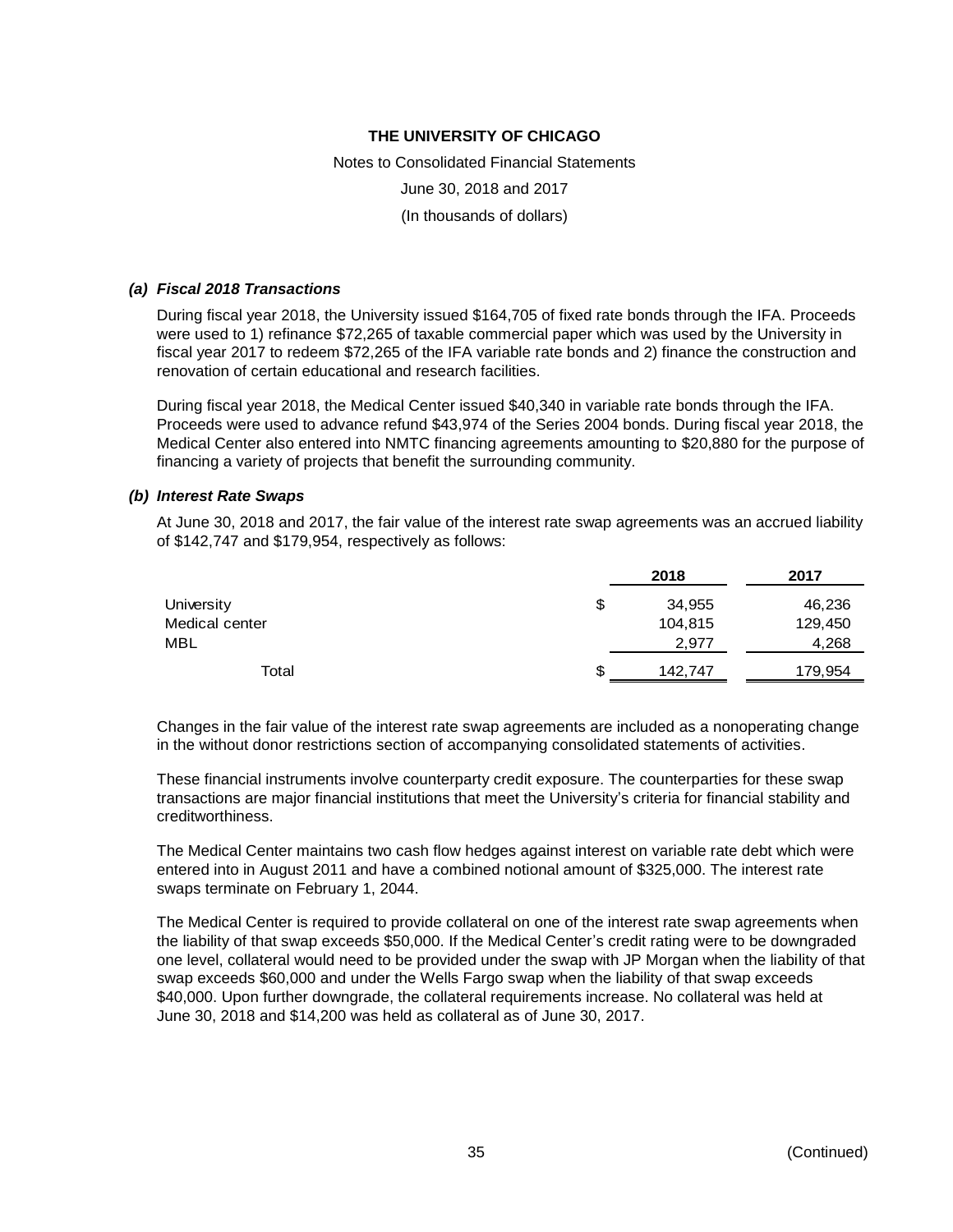Notes to Consolidated Financial Statements June 30, 2018 and 2017 (In thousands of dollars)

#### *(c) Debt Payments*

Principal payments required in each of the five years ending June 30, 2019 through 2023 for the University notes and bonds are \$27,629, \$43,225, \$89,698, \$46,729, and \$71,810, respectively.

Principal payments required in each of the five years ending June 30, 2019 through 2023 for the Medical Center notes and bonds are \$17,323, \$18,098, \$19,230, \$21,510, and \$8,628 respectively.

Principal payments required in each of the five years ending June 30, 2019 through 2023 for MBL's notes and bonds are \$840, \$875, \$910, \$945, and, \$980, respectively.

#### *(d) Collateral*

Each of the Medical Center bond series is collateralized by accounts receivable and subject to certain contractual restrictions. In addition, the Medical Center variable rate bonds are guaranteed by bank letters of credit.

#### *(e) Remarketing*

Included in the University, Medical Center, and MBL's notes and bonds payable are \$965,769, \$505,852, and \$26,555, respectively, of variable rate notes and bonds maturing through fiscal year 2045. In the event the University, Medical Center, or MBL's remarketing agents are unable to remarket the notes and bonds, they become demand obligations and require immediate payment. To supplement internal liquidity, the University, Medical Center, and MBL have credit facility agreements totaling \$400,000, \$394,353 and \$26,802, respectively, which support variable rate debt in the event of a failed remarketing.

#### **(10) Pledges**

Pledges receivable at June 30, 2018 and 2017 are shown as follows:

|                                                        | 2018              |                |            |                     |                     |
|--------------------------------------------------------|-------------------|----------------|------------|---------------------|---------------------|
|                                                        |                   | <b>Medical</b> |            |                     | 2017                |
|                                                        | <b>University</b> | <b>Center</b>  | <b>MBL</b> | <b>Consolidated</b> | <b>Consolidated</b> |
| Unconditional promises<br>expected to be collected in: |                   |                |            |                     |                     |
| Less than one year                                     | \$<br>189.009     | 1.052          | 954        | 191.015             | 164.068             |
| One year to five years                                 | 286,638           | 1,570          | 2,384      | 290,592             | 391,868             |
| More than five years                                   | 231,282           |                |            | 231,282             | 232,009             |
|                                                        | 706,929           | 2.622          | 3.338      | 712.889             | 787.945             |
| Less:                                                  |                   |                |            |                     |                     |
| Unamortized discount                                   | (64, 958)         | (135)          | (383)      | (65, 476)           | (79, 114)           |
| Allowance for uncollectible pledges                    | (46,697)          |                | (150)      | (46, 847)           | (53, 247)           |
| Total                                                  | \$<br>595.274     | 2,487          | 2,805      | 600.566             | 655.584             |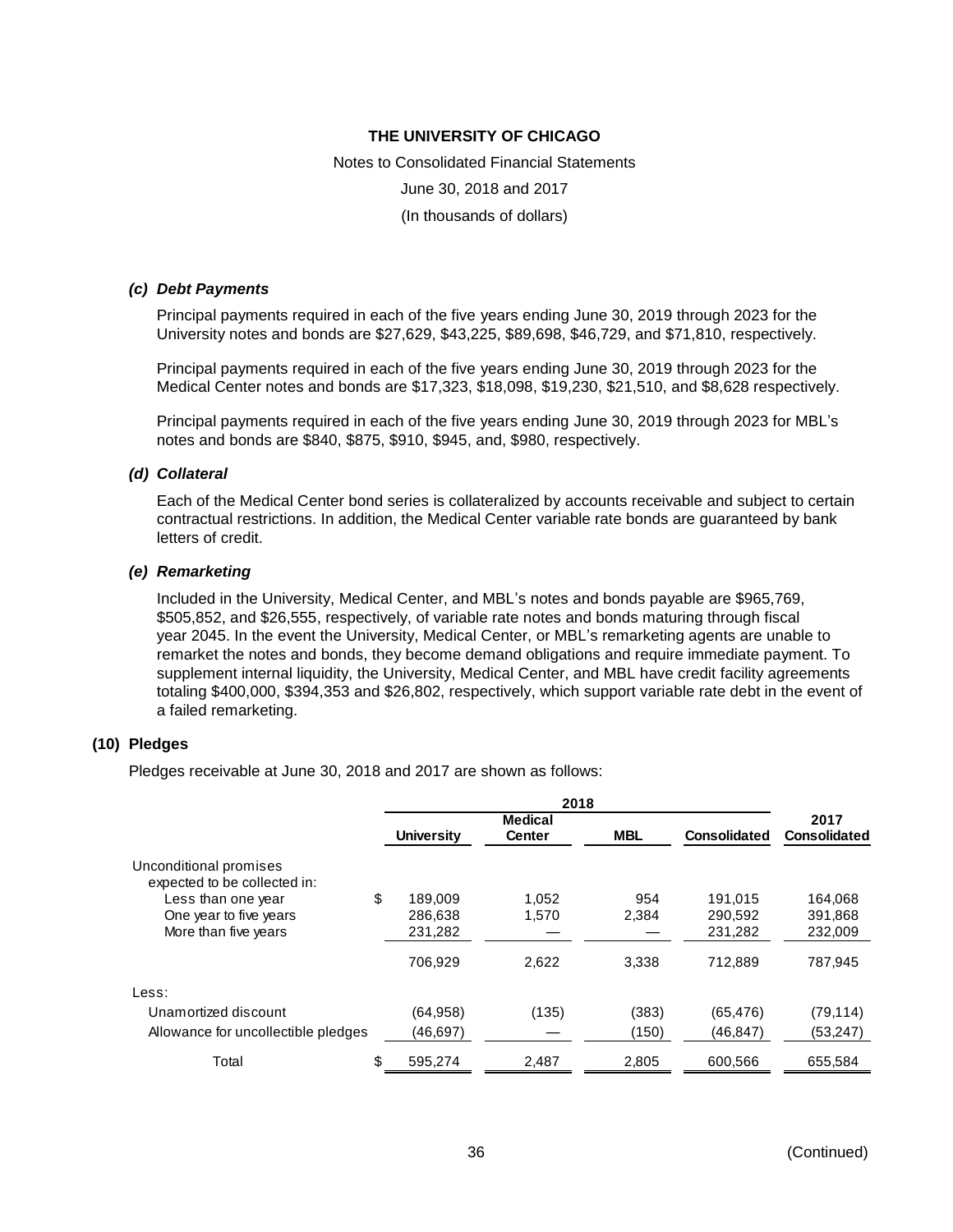Notes to Consolidated Financial Statements June 30, 2018 and 2017 (In thousands of dollars)

The University's five largest pledges comprise 85% of pledges expected to be collected in more than five years. Included in this amount is the estimated fair value of a nonmarketable equity investment (based on discounted cash flow and market multiples) specifically aligned with a promise to give, the proceeds of which, when sold, will be used to satisfy the pledge.

In addition, at June 30, 2018, the University has received \$374,014 of promises to give, that are conditional upon the raising of matching gifts from other sources, implementation of new academic programs, or future income from pledged investments. These amounts will be recognized as revenue in the periods in which the conditions are fulfilled.

#### **(11) Self-Insurance Liability**

The University maintains a self-insurance program for medical malpractice liability. This program is supplemented with commercial excess insurance above the University's self-insurance retention, which, for the years ended June 30, 2018 and 2017, was \$5,000 per claim and unlimited in the aggregate. Claims in excess of \$5,000 are subject to an additional self-insurance retention limited to \$12,500 per claim and \$22,500 in annual aggregate. The Medical Center is included under this insurance program and is charged for its portion of self-insurance costs. The University and Medical Center also maintain a self-insurance program for workers' compensation and certain other liability claims.

Under the medical malpractice self-insurance program, the University and Medical Center make annual contributions to a related trust fund at an actuarially determined rate that is intended to provide adequate funding of the self-insurance liability over a period of years. Actual settlements of medical malpractice claims may be more or less than the liability estimated by the University.

The medical malpractice self-insurance liability is the estimated present value of self-insured claims that will be settled in the future, and considers anticipated payout patterns as well as interest to be earned on available assets prior to payment. If the present value method was not used, the liability for medical malpractice self-insurance claims would be approximately \$32,000 higher than the amount recorded in the consolidated financial statements at June 30, 2018. The interest rate assumed in determining the present value was 4.0%. The University recorded nonoperating actuarial adjustments of \$11,178 and (\$2,195) during the years ended June 30, 2018 and 2017, respectively, which are included in the without donor restrictions section of the accompanying consolidated statements of activities.

In addition, the Medical Center's Community Health and Hospital Division maintains a separate selfinsurance program for medical malpractice and workers' compensation. Coverage from commercial insurance carriers is maintained for claims in excess of self-insured retentions at various levels by policy year. Under this program, annual contributions are made to a related trust at an actuarially determined rate.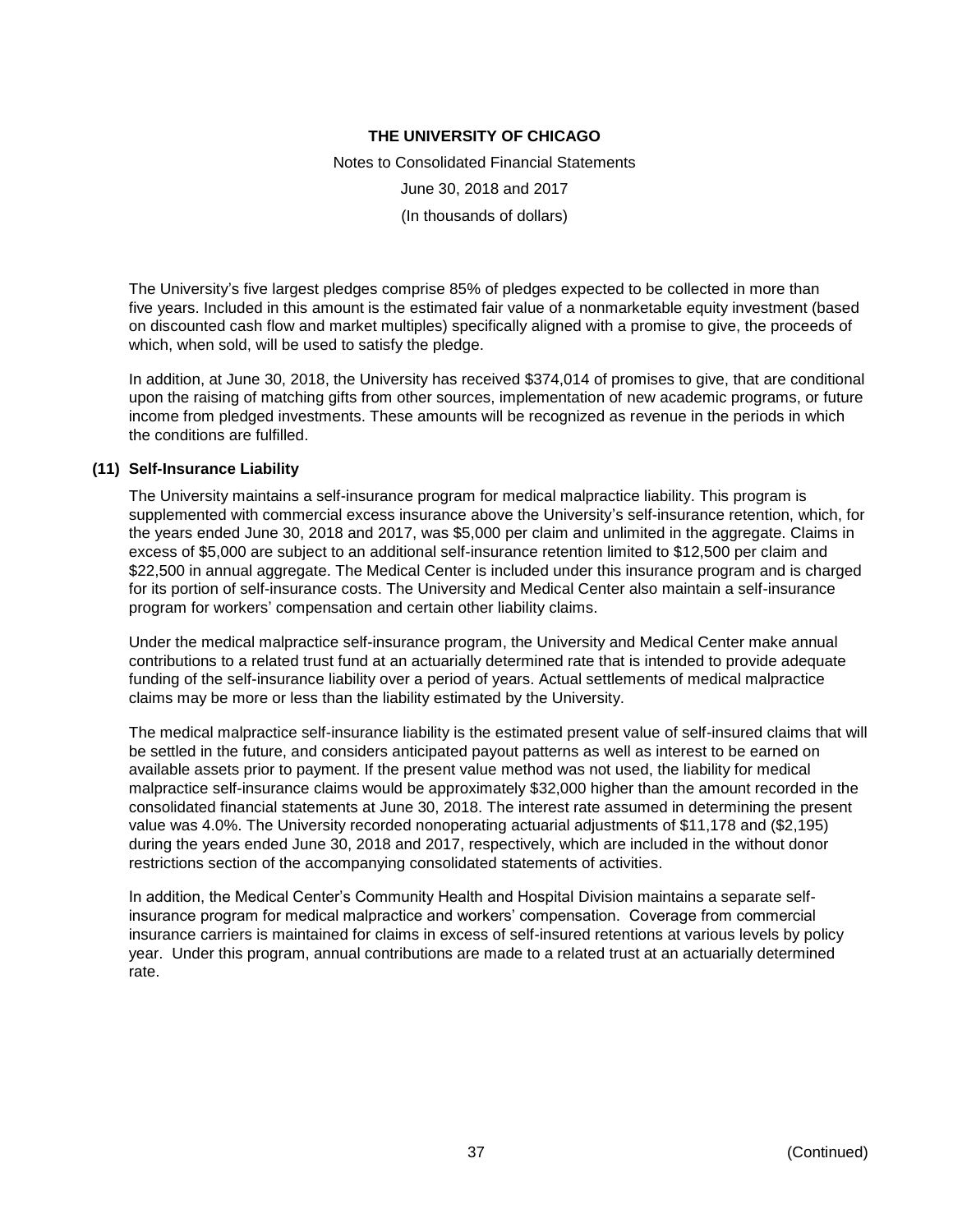Notes to Consolidated Financial Statements June 30, 2018 and 2017 (In thousands of dollars)

The estimated liability for incurred malpractice, workers' compensation, and other claims (filed and unfiled) as of June 30, 2018 and 2017 is presented as follows:

|                       |    |                   | 2018           |                     |              |
|-----------------------|----|-------------------|----------------|---------------------|--------------|
|                       |    |                   | <b>Medical</b> |                     | 2017         |
|                       |    | <b>University</b> | <b>Center</b>  | <b>Consolidated</b> | Consolidated |
| Medical malpractice   | \$ | 201,440           | 40,835         | 242.275             | 266,279      |
| Workers' compensation |    | 7,176             | 5,782          | 12,958              | 16,176       |
| <b>Others</b>         |    | 5,765             |                | 5,765               | 5,126        |
| Total                 | S  | 214,381           | 46,617         | 260,998             | 287,581      |

#### **(12) Pension Plans and Other Postretirement Benefits**

#### *(a) Pension Plans*

Substantially all personnel of the University participate in either the defined contribution pension plan for academic staff or the defined benefit and contribution pension plans for nonacademic personnel. The majority of Medical Center employees participate in the University's pension plans for nonacademic employees. The University and Medical Center make annual contributions to the defined benefit pension plans at a rate necessary to maintain plan funding on an actuarially recommended basis. The University and Medical Center share contributions to the defined benefit pension plans based primarily on participation.

Effective January 1, 2017, the 401(a) plan was frozen for all Medical Center employees participating in the plan and replaced with an enhanced defined contribution plan. This curtailment, along with a further reduction of University employees participating in the 401(a) plan, resulted in a fiscal year 2017 reduction in the defined benefit obligation of \$64,241 and a curtailment credit of \$5,002 in pension cost.

#### *(b) Postretirement Benefits*

In addition to providing pension benefits, the University and MBL provide certain healthcare benefits for retired employees and a retirement incentive bonus for eligible faculty electing to participate in a retirement incentive program. In addition to a retirement bonus, all Medicare eligible-tenured faculty who elect to participate in the retirement incentive program receive supplemental health insurance at no cost for themselves and their spouses. All other academic and nonacademic employees are entitled to supplemental health insurance coverage subject to deductibles, copayment provisions, and other limitations.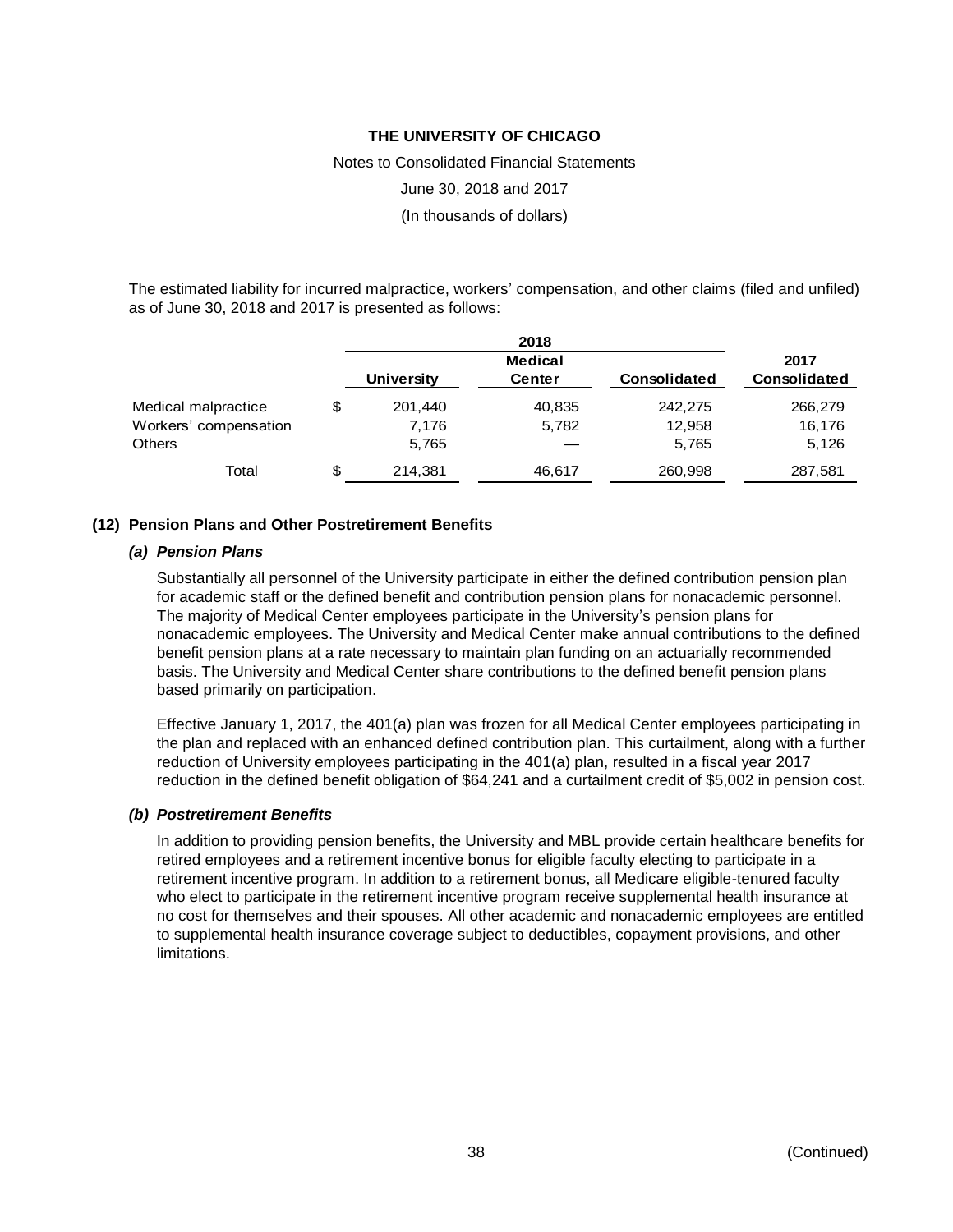# Notes to Consolidated Financial Statements June 30, 2018 and 2017 (In thousands of dollars)

#### *(c) Funded Status*

The funded status and amounts recognized in the consolidated financial statements for the defined benefit pension plans and other postretirement benefit plans are shown as follows:

|                                   |               |                               | Other postretirement |           |  |
|-----------------------------------|---------------|-------------------------------|----------------------|-----------|--|
|                                   |               | Defined benefit pension plans | benefit plans        |           |  |
|                                   | 2018          | 2017                          | 2018                 | 2017      |  |
| Change in benefit obligation:     |               |                               |                      |           |  |
| Benefit obligation at             |               |                               |                      |           |  |
| beginning of year                 | \$<br>967,817 | 1,017,137                     | 342,038              | 318,714   |  |
| Service cost                      | 1,473         | 14,061                        | 13,997               | 12,496    |  |
| Interest cost                     | 34,323        | 34,597                        | 12,929               | 11,568    |  |
| Benefits paid                     | (60, 064)     | (46, 835)                     | (7, 934)             | (7, 822)  |  |
| Plan amendment                    |               |                               |                      | (26, 503) |  |
| Curtailment (effect of partial    |               |                               |                      |           |  |
| plan freeze)                      |               | (64, 241)                     |                      |           |  |
| Actuarial (gain) loss, net        | (21, 755)     | 13,098                        | (40, 520)            | 33,585    |  |
| Benefit obligation at end of year | 921,794       | 967,817                       | 320,510              | 342,038   |  |
| Change in fair value of plan      |               |                               |                      |           |  |
| assets:                           |               |                               |                      |           |  |
| Fair value of plan assets at      |               |                               |                      |           |  |
| beginning of year                 | 772,032       | 741,696                       | 45,995               | 37,019    |  |
| Actual return on plan assets      | 31,304        | 77,171                        | 3,478                | 3,470     |  |
| <b>Employer contributions</b>     | 2,496         |                               | 20,597               | 13,328    |  |
| Benefits paid                     | (60,064)      | (46, 835)                     | (7, 934)             | (7, 822)  |  |
| Fair value of plan assets at      |               |                               |                      |           |  |
| end of year                       | 745,768       | 772,032                       | 62,136               | 45,995    |  |
| Funded status -                   |               |                               |                      |           |  |
| liability                         | \$<br>176,026 | 195,785                       | 258,374              | 296,043   |  |

The accumulated benefit obligation for the defined benefit pension plans was \$918,305 and \$963,930 at June 30, 2018 and 2017, respectively.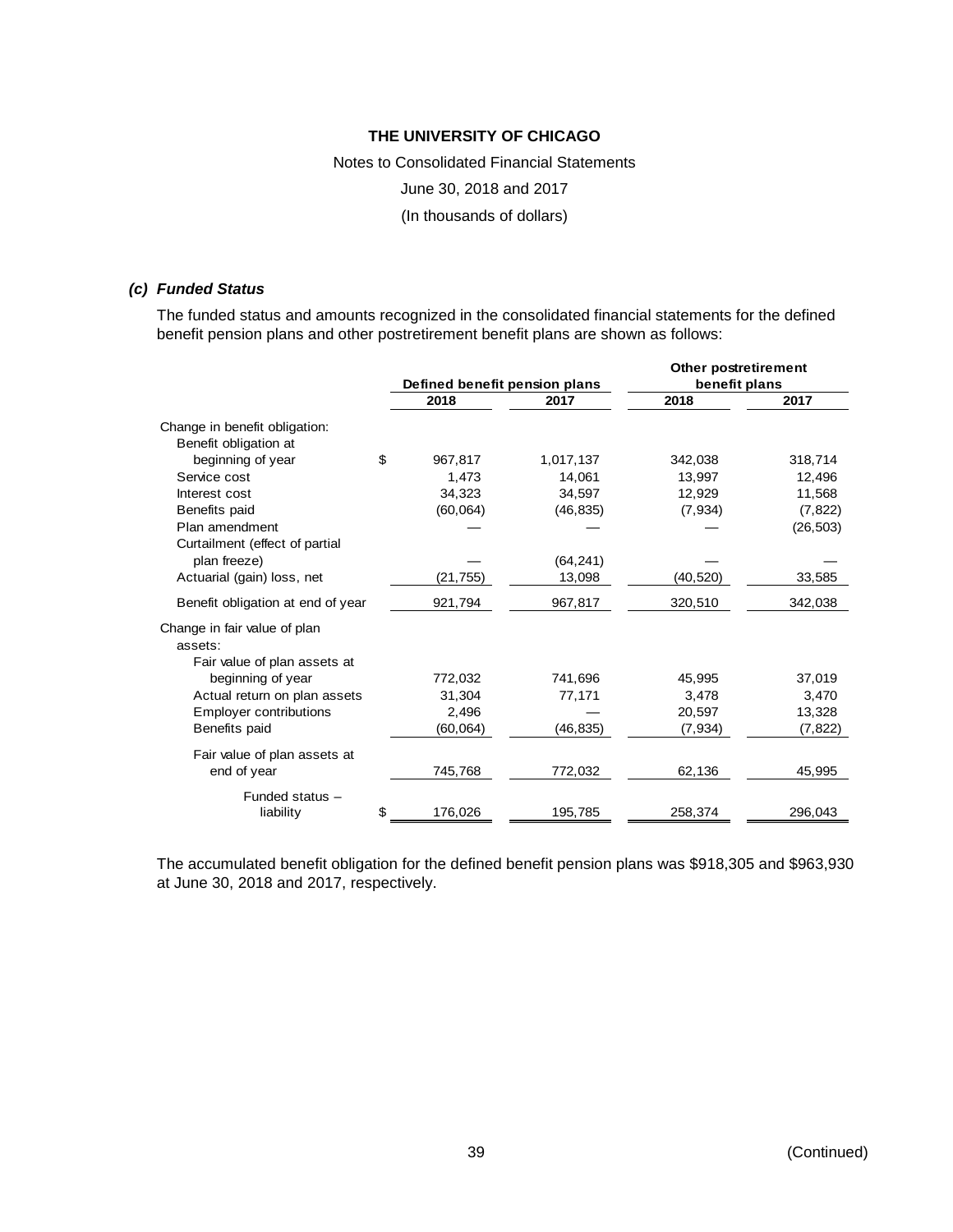# Notes to Consolidated Financial Statements June 30, 2018 and 2017 (In thousands of dollars)

#### *(d) Components of Net Periodic Benefit Cost*

|                                                                      | Defined benefit pension plans |          | Other postretirement<br>benefit plans |         |  |
|----------------------------------------------------------------------|-------------------------------|----------|---------------------------------------|---------|--|
|                                                                      | 2018                          | 2017     | 2018                                  | 2017    |  |
| Operating - Service cost                                             | \$<br>1,473                   | 14,061   | 14,011                                | 12,496  |  |
| Nonoperating:                                                        |                               |          |                                       |         |  |
| Interest cost                                                        | 34,323                        | 34,597   | 12,994                                | 11,568  |  |
| Expected return on plan assets                                       | (46, 392)                     | (47,094) | (4,048)                               | (2,744) |  |
| Amortization of prior service benefit                                | (258)                         | (986)    | (10, 207)                             | (8,828) |  |
| Amortization of actuarial loss                                       | 20,773                        | 24,715   | 11,617                                | 10,259  |  |
| Settlements                                                          | 11,804                        |          |                                       |         |  |
| Partial curtailment                                                  |                               | (5,002)  |                                       |         |  |
| Total nonoperating                                                   | 20,250                        | 6,230    | 10,356                                | 10,255  |  |
| Net periodic benefit                                                 |                               |          |                                       |         |  |
| cost                                                                 | \$<br>21,723                  | 20,291   | 24,367                                | 22,751  |  |
| Amounts included in the<br>consolidated statements of<br>activities: |                               |          |                                       |         |  |
| University                                                           | \$<br>11,209                  | 7,640    | 24,700                                | 22,751  |  |
| <b>Medical Center</b>                                                | 10,514                        | 12,651   |                                       |         |  |
| <b>MBL</b>                                                           |                               |          | (333)                                 |         |  |
| Total                                                                | \$<br>21,723                  | 20,291   | 24,367                                | 22,751  |  |

#### *(e) Actuarial Assumptions*

The weighted average assumptions used in the accounting for the pension and other postretirement benefit plans are shown as follows:

|                                | Defined benefit pension plans |      | Other postretirement<br>benefit plans |                 |  |
|--------------------------------|-------------------------------|------|---------------------------------------|-----------------|--|
|                                | 2018                          | 2017 | 2018                                  | 2017            |  |
| Discount rate                  | $4.2\%$                       | 3.7% | $4.3\%$                               | 4.0 %           |  |
| Expected return on plan assets | 6.5                           | 6.5  | 6.5                                   | 6.5             |  |
| Rate of compensation increase  | 3.5                           | 3.5  | 4.3                                   | 4.3             |  |
| Healthcare cost trend rates:   |                               |      |                                       |                 |  |
| Next two fiscal years          |                               |      | 7.2%-7.5%                             | 7.5%-7.8%       |  |
| Next seven fiscal years        |                               |      | $5.0\% - 6.9\%$                       | $5.3\% - 7.2\%$ |  |
| Thereafter                     |                               |      | 4.5%-4.7%                             | 4.5%-5.0%       |  |

The expected return on plan assets assumptions for both the defined benefit pension plan and the other postretirement benefit plans is determined based on models that incorporate a number of different methodologies, including historical returns and capital market forecasts.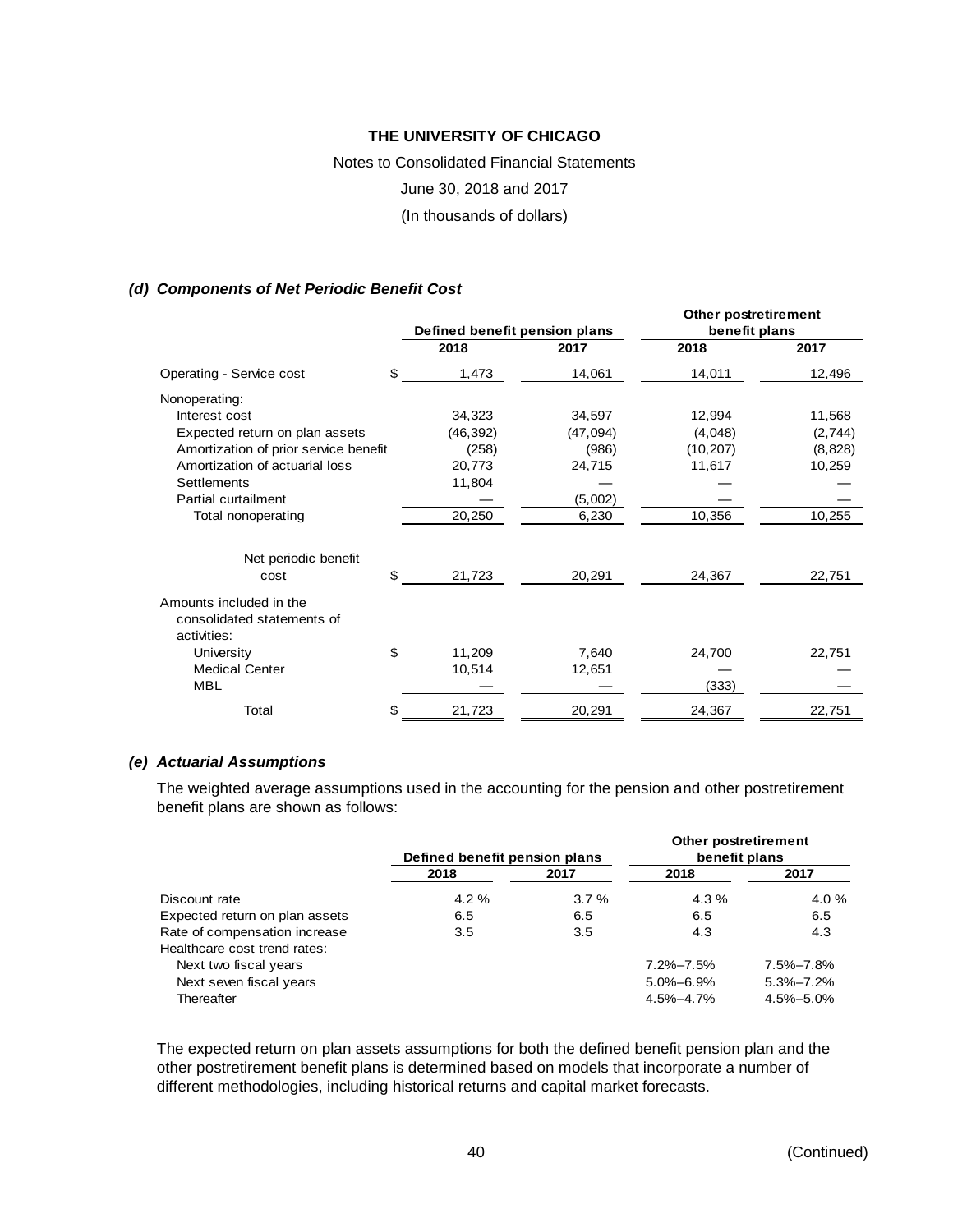Notes to Consolidated Financial Statements

June 30, 2018 and 2017

(In thousands of dollars)

Assumed healthcare cost trend rates have a significant effect on the amounts reported for healthcare plans. A one-percentage-point change in assumed healthcare cost trend rates would have the following effects for the fiscal years ended June 30:

|                                                       | 2018      | 2017      |
|-------------------------------------------------------|-----------|-----------|
| Effect on total service cost and interest cost:       |           |           |
| One-percentage-point increase<br>\$                   | 5.450     | 5.091     |
| One-percentage-point decrease                         | (4, 149)  | (3,764)   |
| Effect on year-end postretirement benefit obligation: |           |           |
| One-percentage-point increase<br>\$                   | 52.635    | 59.667    |
| One-percentage-point decrease                         | (41, 586) | (46, 855) |

#### *(f) Plan Assets*

Weighted average asset allocations as of fiscal year end by asset category are as follows:

|                               | <b>Defined benefit</b><br>pension plans |        | Other postretirement<br>benefit plans |       |  |
|-------------------------------|-----------------------------------------|--------|---------------------------------------|-------|--|
|                               | 2018                                    | 2017   | 2018                                  | 2017  |  |
| Domestic public equities      | 24 %                                    | $26\%$ | 51%                                   | 50%   |  |
| International public equities | 26                                      | 21     |                                       |       |  |
| Fixed income                  | 50                                      | 53     | 49                                    | 50    |  |
|                               | 100 %                                   | 100 %  | $100\%$                               | 100 % |  |

As of June 30, 2018, 73% of plan assets for the defined benefit pension plans are invested in cash, mutual funds, exchange traded funds, or separately managed accounts comprised of individual securities and are valued based on quoted market prices in active markets for identical investments (Level 1). The remaining 27% of plan assets are primarily invested in commingled funds and limited partnerships generally reported at NAV by external fund managers.

The defined benefit plans combined target asset allocation of 49% public equities and 51% fixed income securities is meant to result in a favorable long-term rate of return from a diversified portfolio of equity and fixed income investments. Plan assets for the other postretirement benefit plans are managed by the University and were held in mutual funds (Level 1) at June 30, 2018.

#### *(g) Contributions*

The University expects to make a \$13,900 contribution to its postretirement healthcare plan and, combined with the Medial Center, expects to make a \$13,300 contribution to the defined benefit pension plans in fiscal year 2019.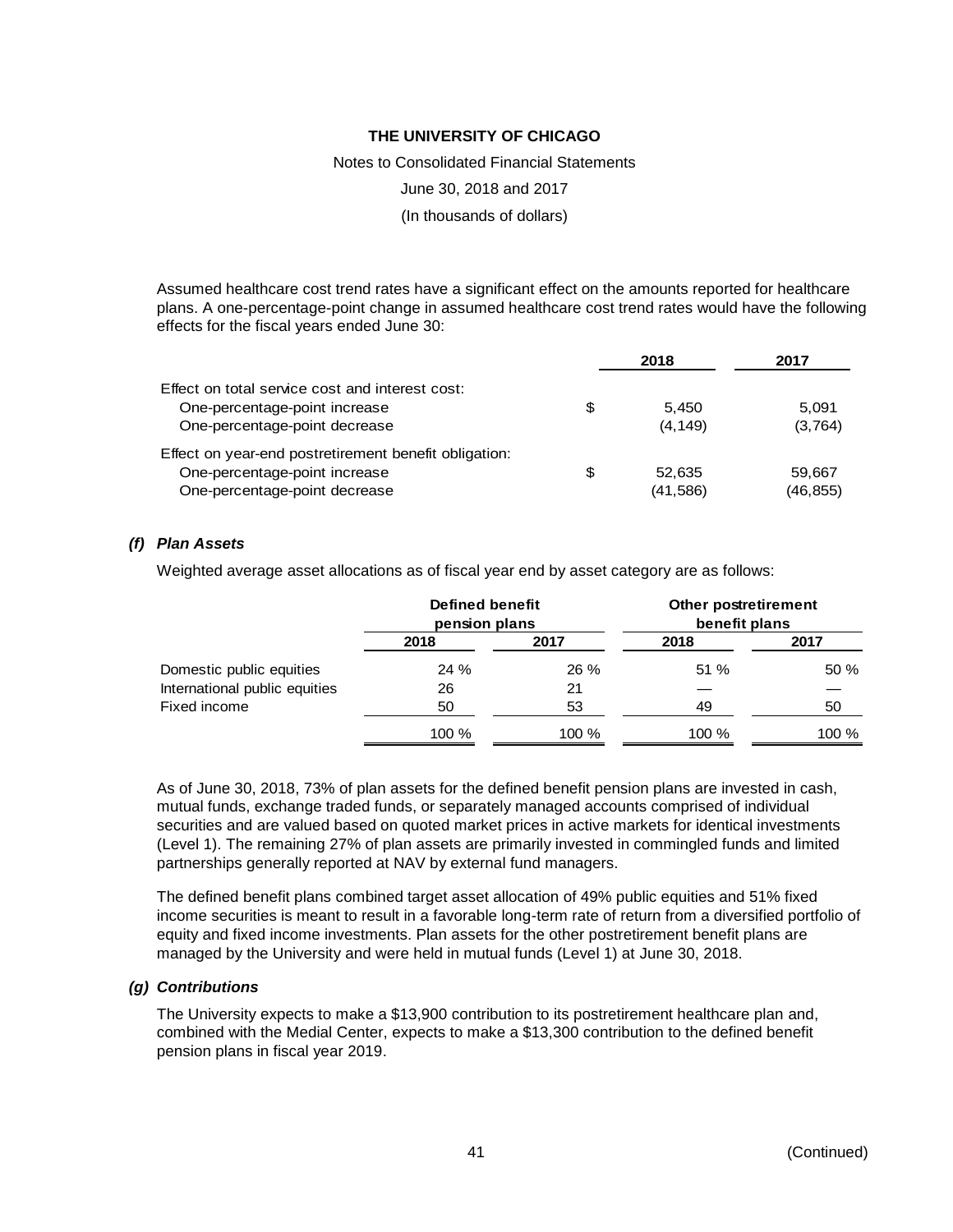# Notes to Consolidated Financial Statements June 30, 2018 and 2017 (In thousands of dollars)

#### *(h) Estimated Future Benefits Payments*

The following benefit payments, which reflect expected future service, are expected to be paid for each of the fiscal years ending June 30:

| Fiscal year | <b>Defined</b><br>benefit<br>pension<br>plans | <b>Other</b><br>postretirement<br>benefit plans |  |
|-------------|-----------------------------------------------|-------------------------------------------------|--|
| 2019        | \$<br>103,523                                 | 10,317                                          |  |
| 2020        | 59,953                                        | 10,366                                          |  |
| 2021        | 60,651                                        | 12,202                                          |  |
| 2022        | 59,989                                        | 12,762                                          |  |
| 2023        | 57,812                                        | 13,687                                          |  |
| 2024-2028   | 272,824                                       | 88,325                                          |  |

#### *(i) Prescription Drug Act*

The Medicare Prescription Drug, Improvement, and Modernization Act provides for special tax-free subsidies to employers that offer retiree medical benefit plans with qualifying drug coverage. Effective January 1, 2014, the University ceased its participation in the Part D Retiree Drug Subsidy (RDS) program and began providing prescription drug benefits to Medicare eligible retirees through an Employer Group Waiver Plan (EGWP) design. As a result, the University is eligible for reimbursement from the federal government prescription drug program and, in addition, is eligible for government mandated rebates from pharmaceutical companies that participate in the Medicare Part D program. The University has recognized the effect of these subsidies in the calculation of its postretirement benefit obligation, the impact of which was to reduce the benefit obligation by \$25,406 at June 30, 2018.

#### *(j) Curtailed Pension Plan*

The Medical Center maintains a separate noncontributory defined benefit pension plan on behalf of a former affiliated organization. Prior to assumption, the benefit plan was curtailed by freezing participation and benefit accruals. At June 30, 2018 and 2017, the benefit obligation for the plan exceeded the plan's assets thus creating an unfunded liability of \$1,938 and \$10,583 at June 30, 2018 and 2017, respectively.

#### *(k) Defined Contribution Pension Plan*

Defined contribution pension plan expenses included in the consolidated statements of activities amounted to \$66,720 in fiscal year 2018 and \$71,986 in fiscal year 2017 for the University and \$32,400 in fiscal year 2018 and \$24,600 in fiscal year 2017 for the Medical Center.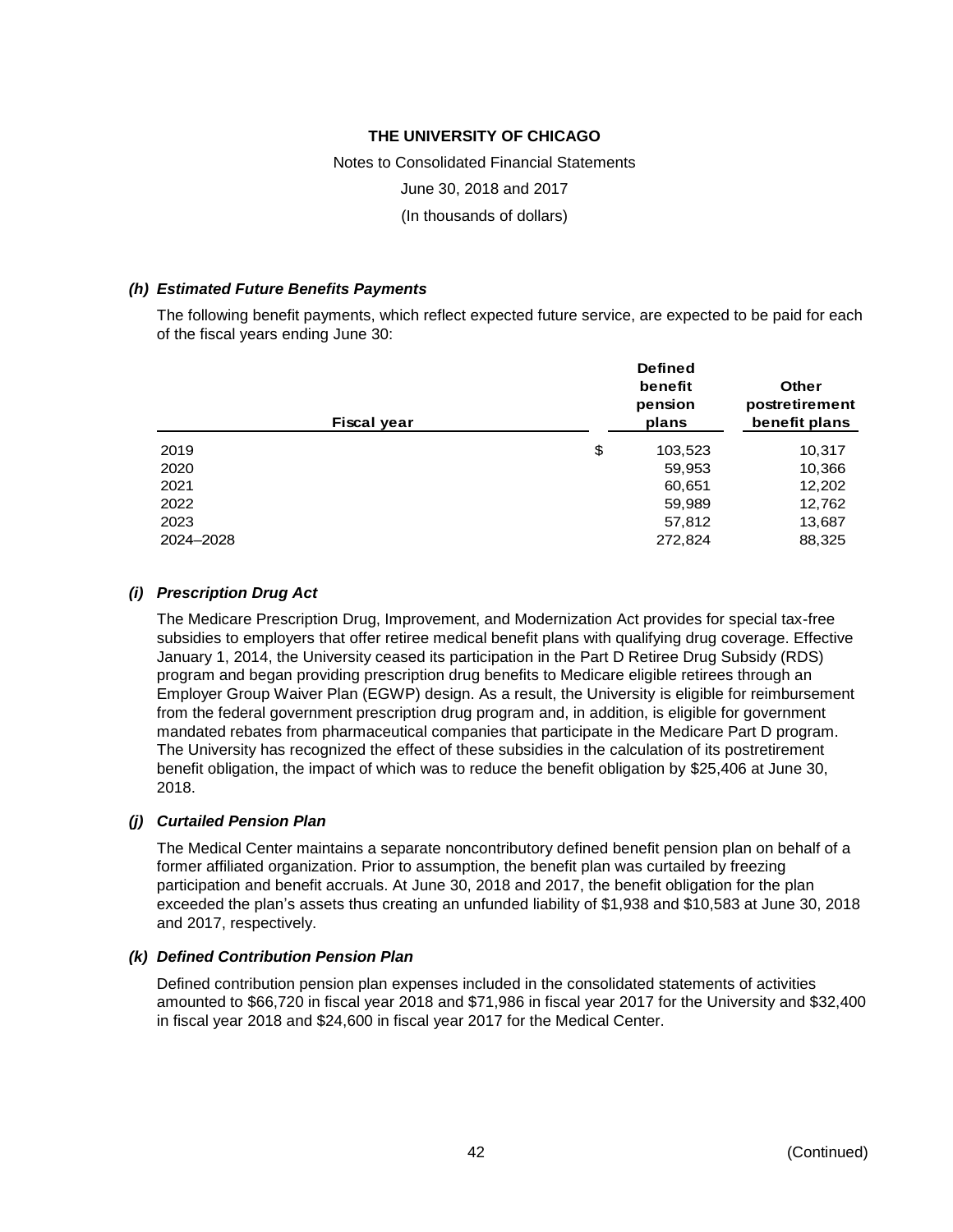# Notes to Consolidated Financial Statements June 30, 2018 and 2017 (In thousands of dollars)

#### **(13) Functional Classification of Expenses**

The University's primary program service is academic instruction and research. Expenses reported as auxiliary enterprises, library, and student services are incurred in support of this primary program activity. Natural expenses attributable to more than one functional expense category are allocated using a variety of cost allocation techniques such as square footage and time and effort.

Expenses by functional classification for the year ended June 30, 2018 consist of the following:

|                                                                                                                                         |    | Academic and<br>research                             | <b>Healthcare</b><br>service                      | <b>Administrative</b><br>support                | Total                                                  |  |
|-----------------------------------------------------------------------------------------------------------------------------------------|----|------------------------------------------------------|---------------------------------------------------|-------------------------------------------------|--------------------------------------------------------|--|
| Operating expenses:<br>Compensation<br>Utilities, alterations, and repairs<br>Depreciation<br>Interest<br>Supplies, services, and other | \$ | 1.384.690<br>48.399<br>174,132<br>105,133<br>475,720 | 847,872<br>39.865<br>112,353<br>39.470<br>918,698 | 272,973<br>6.721<br>45.370<br>32.673<br>168,189 | 2,505,535<br>94.985<br>331,855<br>177.276<br>1,562,607 |  |
| Operating expenses<br>Nonoperating net periodic benefit cost<br>other than service cost<br>Total                                        | S  | 2,188,074                                            | 1,958,258                                         | 525,926                                         | 4,672,258<br>30,606<br>4,702,864                       |  |

Expenses by functional classification for the year ended June 30, 2017 consist of the following:

| <b>Administrative</b><br>support | Total     |
|----------------------------------|-----------|
|                                  |           |
|                                  |           |
| 211,932                          | 2,344,682 |
| 16.037                           | 85.109    |
| 42,876                           | 321,327   |
| 26,337                           | 166,571   |
| 132,692                          | 1,409,963 |
| 429,874                          | 4,327,652 |
|                                  | 16,485    |
|                                  | 4,344,137 |
|                                  |           |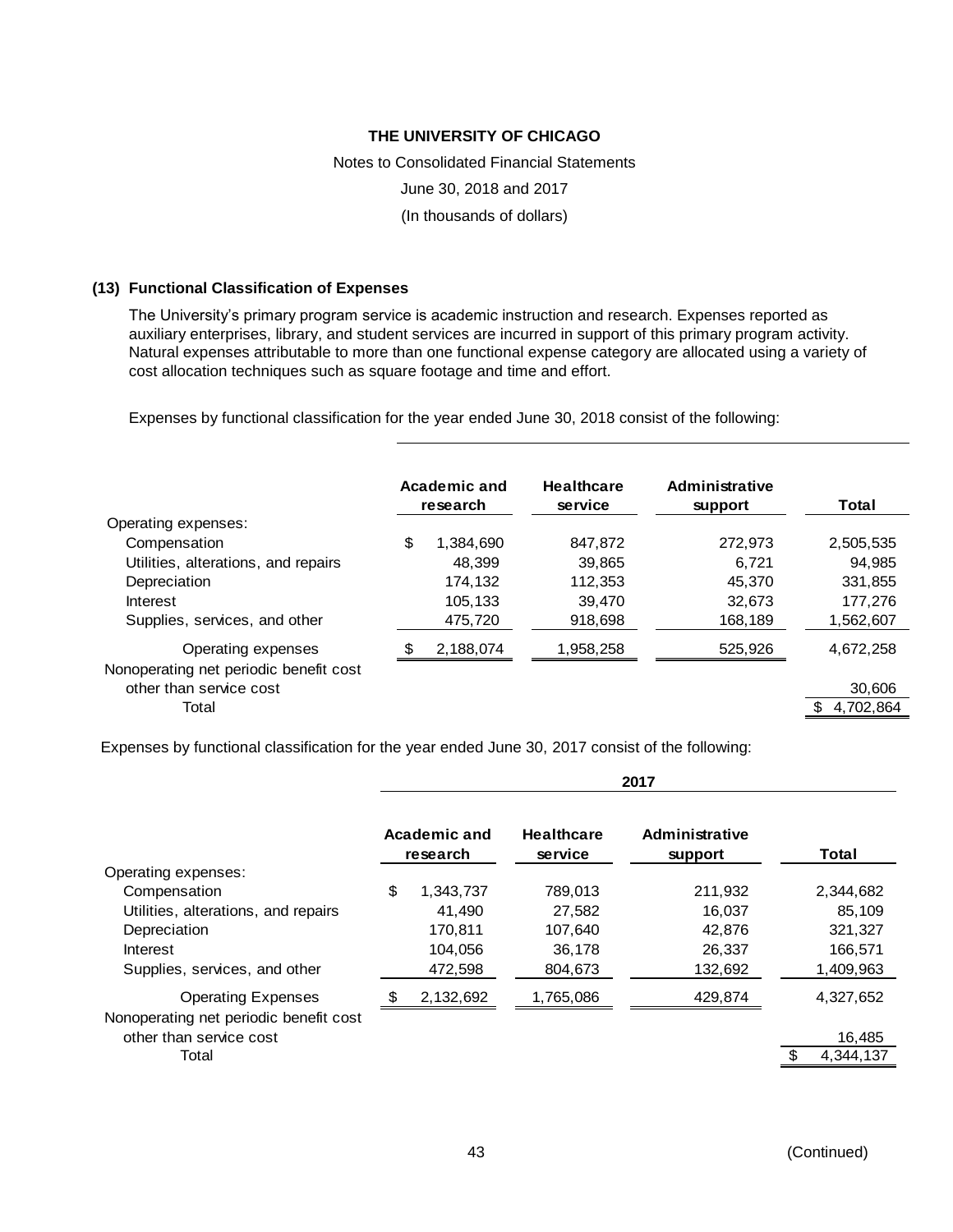Notes to Consolidated Financial Statements June 30, 2018 and 2017 (In thousands of dollars)

#### **(14) Affiliated Organizations**

The University has an ongoing relationship with the National Opinion Research Center (NORC), a not-for-profit organization that conducts research in the public interest primarily for various federal agencies. The majority of NORC's Board of Trustees are faculty members or officers of the University. Program-related revenue for the years ended December 31, 2017 and 2016 was \$186,800 and \$188,131, respectively. Net assets at December 31, 2017 and 2016 were \$45,341 and \$38,340, respectively. Consolidation of this not-for-profit organization is not required because the University does not have both control and an economic interest.

The University, through its affiliate UChicago Argonne, LLC, operates Argonne National Laboratory (ANL) under a contract with the U.S. Department of Energy (DOE). This contract provides for the payment of a fixed management allowance and an additional fee based on performance judged against established measures. The University is the sole member of UChicago Argonne, LLC; however, the performance fee is shared with a subcontractor that assists UChicago Argonne, LLC with the management and operation of ANL.

The University, as a member of Fermi Research Alliance, LLC (FRA), also operates Fermi National Accelerator Laboratory (Fermilab) on behalf of DOE. The Fermilab contract between DOE and FRA provides for the payment of a fixed management allowance and an additional performance fee. The University shares the performance fee with Universities Research Association, the other member of FRA, and with a subcontractor that assists FRA with the management and operation of Fermilab.

The expenditures under the respective contracts and the related reimbursements of \$401,192 for ANL and \$771,182 for Fermilab in fiscal year 2018, and \$794,889 for ANL and \$402,169 for Fermilab in fiscal year 2017 are not included in the consolidated statements of activities. Net assets relating to ANL and to Fermilab are owned by the U.S. government and, therefore, are not included in the consolidated balance sheets.

#### **(15) Contingencies**

Various lawsuits, claims, and other contingent liabilities arise in the ordinary course of the University's education, research, and healthcare activities. In the opinion of management, all such matters have been adequately provided for, are without merit, or are of such kind that if disposed of unfavorably, would not have a material adverse effect on the consolidated financial position of the University.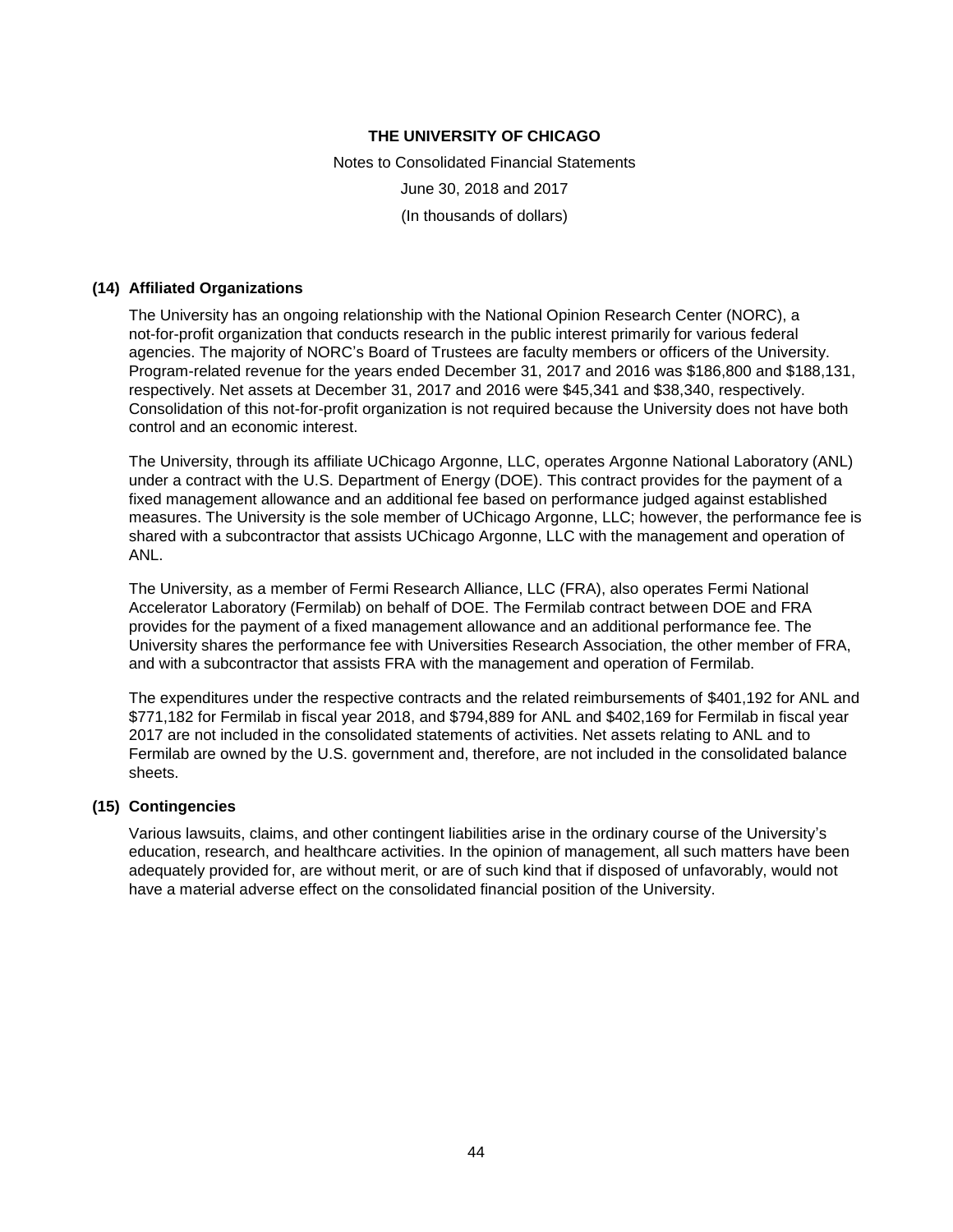#### **THE UNIVERSITY OF CHICAGO**

#### Consolidating Balance Sheet

June 30, 2018

(In thousands of dollars)

| <b>Assets</b>                                  | <b>University</b> | <b>Medical</b><br><b>Center</b> | <b>MBL</b> | 2018<br><b>Consolidated</b> |
|------------------------------------------------|-------------------|---------------------------------|------------|-----------------------------|
| \$<br>Cash and cash equivalents                | 66,770            | 211,751                         | 1,676      | 280,197                     |
| Notes and accounts receivable, net             | 215,935           | 347.870                         | 4.629      | 568,434                     |
| Prepaid expenses and other assets              | 128,004           | 141,939                         | 3,165      | 273,108                     |
| Pledges receivable, net                        | 595,274           | 2,487                           | 2,805      | 600.566                     |
| Investments                                    | 7,743,778         | 1,209,285                       | 93,248     | 9,046,311                   |
| Land, buildings, equipment, and books, net     | 3,210,925         | 1,602,751                       | 105,567    | 4,919,243                   |
| \$<br>Total assets                             | 11,960,686        | 3,516,083                       | 211,090    | 15,687,859                  |
| <b>Liabilities and Net Assets</b>              |                   |                                 |            |                             |
| Liabilities:                                   |                   |                                 |            |                             |
| \$<br>Accounts payable and accrued liabilities | 444,310           | 608,257                         | 7,647      | 1,060,214                   |
| Deferred revenue                               | 125,705           |                                 | 3,445      | 129,150                     |
| Assets held in custody for others              | 149,079           |                                 | 1,104      | 150,183                     |
| Self-insurance liability                       | 214,381           | 46,617                          |            | 260,998                     |
| Pension and other postretirement benefit       |                   |                                 |            |                             |
| obligations                                    | 434,400           |                                 |            | 434,400                     |
| Asset retirement obligation                    | 41,967            | 12,490                          |            | 54,457                      |
| Notes and bonds payable                        | 3,765,371         | 1,028,452                       | 26,409     | 4,820,232                   |
| Refundable U.S. government student loan        |                   |                                 |            |                             |
| funds                                          | 30,470            |                                 |            | 30,470                      |
| <b>Total liabilities</b>                       | 5,205,683         | 1,695,816                       | 38,605     | 6,940,104                   |
| Net assets:                                    |                   |                                 |            |                             |
| Without donor restrictions                     | 1,093,744         | 1,708,799                       | 90,151     | 2,892,694                   |
| With donor restrictions                        | 5,661,259         | 111,468                         | 82,334     | 5,855,061                   |
| Total net assets                               | 6,755,003         | 1,820,267                       | 172,485    | 8,747,755                   |
| Total liabilities and net assets<br>\$         | 11,960,686        | 3,516,083                       | 211,090    | 15,687,859                  |

See accompanying independent auditors' report.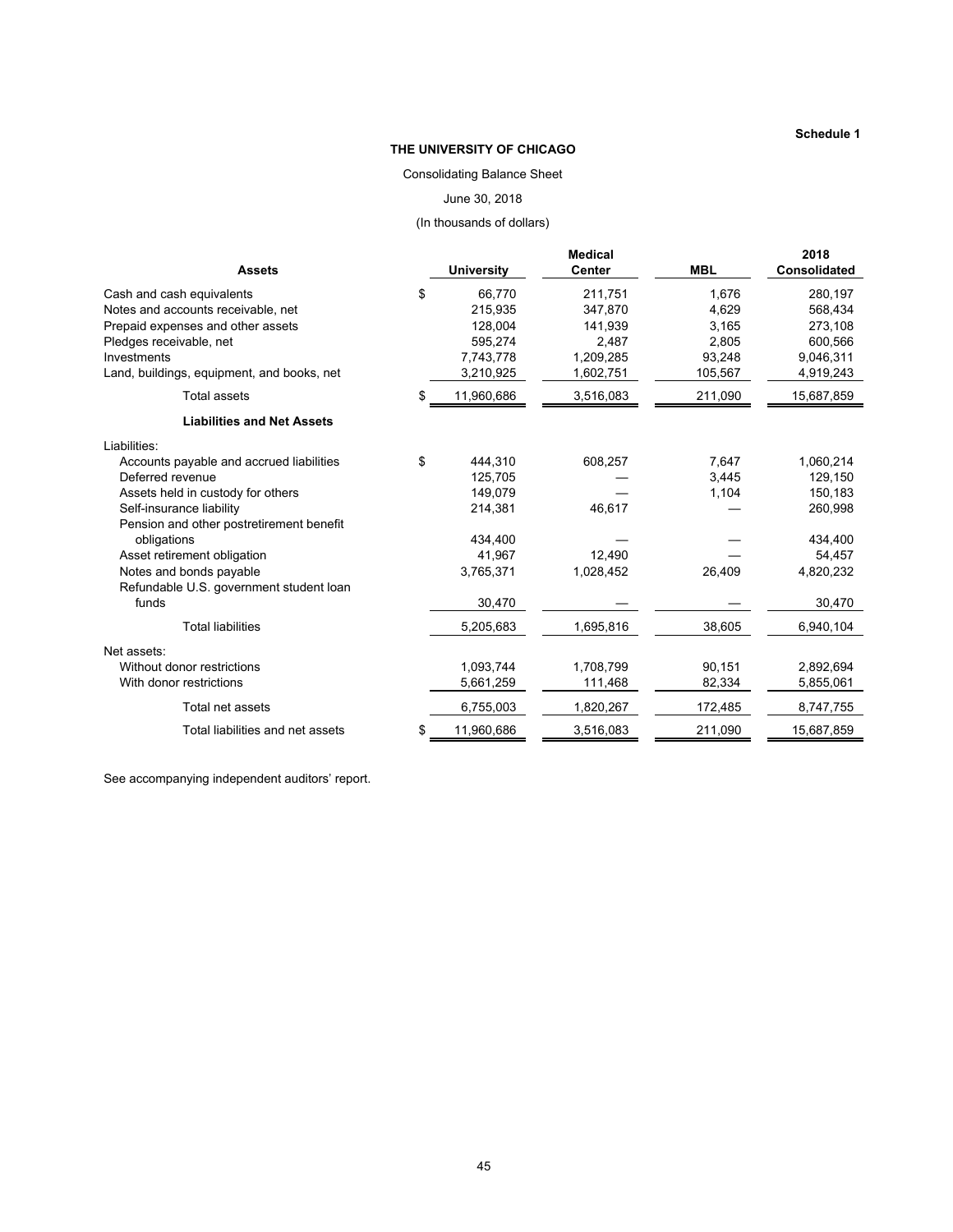#### **THE UNIVERSITY OF CHICAGO**

#### Consolidating Statement of Activities

Year ended June 30, 2018

(In thousands of dollars)

|                                                           |                   | <b>Medical</b> |            | 2018         |
|-----------------------------------------------------------|-------------------|----------------|------------|--------------|
|                                                           | <b>University</b> | <b>Center</b>  | <b>MBL</b> | Consolidated |
| Changes in net assets without donor restrictions:         |                   |                |            |              |
| Operating:                                                |                   |                |            |              |
| Revenue:                                                  |                   |                |            |              |
| Tuition and fees - gross                                  | \$<br>901.909     |                | 2,124      | 904,033      |
| Less student aid                                          | (434,612)         |                | (1,623)    | (436, 235)   |
| Tuition and fees - net                                    | 467,297           |                | 501        | 467,798      |
| Government grants and contracts                           | 335,779           |                | 12,710     | 348,489      |
| Private gifts, grants, and contracts                      | 281,907           | 206            | 5,746      | 287,859      |
| Endowment payout                                          | 454,462           | 46,250         | 4,431      | 505,143      |
| Patient service                                           | 286,768           | 2,000,117      |            | 2,286,885    |
| <b>Auxiliaries</b>                                        | 222,146           |                | 3,985      | 226,131      |
| Other income                                              | 250,518           | 165,625        | 1,112      | 417,255      |
| Net assets released from restrictions                     | 126,365           | 7,295          | 2,872      | 136,532      |
| Total operating revenue                                   | 2,425,242         | 2,219,493      | 31,357     | 4,676,092    |
| Expenses:                                                 |                   |                |            |              |
| Compensation:                                             |                   |                |            |              |
| Academic salaries                                         | 612,173           |                | 7,684      | 619,857      |
| Staff salaries                                            | 623,758           | 764,306        | 8,663      | 1,396,727    |
| <b>Benefits</b>                                           | 303,853           | 179,244        | 5,854      | 488,951      |
| Total compensation                                        | 1,539,784         | 943,550        | 22,201     | 2,505,535    |
| Other operating expenses:                                 |                   |                |            |              |
| Utilities, alterations, and repairs                       | 48,101            | 44,364         | 2,520      | 94,985       |
| Depreciation                                              | 202,406           | 125,032        | 4,417      | 331,855      |
| Interest                                                  | 132,333           | 43,924         | 1,019      | 177,276      |
| Supplies, services, and other                             | 527,196           | 1,022,369      | 13,042     | 1,562,607    |
| Total other operating expenses                            | 910,036           | 1,235,689      | 20,998     | 2,166,723    |
| Total operating expenses                                  | 2,449,820         | 2,179,239      | 43,199     | 4,672,258    |
| Excess (deficiency) of operating<br>revenue over expenses | \$<br>(24, 578)   | 40,254         | (11, 842)  | 3,834        |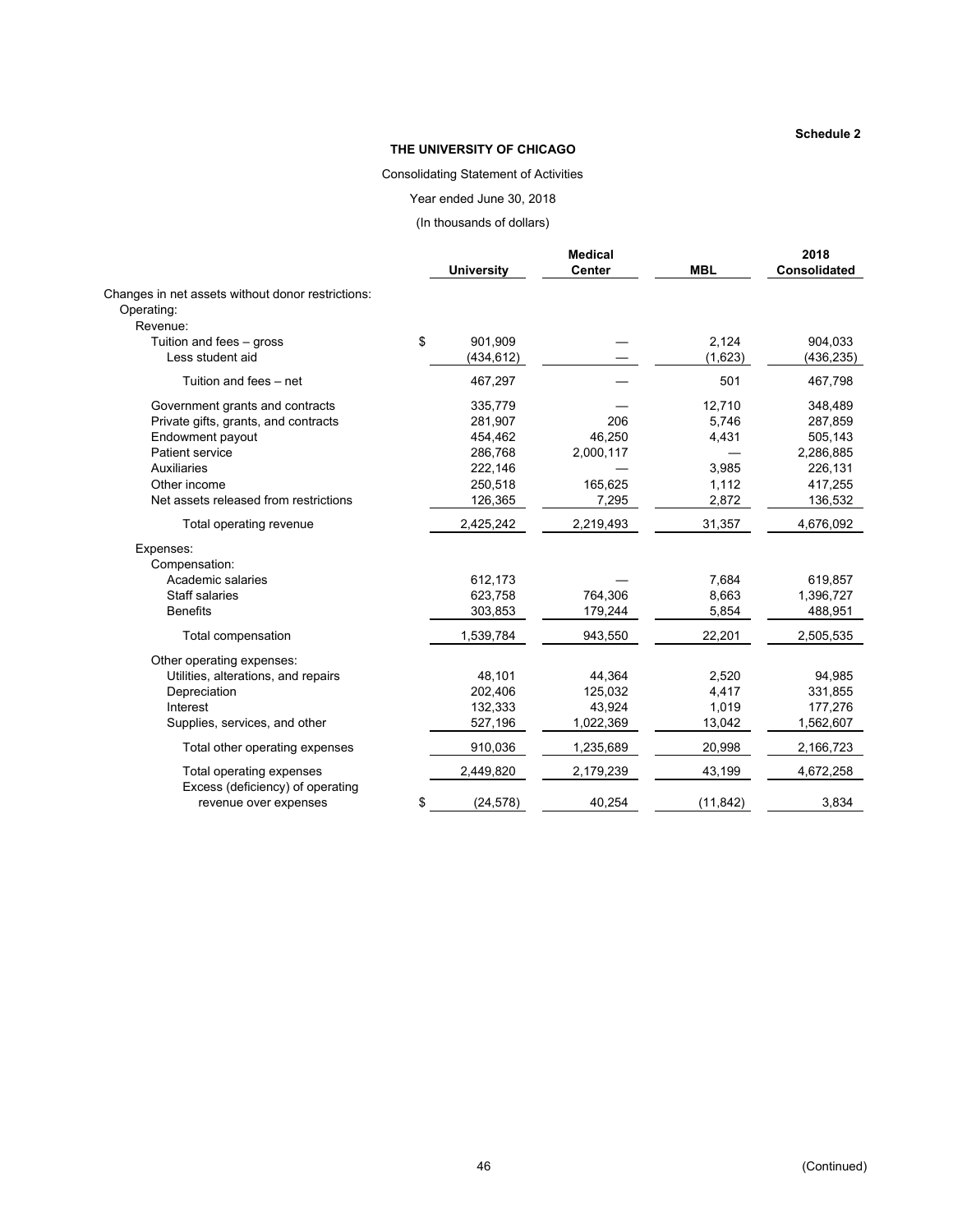#### **THE UNIVERSITY OF CHICAGO**

#### Consolidating Statement of Activities

Year ended June 30, 2018

(In thousands of dollars)

|                                                                    | <b>Medical</b>    |               |            | 2018                |
|--------------------------------------------------------------------|-------------------|---------------|------------|---------------------|
|                                                                    | <b>University</b> | <b>Center</b> | <b>MBL</b> | <b>Consolidated</b> |
| Changes in net assets without donor restrictions:<br>Nonoperating: |                   |               |            |                     |
| Investment gains (losses)                                          | \$<br>(26, 173)   | 14,790        | 210        | (11, 173)           |
| Net periodic benefit cost other than service cost                  | (20, 440)         | (10, 514)     | 348        | (30,606)            |
| Other postretirement benefit changes                               | 80,758            | 2,661         | (98)       | 83,321              |
| Change in value of derivative instruments                          | 11,281            | 24,635        | 1,291      | 37,207              |
| Other, net                                                         | 7,594             | (26,066)      | 10,944     | (7,528)             |
| Net assets released from restrictions                              | 2,173             |               |            | 2,173               |
| Nonoperating changes in net assets<br>without donor restrictions   | 55,193            | 5,506         | 12,695     | 73,394              |
| Increase in net assets                                             |                   |               |            |                     |
| without donor restrictions                                         | 30,615            | 45,760        | 853        | 77,228              |
| Changes in net assets with donor restrictions:                     |                   |               |            |                     |
| Private gifts                                                      | 238,578           | 5,048         | 2,764      | 246,390             |
| Endowment payout                                                   | 948               |               |            | 948                 |
| Investment gains                                                   | 97,274            | 5,767         | 1,647      | 104,688             |
| Other, net                                                         | 38.004            | 42            | (76)       | 37,970              |
| Net assets released from restrictions                              | (128,537)         | (7, 295)      | (2,872)    | (138, 704)          |
| Increase in net assets                                             |                   |               |            |                     |
| with donor restrictions                                            | 246,267           | 3,562         | 1,463      | 251,292             |
| Increase in net assets                                             | 276,882           | 49,322        | 2,316      | 328,520             |
| Net assets at beginning of year                                    | 6,478,121         | 1,770,945     | 170,169    | 8,419,235           |
| Net assets at end of year                                          | 6,755,003         | 1,820,267     | 172,485    | 8,747,755           |

See accompanying independent auditors' report.